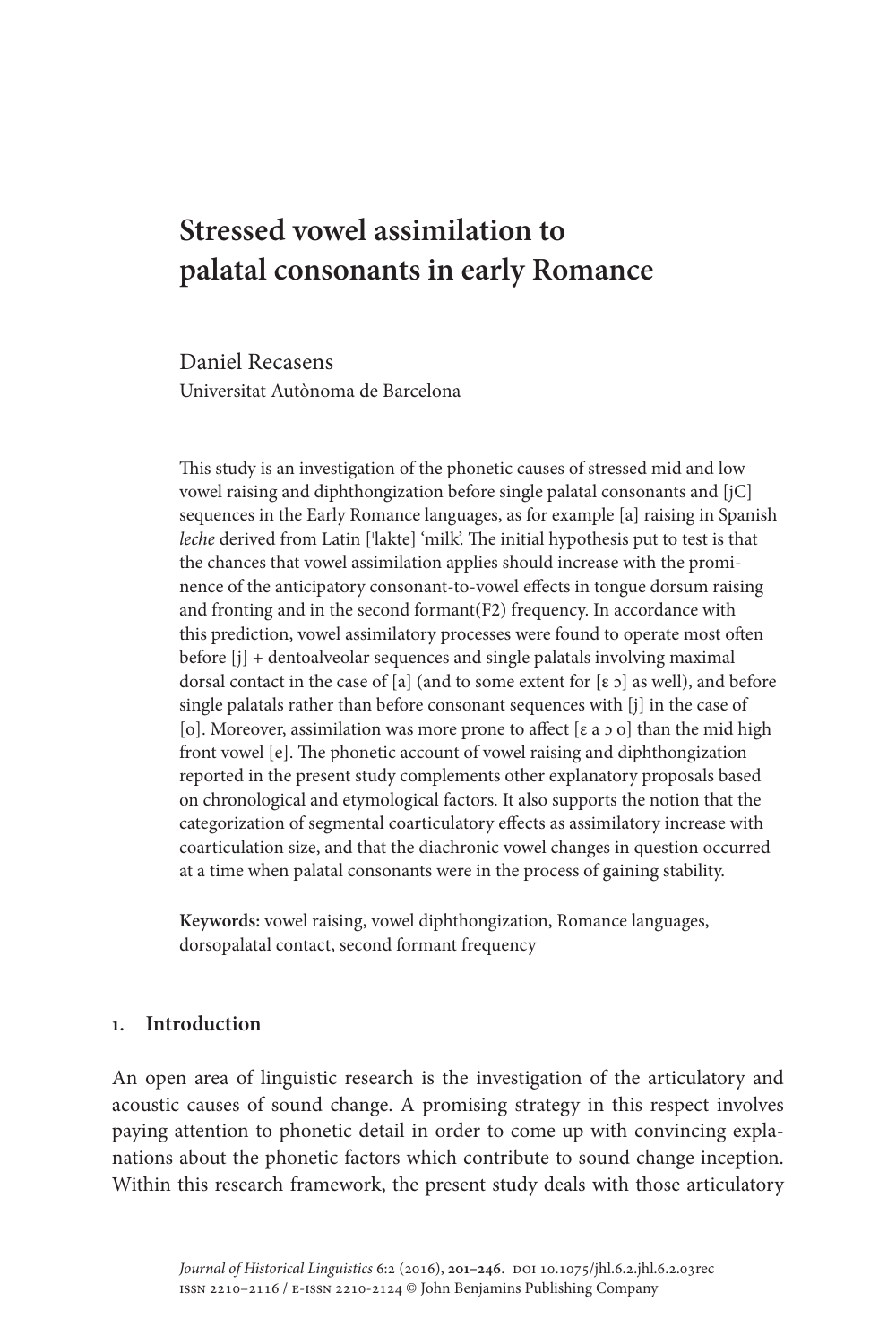and acoustic factors which have contributed to the assimilation of stressed [e  $\varepsilon$ a ɔ o] to a following palatal consonant in Early Romance varieties spoken from before the first written documents until about the 13th century.<sup>1</sup> An illustrative example of the assimilatory action in question is the raising of [a] to a mid front vowel before [j] followed by [t] in words derived from Latin [ˈfakto] FACTU 'to do, past part.' and [ˈlakte] LACTE 'milk', where [j], whether still present or not, may be traced back to a lenited realization of the syllable-final velar stop or has originated as an on-glide from the blended realization [c]: Spanish *hecho*, *leche*, Catalan *fet*, *llet*, Portuguese *feito*, *leite* ([e]), French *fait*, *lait* ([ɛ]). According to the second proposal, the two stops of the cluster [kt] blended into the alveolopalatal oral stop [c] which could then yield [jt], i.e., [c] > [jc] > [jt]. See later in this section for the meaning of the term "articulatory blending".

In most Romance languages including the ones reviewed here, the vowels subject to change were generated from Latin as follows: mid high [e] and [o] through merging of Latin [eː]  $(\bar{E})$  and  $[I]$   $(\tilde{I})$ , and  $[o]$   $(\tilde{O})$  and  $[v]$   $(\tilde{U})$ , respectively; mid low  $[\varepsilon]$  and  $[\circ]$  from Latin  $[\varepsilon]$  (E) and  $[\circ]$  (O); low  $[\circ]$  from Latin  $[\circ]$  (A, A). Regressive assimilation of [e  $\varepsilon$  a  $\sigma$  o] was triggered by the immediately following single palatals  $\lceil \lambda \ln c + j \rceil$  and also by consonant sequences with  $\lceil j \rceil$  such as  $\lceil j \rceil$  jr js jz] and also by [bj] which may refer to other sequences with a labial consonant such as [mj vj jb] throughout the paper. Stressed vowel raising triggered by [j] in other consonant sequences will not be subject to investigation (Sp. *vidrio* VĬTREU, *propio* PRŎPRIU). Moreover, the study deals with contextual single consonants and consonant sequences following immediately the target vowel, which is why the descendants for NERVIU and FORTIA are excluded from analysis (see [Section 2.6.1.2\)](#page-19-0).

The vowel shifts which will be subject to investigation in the present study include essentially raising processes: mid high vowels shifted to high vowels ( $[e] > [i]$ ;  $[0] > [u]$ ), low [a] to a mid front vowel, and mid low vowels to mid high vowels  $([ \epsilon ] > [e]; [5] > [o])$  or else to high vowels through an intermediate rising diph-thong ([ɛ] > [jɛ] > [je] > [i]; [ɔ] > [wɔ] > [wo] > [o]) [\(Section 2.3](#page-11-0) ). Sound change data will be reported for Spanish (Sp.), Catalan (Cat.), Occitan (Occ.), French (Fr.), and Portuguese (Port.) and, to a lesser extent, for Italian and Romansh, which provide less clear cut evidence for the implementation of the vowel raising processes of interest. The data presented in this study belong generally to the most representative dialect of the languages into consideration unless other dialects are mentioned explicitly; thus, the French data are mostly from Central Gallo-Romance and the Spanish data from Castilian Spanish.

<span id="page-1-0"></span>**<sup>1.</sup>** Due to space reasons, the manuscript does not deal with unstressed vowels, which underwent similar developments as stressed ones.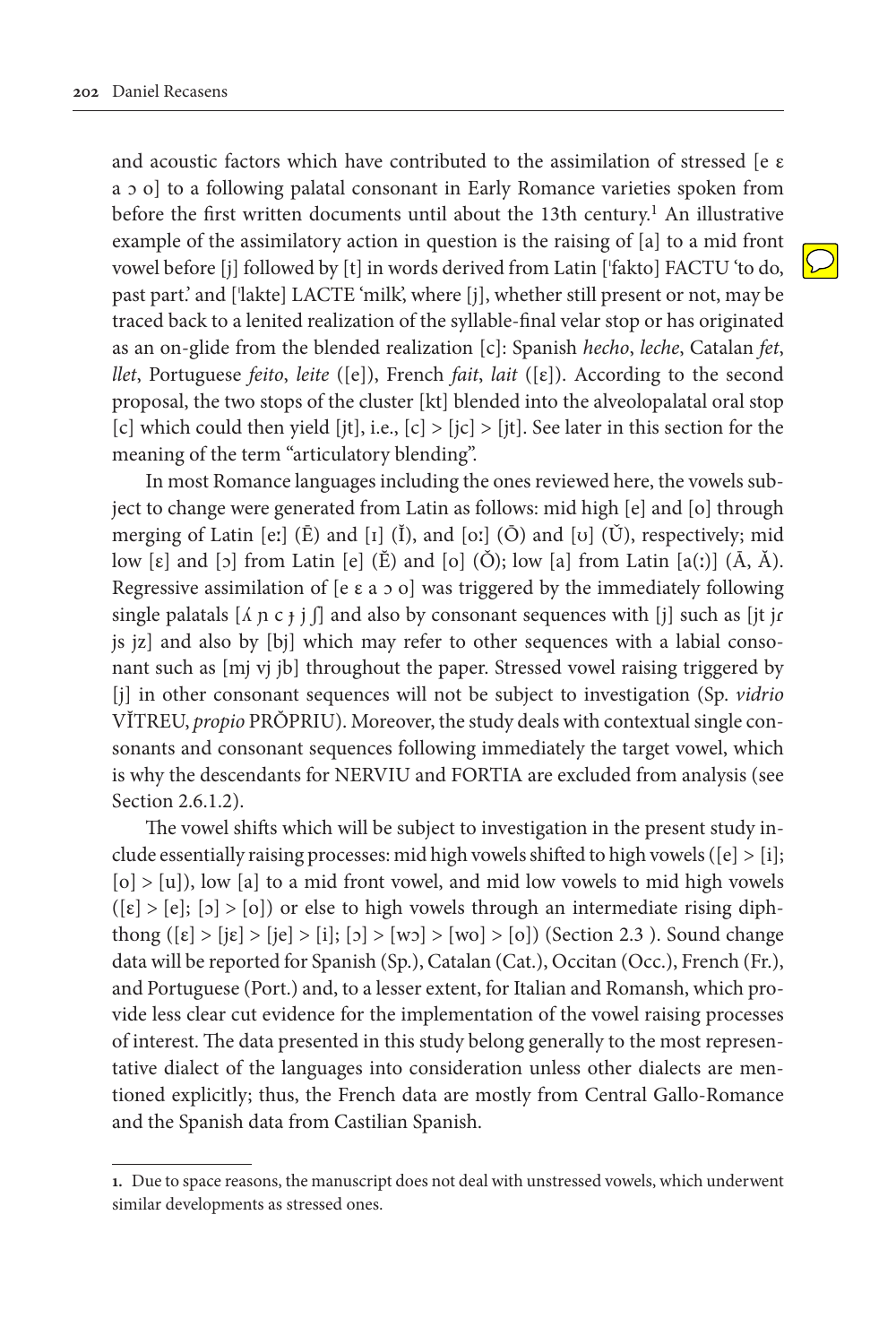In contrast with more traditional descriptive accounts, the present study does not treat palatal consonants as a whole but focuses on the role that their individual articulatory and acoustic characteristics play on vowel assimilatory phenomena. Thus, for example, to the extent that a more anterior closure and less dorsopalatal contact for  $\lceil \Lambda \rceil$  than for  $\lceil n \ c + j \rceil$  accounts for the presence of a lower second formant (F2) frequency in the acoustic spectrum of preceding [a], the chances that the low vowel may be heard as mid front ought to be also less in the former consonantal context than in the four latter ones. I believe that this methodological approach should provide more realistic explanations for changes in stressed mid and low vowels triggered by palatal consonants than those proposed earlier in the literature (see [Section 1.2](#page-3-0) ).

#### <span id="page-2-0"></span>**1.1** Theoretical framework

The general hypothesis put to test in the present study is that vowel raising assimilation to a following palatal consonant is determined by the magnitude of the consonant-to-vowel coarticulatory effects and their perceptual salience. In specific conditions, an enhancement of the partial overlap between the lingual gestures for the vowel and the consonant may yield a categorical change in vowel quality provided that the acoustic output is sufficiently similar to another existing (higher) phoneme in the language (regarding the role of articulatory enhancement in sound change, see [Garrett & Johnson 2013\)](#page-34-0). This view is consistent with available evidence for the gradualness of regular sound change in the case of vowel sounds [\(Labov 1994\)](#page-34-1). Other sound changes may be interpreted in a similar fashion. Thus, for example, when becoming very frequent or systematic, a considerable degree of gestural overlap between the nasal and the following oral stop in the cluster /  $\bigcirc$ np/ (e.g., Eng. *seven peas*) may cause the alveolar gesture for /n/ to be heard as /m/ even when the nasal consonant is not articulated with a complete bilabial closure and involves some tongue tip raising.

At the perceptual level, [Ohala \(1981](#page-35-0), [1990,](#page-35-1) [1993](#page-35-2)) attributes assimilatory processes of this sort to hypocorrection, i.e to the failure on the part of the listener to compensate for the spectral changes triggered by context. Thus, for example, listeners may believe that a raised realization of a low vowel before a palatal consonant is a realization of the phoneme  $\varepsilon$ / rather than a contextually conditioned realization of the low vowel phoneme. Consequently they may select a phonological form which differs from the phonological form in the speaker's grammar through a mechanism which has been labeled "Choice" in Evolutionary Phonology [\(Blevins](#page-33-0)  [2004\)](#page-33-0). This perception-based account of assimilatory processes has been shown to operate in several cases. Thus, for example, a fronted high back rounded vowel coarticulated with a dentoalveolar or palatal consonant may be categorized as a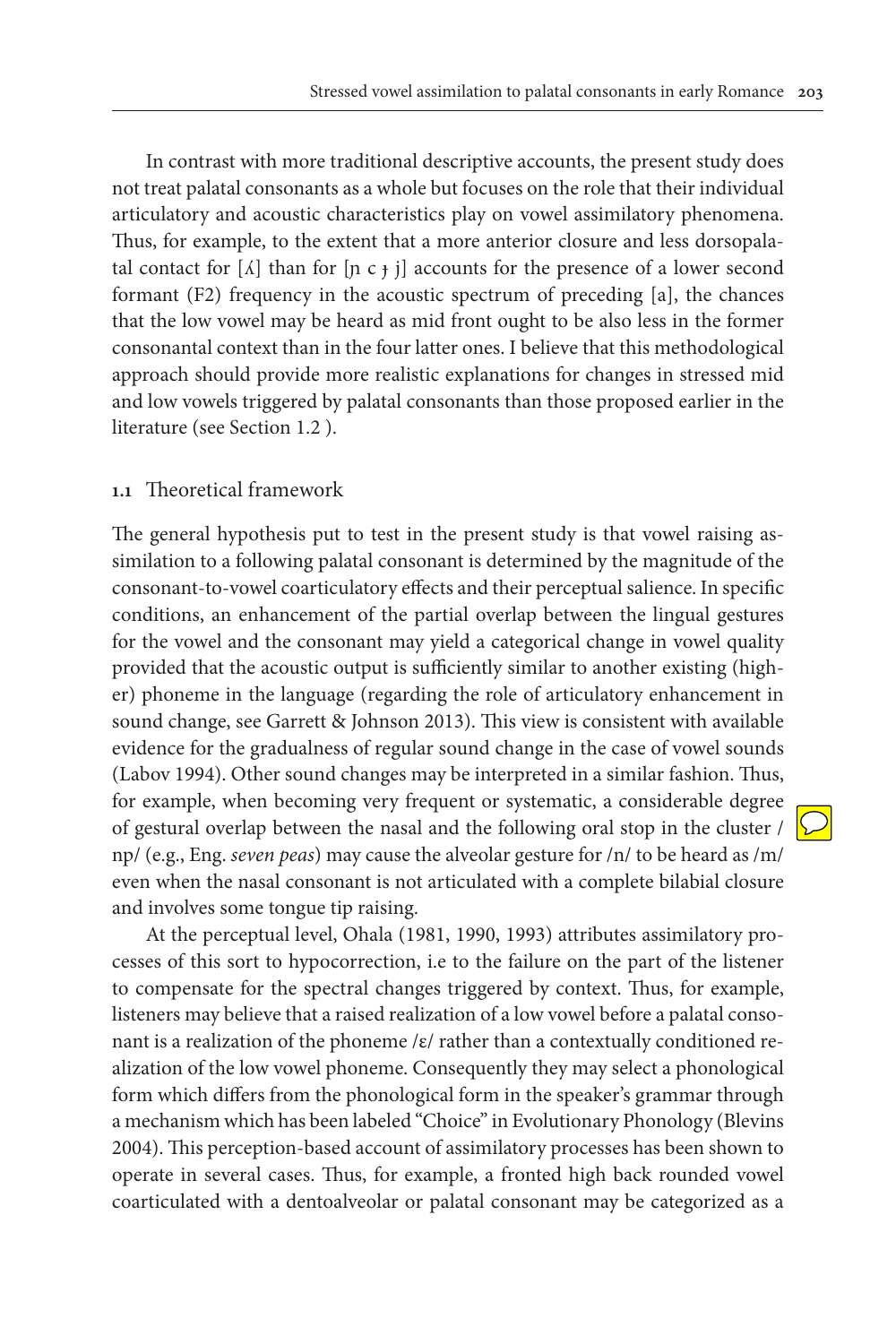front vowel [\(Harrington, Kleber, & Reubold 2008](#page-34-2), [Kleber, Harrington, & Reubold](#page-34-3)  [2011\)](#page-34-3). Likewise, it has been suggested that phonemic vowel nasalization and vowel harmony may originate from the failure to compensate for spectral changes induced by anticipatory velar lowering in a vowel + nasal stop consonant sequence and by vowel-to-vowel coarticulatory effects, respectively [\(Beddor, Harnsberger,](#page-33-1)  [& Lindemann 2002,](#page-33-1) [Beddor, Brasher, & Narayan 2007,](#page-33-2) [Beddor 2009](#page-33-3)). Moreover, crucially for the point being made here, these and other studies reveal that the subjects' failure to compensate for a specific spectral change is determined by the degree of segment-to-segment coarticulation: the larger the coarticulatory effect, the higher the chances that sound change may take place [\(Grosvald & Corina](#page-34-4)  [2012\)](#page-34-4). The degree of coarticulation in a given segmental sequence also varies from speaker to speaker, and listeners can be more or less innovative to coarticulatory variations that occur in the acoustic signal [\(Stevens & Harrington 2014](#page-36-0)).

The assimilatory process under analysis in the present investigation took place during a historical period when a new series of palatal consonants which did not exist in Latin gave rise to an entire place of articulation series encompassing different manners of articulation (see [Section 2.2](#page-8-0) ). It may be hypothesized that vowel assimilation operated at a time when palatal consonants were in the process of gaining stability in line with, among other possible factors, the presence of several noticeable perceptual cues for the palatal consonants in question, i.e., a high F2 locus frequency and prominent VC and CV acoustic transitions in low and back rounded vowel contexts (see [Hume & Mailhot 2013](#page-34-5) for similar sound change scenarios). This possibility is in agreement with the prediction of self-organizational models of sound change that diachronic changes are prone to apply when the phonological system is in an unstable state and follow a cumulative path [\(Blevins](#page-33-4)  [& Wedel 2009\)](#page-33-4).

Regarding lexical diffusion, it appears that vowel assimilation to a following palatal consonant in Early Romance proceeded highly systematically across words exhibiting the original contextual conditions (a subset of which will be presented in the Appendix) but did not spread through the entire lexicon nor even through segmental contexts other than those triggering the change. To the extent that frequently used words were also affected it can be hypothesized that the change in question originated in high frequency lexical items since these are most prone to be hypoarticulated ([Bybee 2001,](#page-33-5) though see [Garrett 2015](#page-34-6) regarding evidence against this hypothesis).

#### <span id="page-3-0"></span>**1.2** Previous accounts

Several scholars have attributed the fact that vowel assimilation in Romance occurred before specific palatal consonants rather than before others to chronological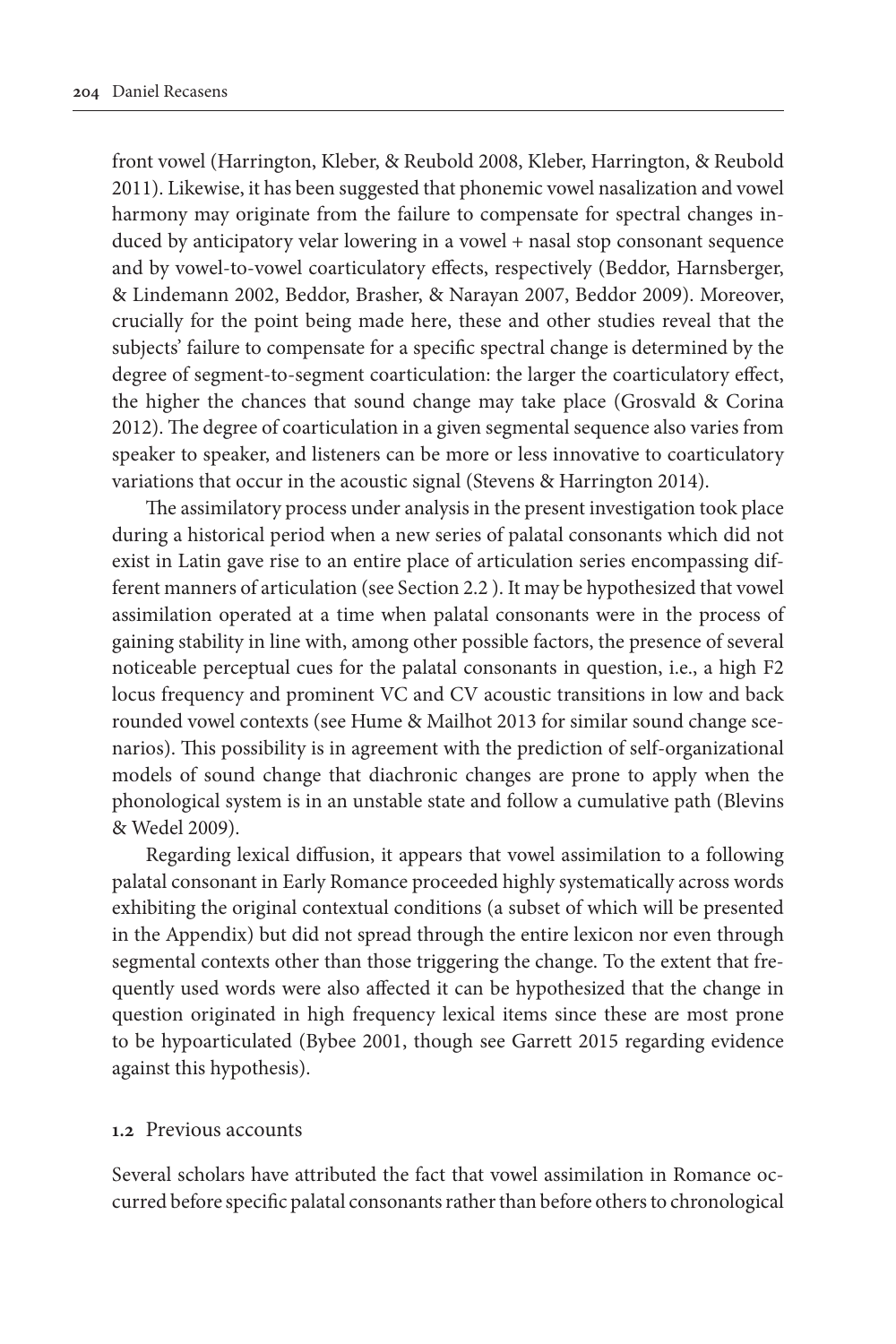factors. Thus, it has been assumed for Old Spanish that a palatal on-glide must have been present not only in [VjC] sequences such as [ajt] derived from [akt] (see above) but also in VC sequences with the single consonants  $\lceil \lambda \ln c \rceil$  i  $\lceil \lambda \ln c \rceil$  and that vowel assimilation was more prone to take place whenever the glide in question stayed for a long time than when it was absorbed early by the following palatal consonant (see among others [Menéndez Pidal 1968](#page-35-3): 44–50 and [Alarcos Llorach](#page-33-6)  [1965\)](#page-33-6). According to this hypothesis, vowel raising occurred in Spanish [ˈletʃe] LACTE 'milk' presumably through the development  $[akt] > [ait] > [ejt] > [ec] > [e$ tʃ] but not in [ˈpaxa] PALEA 'straw' where the original string [alj] has yielded [ax] presumably through the development  $[alj] > *[aj \land ] > [a \land ] > [ax]$ . Problems with the on-glide hypothesis will be identified in [Section 2.2](#page-8-0) and some assumptions of the chronological approach will be questioned with production data for the VC sequences subject to change. Along the same lines, there have been more recent attempts to account for why vowel assimilation applied or failed to apply based on the chronologically motivated presence vs. absence of [j] in single palatal consonants and [jC] sequences [\(Barbato 2013\)](#page-33-7).

It has also been proposed that stressed mid and low vowels failed to undergo certain quality changes before a palatal consonant either because they appeared before an on-glide in a checked syllable ([Fouché 1952–1961](#page-33-8): 289–290) or since the consonant was particularly long and forceful ([La Chaussée 1982](#page-34-7): 38). As shown later on, however, vowels may be especially prone to assimilate to following syllable-final [j] in a checked syllable (see data for stressed [a] in [Section 2.6.1.2\)](#page-19-0) and there is no apparent reason why articulatory reinforcement should result in less rather than more prominent consonant effects on the preceding vowel. One possibility is that, at the time that the process applied in Early Romance and in parallel to present-day Tuscan Italian, the target vowels were located in a checked syllable since the palatal consonant triggers following the vowel were not simple but geminate segments. In contrast with views held in the literature ([Loporcaro 2011\)](#page-34-8), I believe that this possibility is not granted by some available data. According to Loporcaro, gemination follows from the fact that palatal consonants could derive from heterosyllabic consonant sequences (e.g., NN, MN, NG*e,i* > [ɲ] as in some of the etymological sources included in the Appendix) and also from glide hardening in the case of /pj/ (e.g. Occitan and Rhaetoromance *sapcha* SAPIAT), which implies that these and analogous sequences like /lj nj/ were heterosyllabic. However, the fact that palatal consonants may be traced back to a sequence of two heterosyllabic consonants does not mean that the resulting palatal should be long and that all word-medial consonant sequences evolving into a palatal consonant ought to be heterosyllabic. Rather than being associated with syllable affiliation, palatalization ought to be related to the presence of a large contact area at closure location and behind it if the Latin source is a geminate in cases like  $NN > [n]$ , or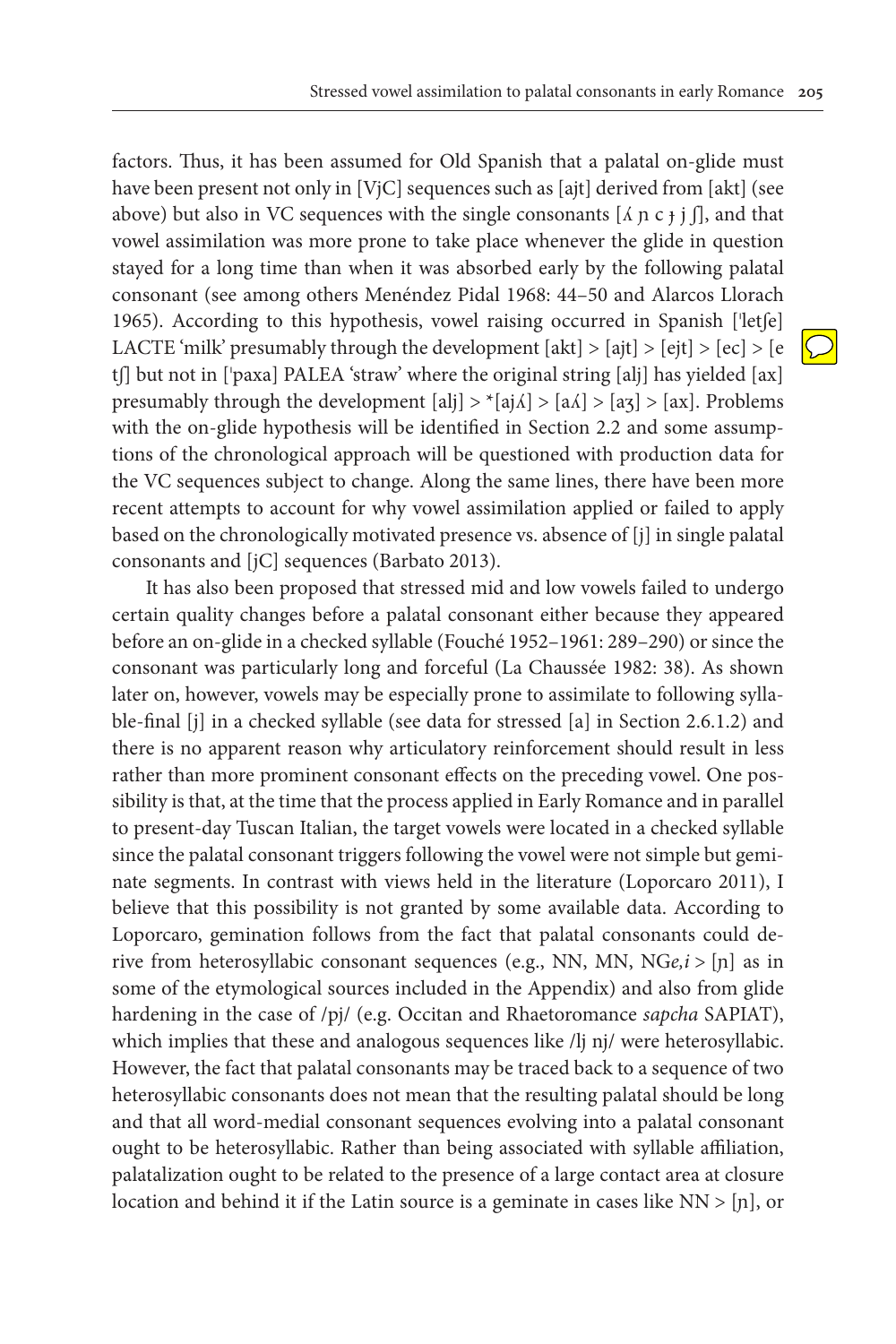else to gestural blending between two heterorganic consonants produced with a front lingual gesture and a back lingual gesture in the case of changes like N[j], NG*e,i* > [ɲ] [\(Section 2.2](#page-8-0) ). When the first consonant of a /Cj/ sequence is an oral stop, stop lengthening and/or glide fricativization or affrication result from an increase in intraoral pressure due to glide constriction narrowing induced by adjacency to stress or other factors, which in principle may take place independently of syllable affiliation ([Ohala & Solé 2010\)](#page-35-4). Moreover, had palatal consonants been long in Early Romance it is doubtful that conditioned diphthongization in cases like those discussed in [Sections 2.3.3](#page-13-0) and 3 (also [e] > *oi* in dialectal French *consoil* CONSILIU and *vermoil* VERMICULU; Sánchez Miret, personal communication) would have taken place since the target vowels would have been too short to undergo lengthening; indeed, it is a well known fact that vowels are shorter before geminates than before non-geminates [\(Maddieson 1985\)](#page-35-5). Generally speaking, the approach we take here is that syllables should not be taken as given but subsequent to production mechanisms and detectable changes in the acoustic signal ([Ohala &](#page-35-6)  [Kawasaki-Fukumori 1997\)](#page-35-6).

Another earlier proposal is that in the case of specific lexical items vowel inflection could be associated with etymological factors. Thus, for example, the stressed vowel of Fr. *truite* TRŬCTA 'trout' and *lutte* LŬCTA 'fight' is high front rounded (as in *dur* DŪRU) instead of high back rounded (as in *rouge* RŬBEU) not because the palatal glide [j] triggered [o] raising to [u] but because it prevented [v]  $(\check{Y})$  from lowering to [o] ([Lausberg 1970](#page-34-9): 252, [La Chaussée 1982](#page-34-7): 117). This argument risks being circular however: the quality of the Latin vowel needs to be changed in order to accommodate the phonetic behavior of specific words in a group of Romance languages. In other instances, vowel raising has been attributed to the metaphonic influence of a contextual high vocalic segment present in the same word or to analogical pressures ([Menéndez Pidal 1968](#page-35-3): 63).

While these explanatory attempts may be more or less appropriate to explain the implementation of specific sound changes (or why certain changes did not occur), the production-based approach advocated in the present study states that vowel assimilation should be more prone to operate before some palatal consonants than others due to consonant-dependent articulatory characteristics such as degree of dorsopalatal contact and tongue dorsum raising and fronting. The rationale underlying this assumption is that prominent coarticulatory effects involving consecutive phonetic segments in the speech chain may be phonologized by listeners thus giving rise to categorical assimilations ([Section 1.1](#page-2-0) ). Along these lines, the present study investigates whether the raising of [e ɛ a] to a higher front vowel and of [ɔ o] to a higher back vowel as a function of a following palatal consonant in Early Romance may result from prominent anticipatory tongue dorsum raising effects towards the hard palate.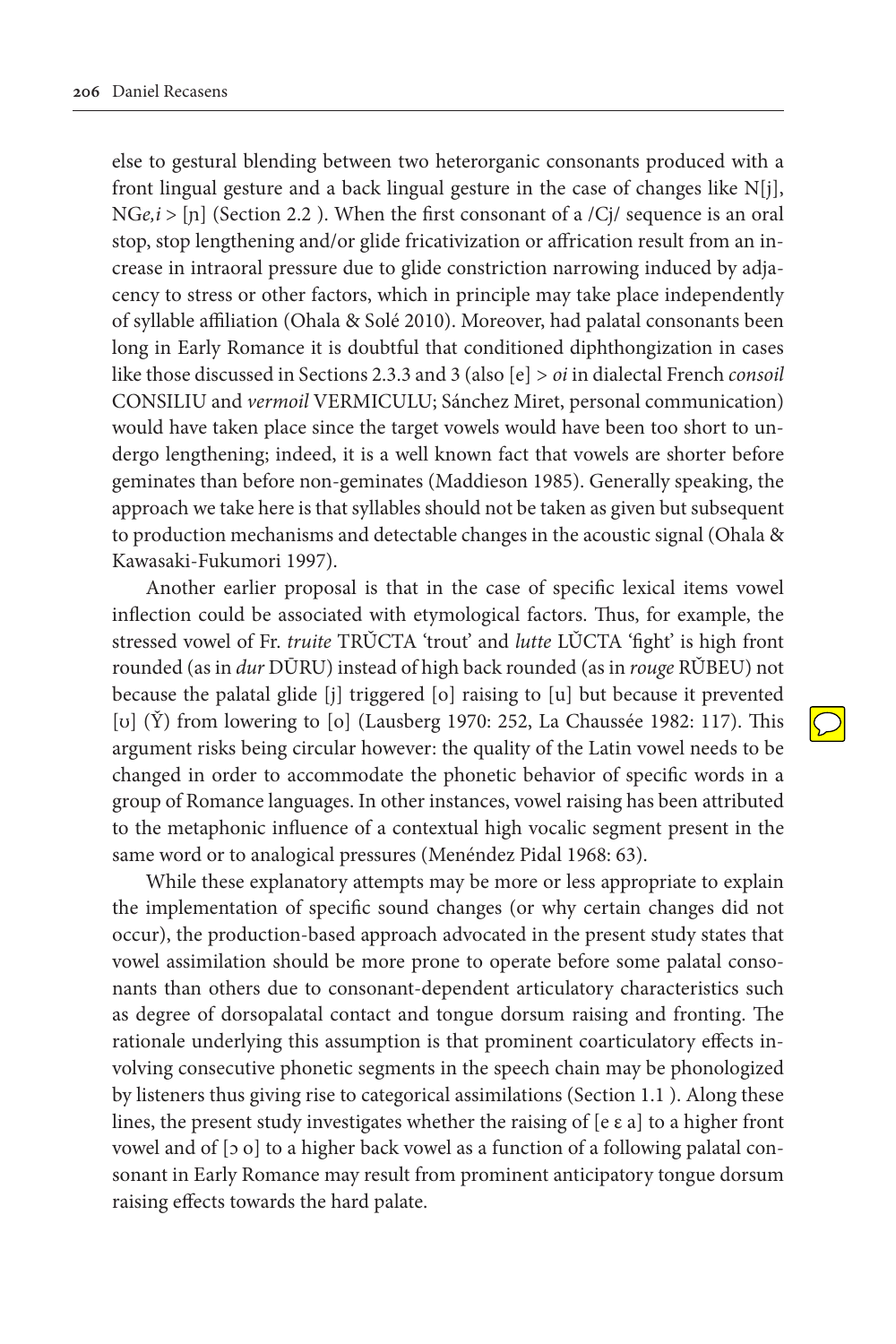The remaining sections of the manuscript are organized as follows. [Section 2](#page-6-0)  provides information on vowel assimilation cases which occurred in Spanish, Catalan, Occitan, Portuguese, and French, and explores the extent to which those sound changes were conditioned by the quality of the target vowel and by the articulatory and acoustic characteristics of the following palatal consonant. In order to test the relationship between vowel assimilations and related C-to-V coarticulatory effects, acoustic data for the latter will be subjected to evaluation in the same section. [Section 3](#page-26-0) complements the findings reported in [Section 2](#page-6-0) with descriptive data taken from Italian and Romansh. [Section 4](#page-27-0) discusses the analysis results in relation to a production-based account of vowel assimilation and to theories of sound change.

#### <span id="page-6-0"></span>**2. Early Romance**

In order to provide adequate explanations for the vowel assimilation cases subject to investigation, it is convenient to review in some detail the articulatory properties and the Latin origin of the single consonants and consonant sequences which triggered the sound change processes under study.

### <span id="page-6-1"></span>**2.1** Articulatory characteristics

The consonants  $[\Lambda \, p \, c \, j]$  are often produced with a single laminodorsal articulator simultaneously at the alveolar and palatal zones and thus, in front and behind the alveolar ridge (also [Straka 1965\)](#page-36-1). Moreover, as shown in [Figure 1,](#page-7-0) the four consonants may differ in closure or constriction fronting in the progression  $[\Lambda] > [\text{n}] > [c]$  (also  $[\text{j}]$  not shown) >  $[\text{j}]$  (see also [Recasens 2013\)](#page-35-7). Indeed,  $[\Lambda]$  may be not only alveolopalatal but also purely alveolar and in any case more anterior than the stops  $[n]$  and  $[c]$  and the approximant  $[i]$ , since the formation of lateral outlets for the passage of airflow causes the lingual articulator to occupy a fairly front position. On the other hand,  $[n]$  and  $[c]$  may not only differ in manner of articulation but also in place of articulation, the oral stops being often more posterior than the nasal stop since a higher intraoral pressure level for the production of a relatively salient burst is required in the case of the former consonants vs. the latter; thus, while all three consonants are alveolopalatal most of the time,  $[c+]$  may be purely palatal more often than [ɲ]. The approximant [j] may exhibit a central lingual constriction at the alveolopalatal zone or, as shown in [Figure 1,](#page-7-0) at the palatal zone. Finally,  $[f \tau]$  (and the corresponding affricates [t] d $\tau$ ]) are palatoalveolar rather than alveolopalatal and thus articulated most frequently at the back alveolar zone with the tongue blade and possibly the predorsum, and involve a raised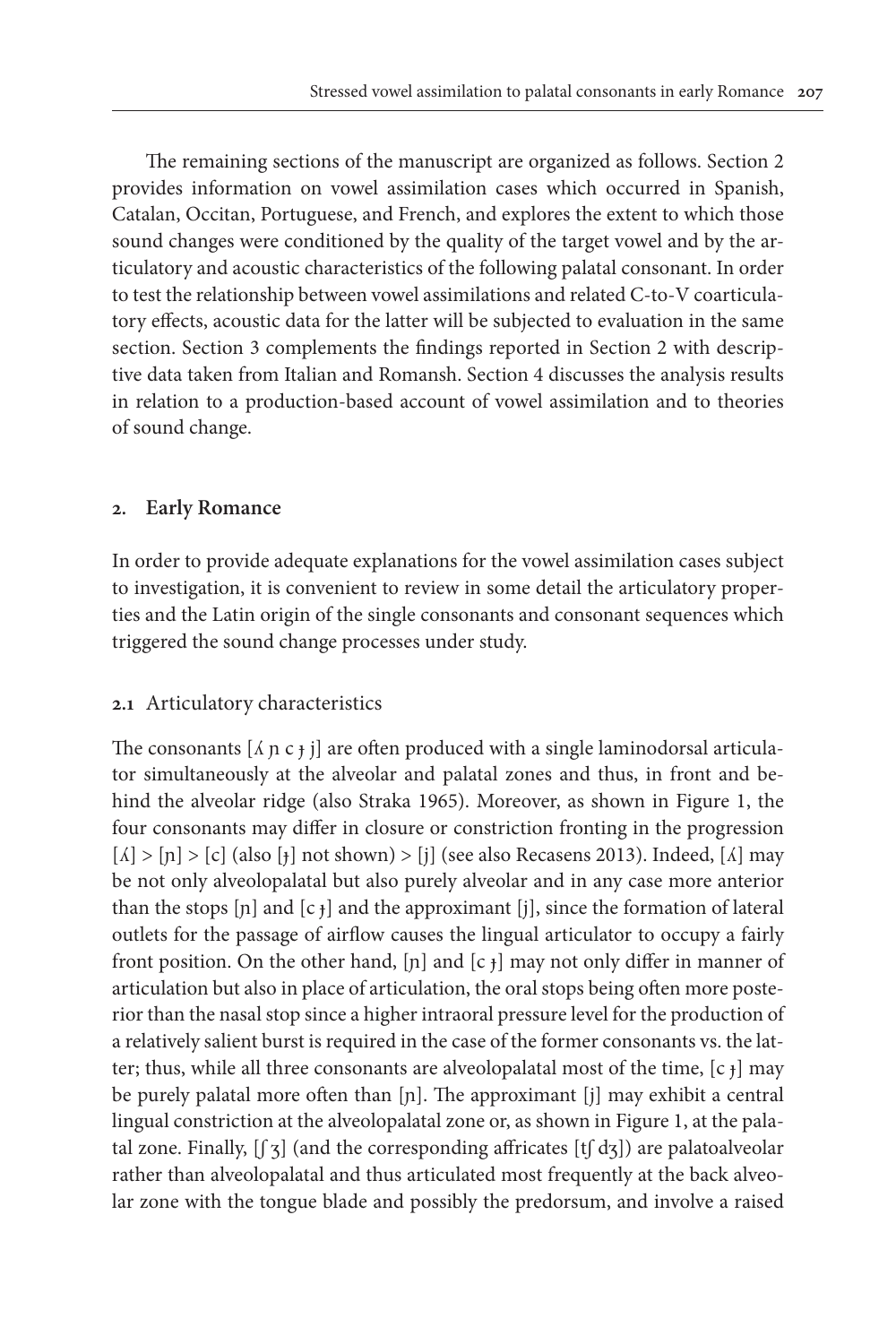tongue dorsum. According to the figure, there is a trend for dorsopalatal contact size for all these consonants to vary inversely with closure or constriction fronting, and thus to be largest for [j], and larger for  $[c]$  than for  $[n]$  and for these three stops than for  $\lceil \Lambda \rceil$  and  $\lceil \lceil \tau \rceil$ . In spite of the articulatory differences just referred to and for the sake of clarity and simplicity, not only  $\lceil \Lambda \ln c + j \rceil$  but also  $\lceil \lceil \Lambda \ln c \rceil$  will be often labeled "palatal" in the present study.



<span id="page-7-0"></span>**Figure 1.** Electropalatographic linguopalatal contact configurations gathered at closure or constriction midpoint for  $\lceil \Lambda \ln \rceil$  (Eastern Catalan speaker DR) and for  $\lceil c \rceil$  (Majorcan Catalan speakers CA and MA) in intervocalic position next to the vowel [a]. Tongue contact data for [c] are comparable to those for the voiced cognate [ɟ], not shown. The 62 squared subdivisions in the linguopalatal contact patterns indicate the position of 62 electrodes on the alveolar and palatal zones of the artificial palate. They have been filled with different color shades depending on contact activation (black: 80–100%; grey: 40–80%; unfilled: 0–40%)

Sequences composed of [j] (C1) and a following dental or alveolar consonant (C2) may differ regarding two essential articulatory dimensions: dorsopalatal contact degree for C2; temporal independence between the dorsal gesture for [j] and the apical or laminal gesture for C2 and thus the probability that [j] is anticipated more or less with regard to C2 during the preceding vowel. There are reasons to believe that these two dimensions are inversely related to each other such that gestural independence should increase as tongue dorsum contact for the dental or alveolar consonant decreases in the progression  $[i] > [i\pi] > [i\pi]$ . A high degree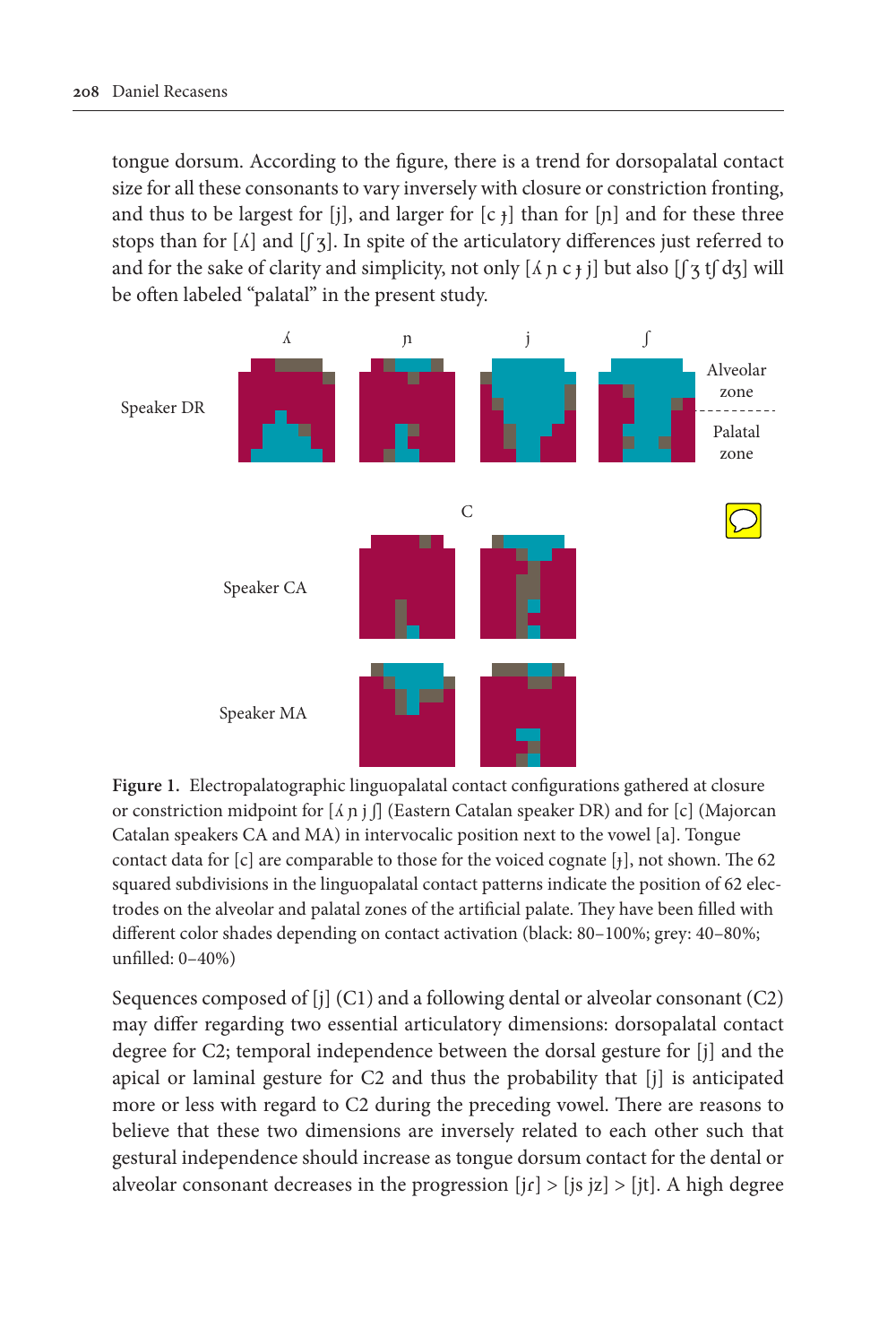of gestural independence between the two consecutive consonants in the case of the sequences [jɾ js jz] follows from the fact that, while [j] involves tongue dorsum raising and fronting, the production of the alveolar rhotic and the alveolar fricatives requires some tongue predorsum lowering in order to facilitate the tongue tip raising gesture and, in the case of [s z], the formation of a precise central groove for the passage of airflow as well ([Ladefoged & Maddieson 1996](#page-34-10)). As for the sequence [jt], on the other hand, the tongue body may occupy a relatively high position not only for the glide but also for the stop [t], which may be articulated with full laminal contact at the dentoalveolar zone in this particular case.

#### <span id="page-8-0"></span>**2.2** Etymological origin

Palatal consonants were derived from Latin single consonants in some cases. This is so for Latin [j] which must have been realized as [ɟ] at some stage in Early Romance except in falling diphthongs (Sp. *laico* LAICU 'secular'), and also for [k g] which must have also exhibited an (alveolo)palatal stop realization before [i e j] throughout the Romania and before [a] in Old French.<sup>[2](#page-8-1)</sup> Whether associated with these Latin consonants or with consonant sequences with [j] (see below), the outcome [ɟ] could later develop into [j] or zero through weakening ([j]: Sp. *mayo* MAIU 'may', Fr. *payer* PACARE 'to pay'; [ø]: Sp. *deseo* DESIDIU 'desire') or else into an affricate through the categorization of the stop burst as its fricative element ([d(:)ʒ]: Cat. *gel* GELU 'ice', *corretja* CORRIGIA 'strap').

For the most part palatal consonants were issued from Latin consonant sequences through the articulatory mechanisms described next (see also [Wireback](#page-36-2)  [2009,](#page-36-2) [2010](#page-36-3)), and their formation must have been completed for the most part by the time that vowel assimilation occurred.

(i) The consonants  $[\lambda \, \text{p} \, \text{f} \, \text{g}]$  could derive from [lj nj dj sj zj], respectively, through maximal temporal overlap between the dorsal gesture for [j] and the front lingual gesture for the preceding dentoalveolar (see [Table 1.1](#page-10-0)). In these circumstances, the two gestures blended into a single lingual gesture produced at an intermediate articulatory location encompassing the alveolar and palatal zones (regarding the term "gestural blending", see [Browman & Goldstein](#page-33-9)  [1990\)](#page-33-9). As the examples in the table show, it is also assumed that the intervocalic sequence [tj] yielded a  $[j]$ -like realization and that the geminates [t:j k:j]

<span id="page-8-1"></span>**<sup>2.</sup>** The graphic representation *jj* of intervocalic [j] in Latin could correspond to the palatal stop [ $<sub>i</sub>$ ] ([Niedermann 1953:](#page-35-8) 105). It should be stated at this stage that it is utterly impossible to know</sub> what the exact phonetic realization of [j] was in Early Romance, namely, whether it was produced as a stop, as an affricate, or as an approximant depending on etymological origin, word position, and language.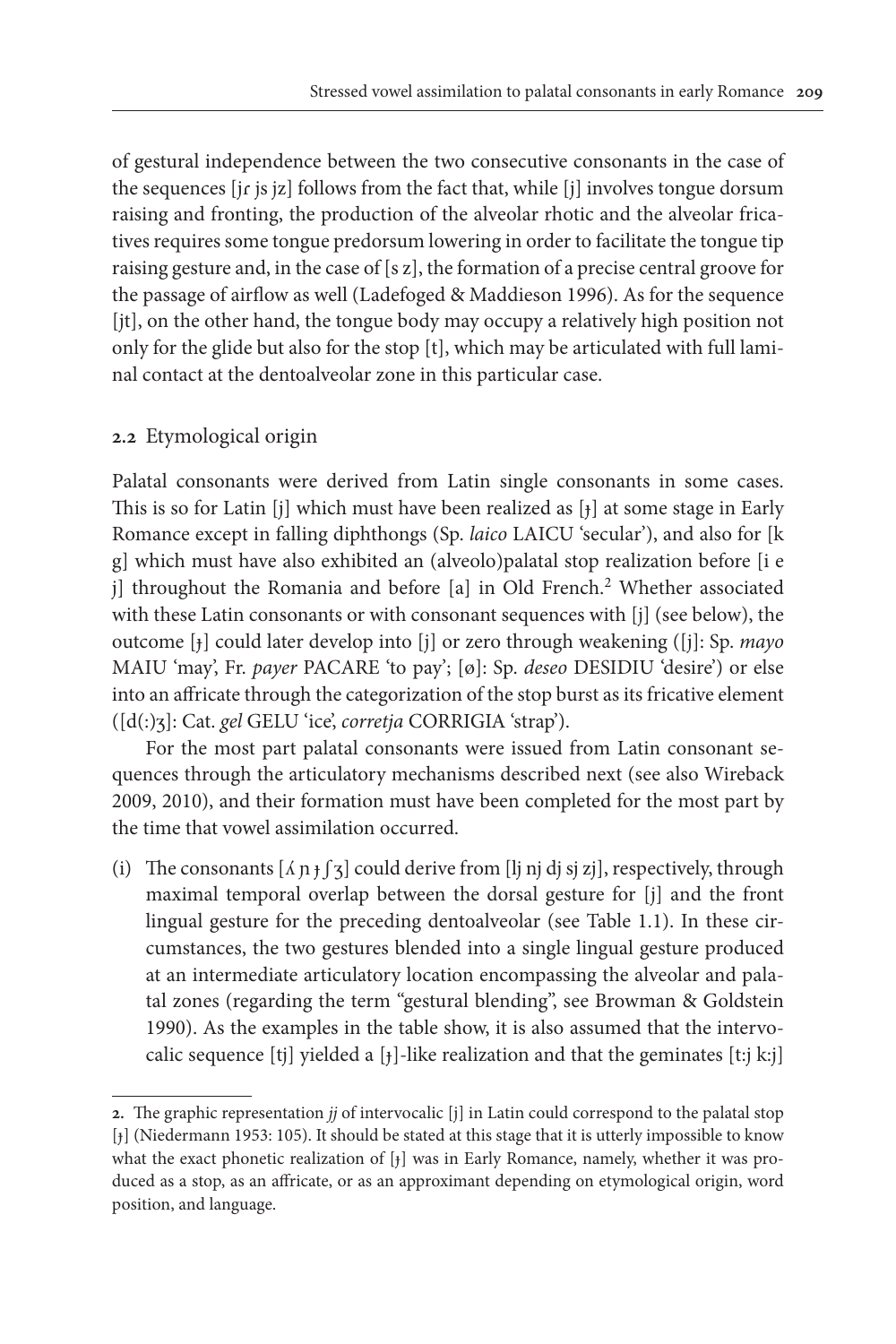gave rise to the voiceless cognate [c]. Moreover, these two palatal stop realizations must have been more anterior than [ɟ] derived from [dj] since their final outcome was an alveolar affricate or fricative rather than an (alveolo)palatal or palatoalveolar consonant ([z]: Fr. *raison* RATIONE 'reason' and [s]: *place* PLATEA 'square', as opposed to [dʒ]: Cat. *desitjar* DESIDIARE). Palatal [c] and  $\lceil \frac{1}{2} \rceil$  could also result from a labial stop +  $\lceil \frac{1}{2} \rceil$  sequence through developments such as  $[b] > [b] > [t] > [d\zeta]$  or  $[b] > [b\eta] > [b\zeta] > [d\zeta]$  and thus,  $[i]$ constriction narrowing followed by elision of the preceding labial stop ([ʒ]: Fr. *rage* RABIE 'rage').

 Several Latin [Cj] sequences could be resolved through the formation of a palatalized consonant followed by [j] rather than of a single alveolopalatal and, at a later stage, the palatalized consonant in question could segregate an on-glide after which  $C2 = [j]$  dropped and the palatalized consonant ceased to be palatalized. Thus, [sj] yielded [js] in Fr. *graisse* \*GRASSEA 'grease' presumably through the changes  $[sj] > [s^j j] > [js^j]$ . A similar development may have given rise to [jz] out of SY, as in Cat. *besar* BASIARE. In this case on-glide segregation appears to be phonetically more realistic than categorical metathesis (i.e. [sj] > [js]). Regarding the heterosyllabic cluster [sc], it is assumed that forms with [js] such as Fr. *faisse* FASCIA 'cord' came to exist through the depalatalization of the late phonetic stage [ʃ] into [jsʲ] (i.e. [sc] > [stʃ] > [sʃ] > [ʃ] > [jsj ]; [Lausberg 1970](#page-34-9): 378).

(ii) Gestural blending also accounts for the formation of alveolopalatal consonants out of sequences composed of [j] and a following dentoalveolar (see [Table 1.2](#page-10-0)). Thus, for example, after syllable-final [k] and [l] vocalized into [j], the outcomes [js] of [ks] and [jt] of [kt lt] blended into [ʃ] and [c], respectively (see [Section 1](#page-0-0) for the possible alternative development  $[kt] > [c]$ ). This case may also be considered an instance of progressive palatalization.

Sequences with  $Cl = [j]$  and a dentoalveolar C2 did not always give rise to a palatal consonant. This is so for the sequence [jɾ] which may have been generated either through the development [ɾj] > [ɾ<sup>j</sup> j] > [jɾ<sup>j</sup> j] > [jɾ] (Cat. *era* AREA 'area') or after vocalization of the coda consonant in a consonant cluster (Sp. *entero*, Port. *inteiro* INTEGRU 'whole'). Unlike the sequences referred to above, the alveolar tap failed to undergo progressive palatalization presumably because this articulatory characteristic does not sit easily on rhotics [\(Kavitskaya et al. 2009](#page-34-11)). Dental stops and [s] also failed to yield a palatal consonant after [j] in lexical forms such as Occ. *estreit* STRICTU ([kt] > [jt]), Sp. *cuidar* COG(I)TARE 'to take care of ' ([ɟd] > [jd]), and Port. *muito* MULTU 'much' ([lt] > [jt]) and *mais* MAGIS 'more'. [j] may not be the vocalized outcome of  $[j]$  in the sequence  $[jd]$  but could have been triggered as an on-glide by [d<sup>j</sup>], i.e., [<sub>j</sub>d] > [d<sup>j</sup>] > [jd] (Morin, personal communication). Also labial stops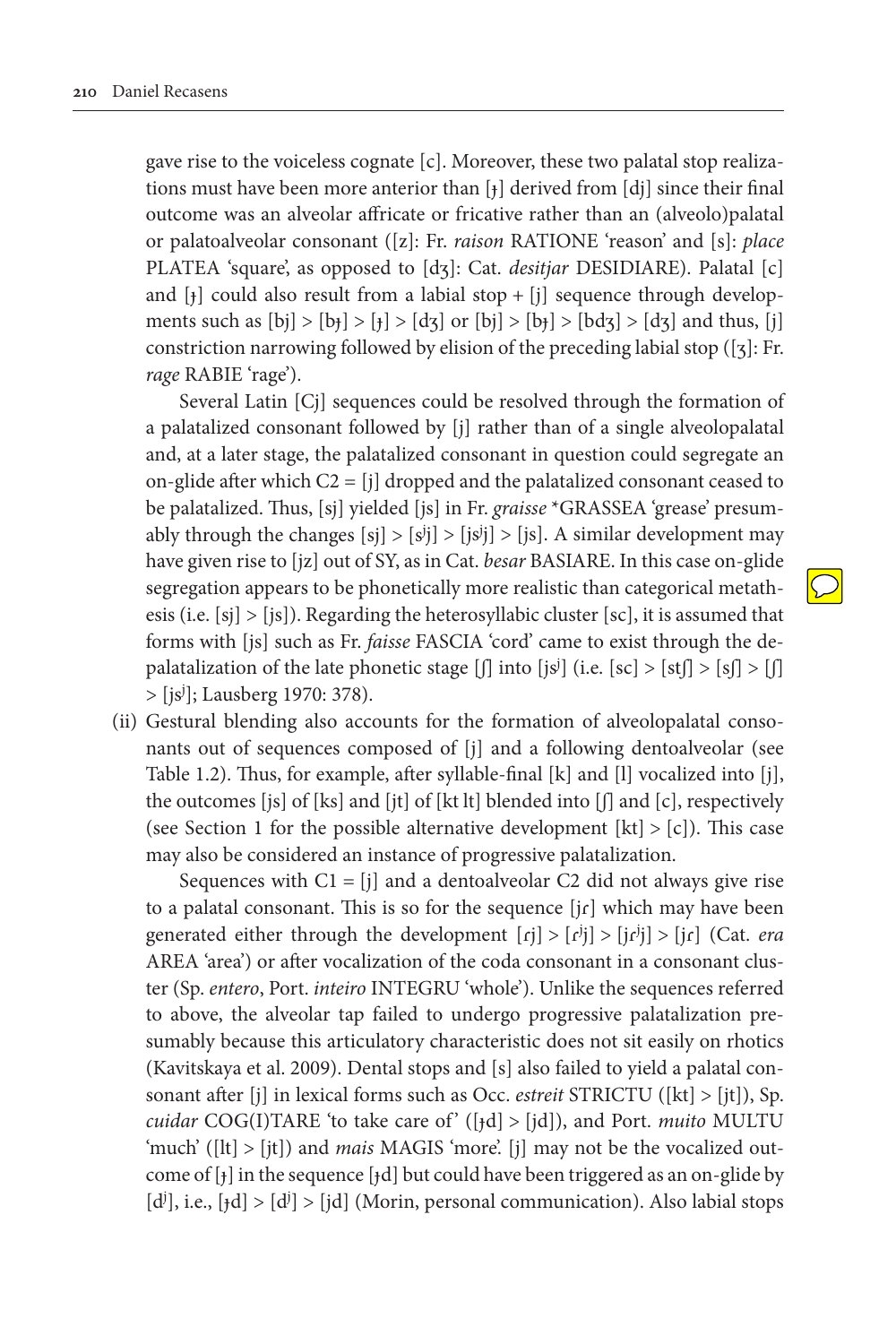could fail to palatalize whenever preceded by an on-glide (Sp. *quepa* < \**caipa* CAPIAT 'to fit, 1 sbjv.') or before [j] (Cat. *sépia*, Sp. *jibia* SEPIA 'cuttlefish').

(iii)Gestural blending also operated in consonant sequences composed of a front lingual consonant followed by a dorsal consonant other than [j]. Thus,  $[\lambda \n\rangle$  [1] could originate from  $[I<sub>1</sub> n<sub>1</sub>]$  and  $[[]$  from [sc] (see [Table 1.3](#page-10-0): a, c, e) where, as pointed out above, the palatal stop may derive from a front velar stop or from a dentoalveolar + [j] sequence. Blending may also result from dorsal + front lingual combinations. As exemplified in [Table 1.3](#page-10-0) (b), the tautosyllabic clusters [kl gl] may have yielded [ $\Lambda$ ] presumably through the intermediate forms [k $\Lambda$ ] gʎ] where the palatal lateral resulted from blending of the dorsal gesture for the velar stop and the apical gesture for the alveolar lateral ([Repetti & Tuttle](#page-35-9)  [1987\)](#page-35-9). Likewise gestural overlap between the back lingual gesture for a velar and the front lingual gesture for an alveolar may account for the outcome [ɲ] of the realization [ŋn] of the Latin sequence *gn* [\(Table I.3](#page-10-0) (d); [Straka 1965](#page-36-1): 141, [Baglioni 2014](#page-33-10)). The derivations  $[kl g l] > [k \land g \land ] > [\land]$  and  $[\eta n] > [\eta]$  just referred to appear to be as plausible as or more plausible than other alternative developments which have been proposed elsewhere, namely,  $[k| g] > [i] > [\Lambda]$ and  $[gn] > [in] > [n]$ .

| 1. [Cj] sequences                  |                                                                                 |
|------------------------------------|---------------------------------------------------------------------------------|
| a. $[\Lambda] < [1]$               | (Cat. <i>all</i> ALIU 'garlic')                                                 |
| b. $[n] < [nj]$                    | (Cat. <i>vinya</i> VINEA 'vineyard', Port. <i>sonho</i> SOMNIU 'dreams')        |
| c. $[\frac{1}{2}] < [\frac{1}{2}]$ | (Cat. malesa MALITIA 'malice', Sp. rayo RADIU 'beam')                           |
| d. $[c] < [t:j k:j]$               | (Fr. pièce PETTIA 'piece', face FACIA 'face')                                   |
|                                    | (Cat. baix BASSIU 'low')                                                        |
| f. $[3] < [zj]$                    | (Port. cerveja CERVESIA 'beer')                                                 |
| 2. [jC] sequences                  |                                                                                 |
| a. $[f] < [js] < [ks]$             | (Cat. eix AXE 'axis', caixa *CA[ks]A< CAPSA 'box')                              |
|                                    | b. $[t] < [c] < [it] < [kt]$ (Sp. mucho MULTU 'much', hecho FACTU 'done, fact') |
| 3. Other sequences                 |                                                                                 |
| a. $[\Lambda] < [\lambda]$         | (Cat. cull COLL(I)GIT 'he/she catches')                                         |
| b. $[\Lambda] < [\text{kA gA}]$    | (Cat. ull OC(U)LU 'eye', rella REG(U)LA 'plowshare')                            |
| c. $[n] < [n]$                     | (Cat. vergonya VERECUNDIA 'shame')                                              |
| d. $[n] < [nn]$                    | (Cat. <i>llenya</i> LIGNA 'wood')                                               |
|                                    | (Cat. conèixer COGNOSCERE 'to know', aixa ASCIA 'axe', puix<br>POSTIU 'since')  |

<span id="page-10-0"></span>**Table 1.** Consonant sequences which have given rise to single palatal consonants through blending in Romance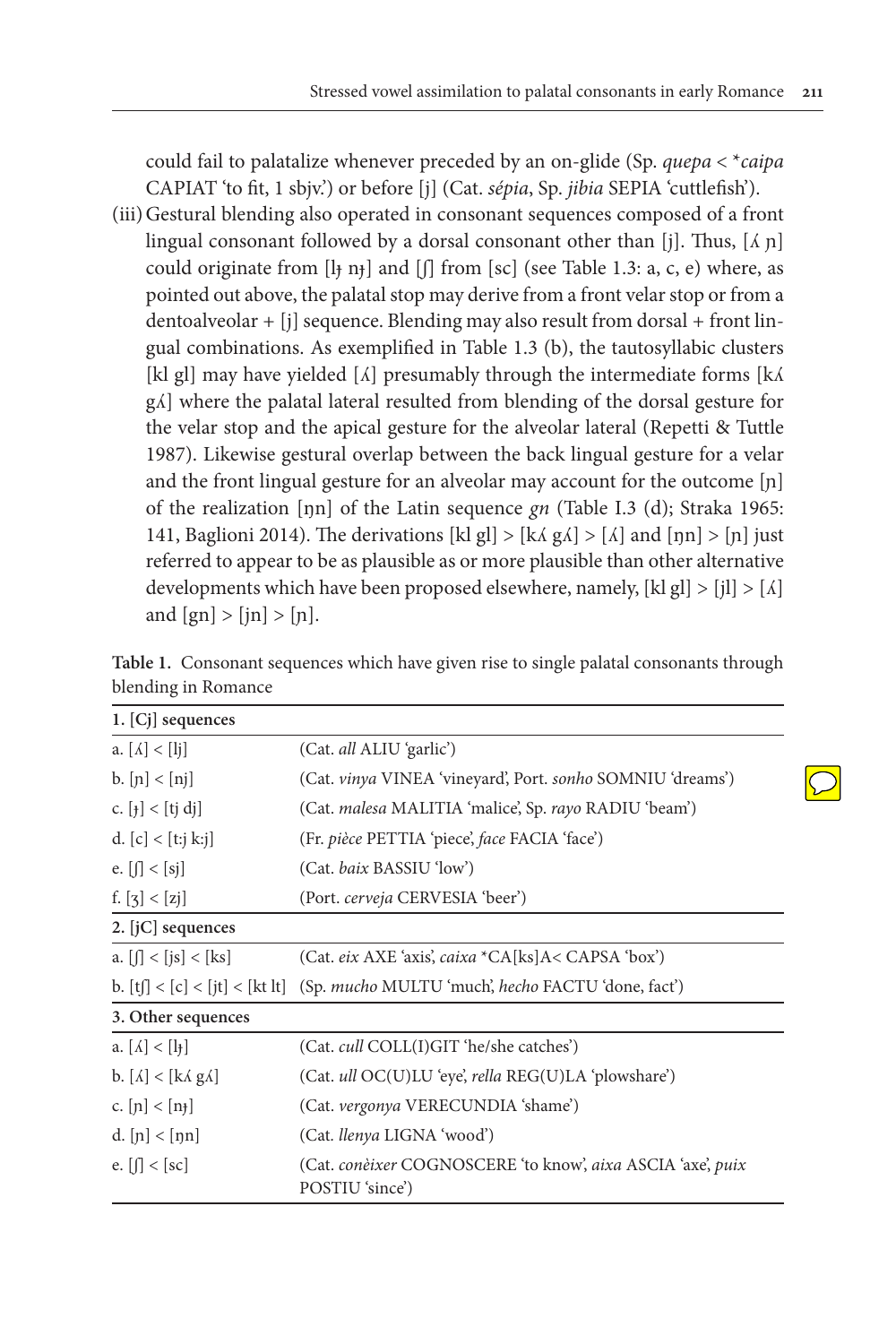It should be stated at this stage that, differently from palatalized dentoalveolars and in contrast with earlier proposals (see [Section 1.2](#page-3-0)), the single palatals  $\lceil \Lambda \ln c_f \rceil$ are not likely to develop an on-glide (see also [Lausberg 1970:](#page-34-9) 260, [Straka 1965](#page-36-1): 145). The reason for this restriction lies in the fact that the F2 transition in VC sequences with those consonants is too short and proceeds too rapidly to be integrated as an independent segment by the listener.<sup>3</sup> A transitory on-glide is more prone to be heard in the case of the palatoalveolar fricative [ʃ] which is longer and articulated with less central contact than the lateral and stop cognates. Indeed, in dialects such as Western Catalan, [jʃ] corresponds not only to Latin [ks] where [j] may be traced back to the velar stop ([ejʃ] AXE 'axis') but also to other consonant sequences where [j] was not available originally and therefore must have been generated by the palatoalveolar fricative itself ([fejʃ] FASCE). In support of the inverse relationship between on-gliding and tongue contact degree for the palatal consonant trigger, the chances that an on-glide develops before [ʎ] and [ɲ] increase after these consonants become palatalized or plain alveolar in syllable-final position, as exemplified by the French derivation  $*[ban] *BANEU 'bath' >*[bajn] > [bê]$  (also *coin* CUNEU 'wedge, corner', *sein* SIGNU 'sign', *poing* PUGNU 'fist').

#### <span id="page-11-0"></span>**2.3** Vowel assimilation patterns

Before analyzing in detail the assimilatory effect of palatal consonants on a preceding stressed vowel in Early Romance, it has to be shown that the vowel quality changes of interest have been truly triggered by these contextual consonants and therefore have not operated in other contextual conditions. This section explores this issue with the lexical forms for Spanish, Catalan, Occitan, French, and Portuguese listed in the Appendix. Data for Italian or Romansh will be treated separately in [Section 3](#page-26-0) given that vowel raising has had a limited impact in the former language and, after being raised contextually, stressed vowels may have regressed to their original quality in Romansh ([Lausberg 1970:](#page-34-9) 255).

#### <span id="page-11-2"></span>**2.3.1** *Mid high vowels*

In Spanish, Occitan, and Portuguese, the raising processes  $[e] > [i]$  and  $[o] > [u]$ may be attributed to the following palatal consonant since the two vowels have stayed regularly mid high in other segmental contexts in the three languages ([e]: Sp. *cadena* CATENA 'chain', Port. *verde* VIR(I)DE 'green', Occ. *pel* PILU 'hair'; [o]: Sp. *torre* TURRE 'tower', Port. *amor* AMORE 'love', Occ. *gola* GULA 'throat'). Therefore, there has been vowel assimilation in Spanish lexical forms such as *jibia*

<span id="page-11-1"></span>**<sup>3.</sup>** This does not imply that on-gliding cannot take place before single palatal consonants (see [Recasens 2014](#page-35-10) for some relevant examples in Romance dialects).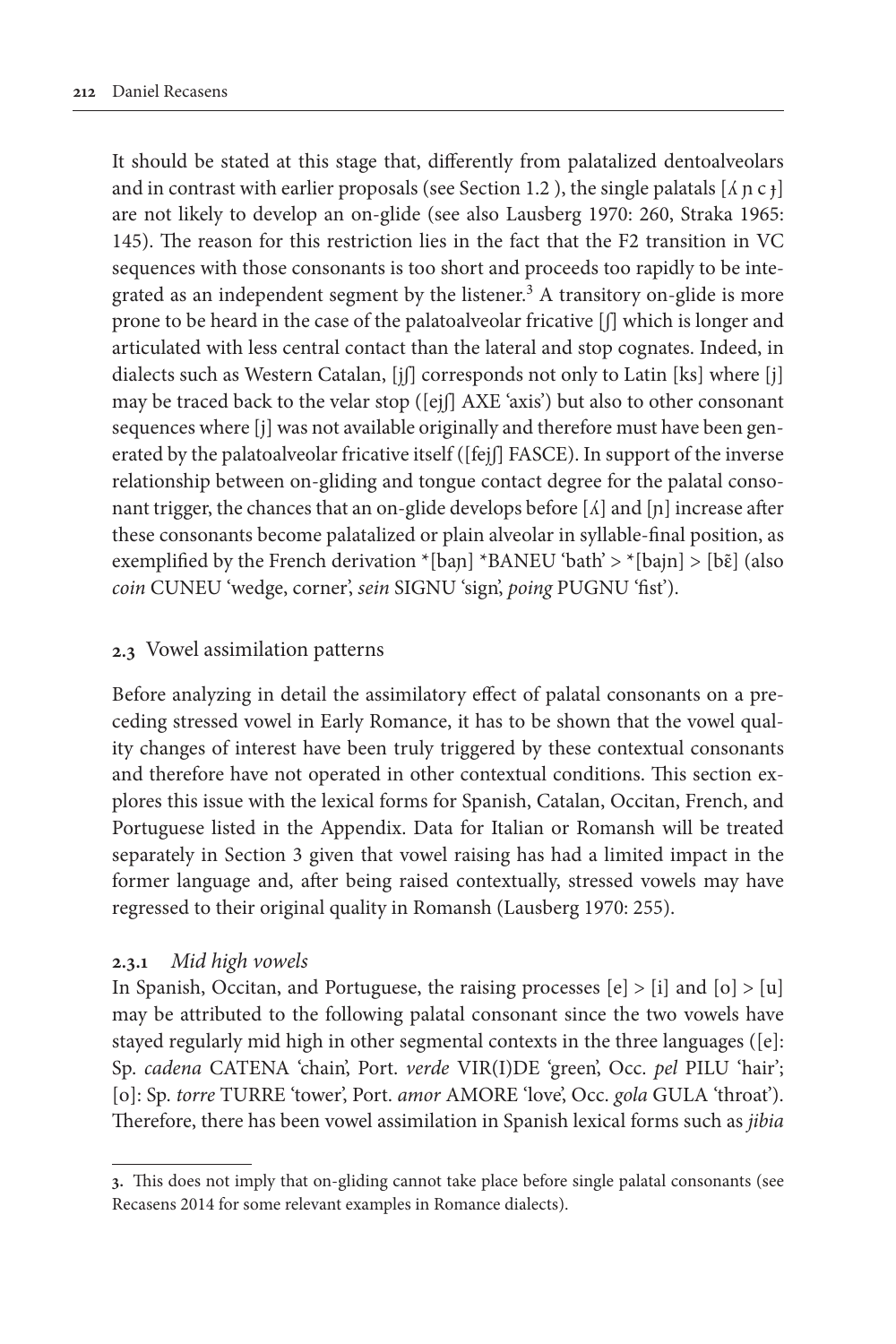SĒPIA 'cuttlefish' and *puño* PŬGNU, but not in *ceja* CĬLIA 'eyebrow' and *escaloña* ASCALŌNIA 'shallot', where the contextual palatal has not caused [e] and [o] to close to a high vowel (see Appendix 1.1). In Catalan, where mid high vowels stay mid as a general rule ([ɛ]: *cadena* CATENA 'chain'; [o]: *torre* TURRE 'tower'), the outcomes [i] from [e] and [u] from [o] may also be attributed to the assimilatory action of the following palatal consonant in lexical forms like *tinya* TĬNEA 'moth' and *rebuig* REPŬDIU 'rejection' (Appendix 1.2).

There is no clear explanation for several Spanish words where [we] has been derived from [o] before [jɾ] (*agüero* AUGURIU 'luck', *salmuera* SALE MURIA 'brine', *Duero* DORIU 'name of a Spanish river'), [jz] (*sabueso* SEGUSIU 'hound'), and [ɲ] (*risueño* \*RISONEU, *cigüeña* CICONIA, *vergüenza* VERECUNDIA). According to [Menéndez Pidal \(1968](#page-35-3): 65), these lexical forms may be accounted for through [o]-raising followed by the replacement of [uj] by the more frequent rising diphthong [we]. It has also been proposed, at least for the sequence [ojr], that [we] was achieved not through vowel inflection but the development  $[oi] > [oe] > [we]$ [\(Krepinsky 1962:](#page-34-12) 90, [Pensado 1989](#page-35-11)).

The situation for French is more complex. In this language, the vowels [e o] evolved differently in open and checked syllables presumably because they were longer in the former position than in the latter. In open syllables, the two mid high vowels diphthongized in the first place and underwent further changes at a later date: [e] > [ej] > [oj] > [wa], as in *toile* TELA 'cloth', *avoir* HABERE 'to have'; [o] > [ow] > [ew] > [œ], as in *fleur* FLORE 'flower', *heure* HORA 'hour'. In checked syllables, [e] stayed mid high initially and did not open into  $[\varepsilon]$  until about the 16th century as in *messe* MISSA 'Mass' and *mettre* MITTERE 'to put' [\(Morin 2009\)](#page-35-12), while [o] closed to [u] as in *ours* URSU 'bear' and *bouche* BUCCA 'mouth'. Before palatal consonants, [e o] underwent no assimilation in most cases (see Appendix 1.5). Thus, when followed by [j], [ej] and [oj] evolved analogously to [ej] derived from [e] in open syllables and thus yielded [wa] (*roi* 'king', *courroie* 'belt', *foire* 'fair', *toit* 'roof ', *gloire* 'glory', and *angoisse* 'anguish' have [wa], the same as *toile* 'cloth'). In words such as Fr. *coin* CUNEU 'wedge, corner' and *poing* PUGNU 'fist', the final phonetic outcome was not [wã] but [wɛ̃]. On the other hand, when occurring before [ʎ ɲ bj], the two mid high vowels developed as in checked syllables before other consonants: [e] stayed mid and [o] raised to [u] or stayed mid ([ɛ]: *conseil* 'advice', *teigne* 'moth', *sèche* 'cuttlefish'; [u]: *genou* 'knee', *rouge* 'red'; [ɔ]: *vergogne* 'shame'). As for the lack of vowel assimilation in *paresse* PIGRITIA 'laziness', see the argument for *pièce* in [Section 2.3.3.](#page-13-0)

In some cases, French mid high vowels were raised under the action of the following palatal consonant (Appendix 1.5). Vowel assimilation may account for the shift  $[e] > [i]$  before  $[\Lambda]$  in Fr. *cil* and Old Fr. *til*, and for the derivation [oj] > [uj] > [yj] > [ɥi] in lexical forms like Old Fr. *cuide* COG(I)TAT 'he/she takes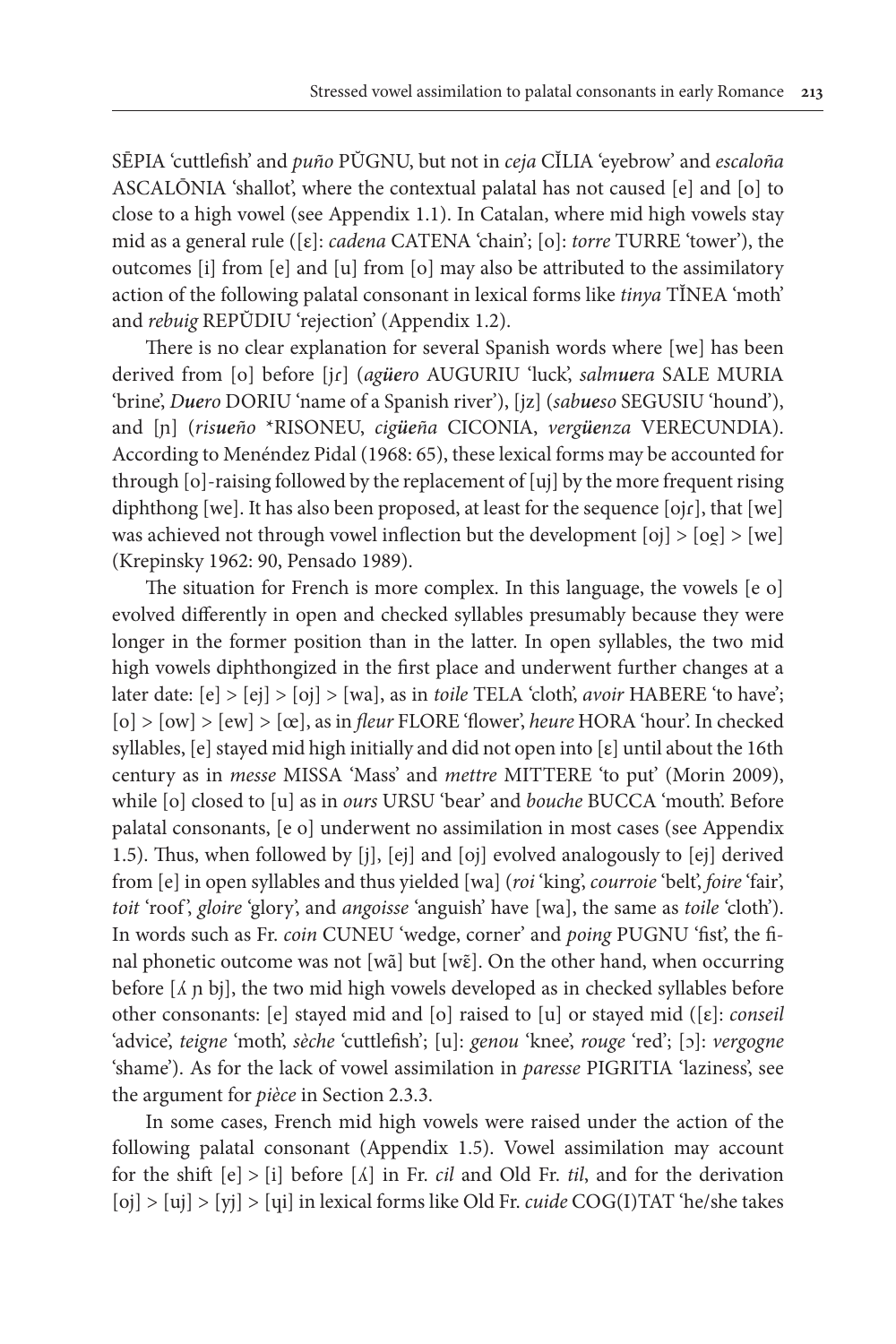care' which parallels the evolution of [uj] as in Fr. *fruit* FRŪCTU 'fruit' (see also [Fouché 1952–1961](#page-33-8): 286).

#### <span id="page-13-1"></span>**2.3.2** *Low vowel*

A following palatal consonant may have caused [a] to raise to a mid front vowel in all languages subject to investigation (Appendix 2.1–2.5). This assimilation process has taken place, for example, in Sp. *enero* IANUARIU 'January', where the string [ajɾ] shifted to [eɾ] through [ejɾ], but not in Sp. *extraño* EXTRANEU 'strange', where the low vowel has stayed low in spite of being followed by [ɲ].

In French, contextually conditioned [a] raised to [ɛ] (as in *aire* AREA) which differs from the early [e] outcome of [a] in open syllables (as in *chanter* CANTARE). Analogously to the scenario for stressed [e o] (see [Section 2.3.1](#page-11-2)), [a] before  $[\Lambda \text{ p } b]$ ] and before [c] derived from Latin [k:j t:j] stayed low rather than raising to a mid vowel and thus shows the same outcome as [a] in checked syllables before any consonant (*travail* 'work', *montagne* 'mountain', *rage* 'rage', *glace* 'ice', *place* 'square', as for *âne* ASINU, *carte* CHARTA; Appendix 2.5). The presence of a rising diphthong in words such as Fr. *premier* PRIMARIU 'first' suggests that the initial outcome [ɛ] of [a] before [jɾ] merged with  $[\varepsilon]$  after which the mid low vowel diphthongized to [jɛ] in open syllables ([Section 2.3.3](#page-13-0)).

### <span id="page-13-0"></span>**2.3.3** *Mid low vowels*

The assimilation scenario for  $[\varepsilon]$  and  $[\infty]$  differs from that for  $[\varepsilon]$  a o] in relevant respects. In Spanish, palatal consonants could prevent [ɛ] from diphthongizing into [je] and [ɔ] into [we], which are the regular mid low vowel outcomes in this language (*bien* BENE 'well', *cien* CENTU 'one hundred', *puerta* PORTA 'door', *pues* POST 'then'). Thus, as shown in Appendix 3.1, there has been a closing effect of the vowel in *medio* 'half ', *lecho* 'bed', *ocho* 'eight' and *ojo* 'eye' which are pronounced with [e] and [o], though not in *viejo* 'old' and *dueño* 'owner' which are produced with [je] and [we]. While philologists have related the presence of a diphthong in *viejo* VĚCLU to the influence of the co-occurring lexical form with the same meaning *viedro* VĚTERE [\(Gulsoy 1997,](#page-34-13) [Craddock 1980](#page-33-11)), the low assimilatory strength of [ʎ] could explain the presence of a rising diphthong instead of the inflected vowel [e] in this case.

Mid low vowel assimilation is also the rule in Portuguese where  $[\varepsilon]$  and  $[\infty]$ have shifted regularly to [e] and [o] before a palatal consonant while staying mid low in the other contextual conditions. Thus, there is [ɛ] in *pedra* PETRA 'stone' but [e] in *engenho* 'engine, talent' and [ɔ] in *roda* ROTA 'wheel' but [o] in *sonho* 'dream' (Appendix 3.4).

In Occitan and Catalan,  $[\varepsilon]$  and  $[\infty]$  followed by a palatal consonant developed generally into [jɛ] and [wɔ] instead of staying mid, which is the regular outcome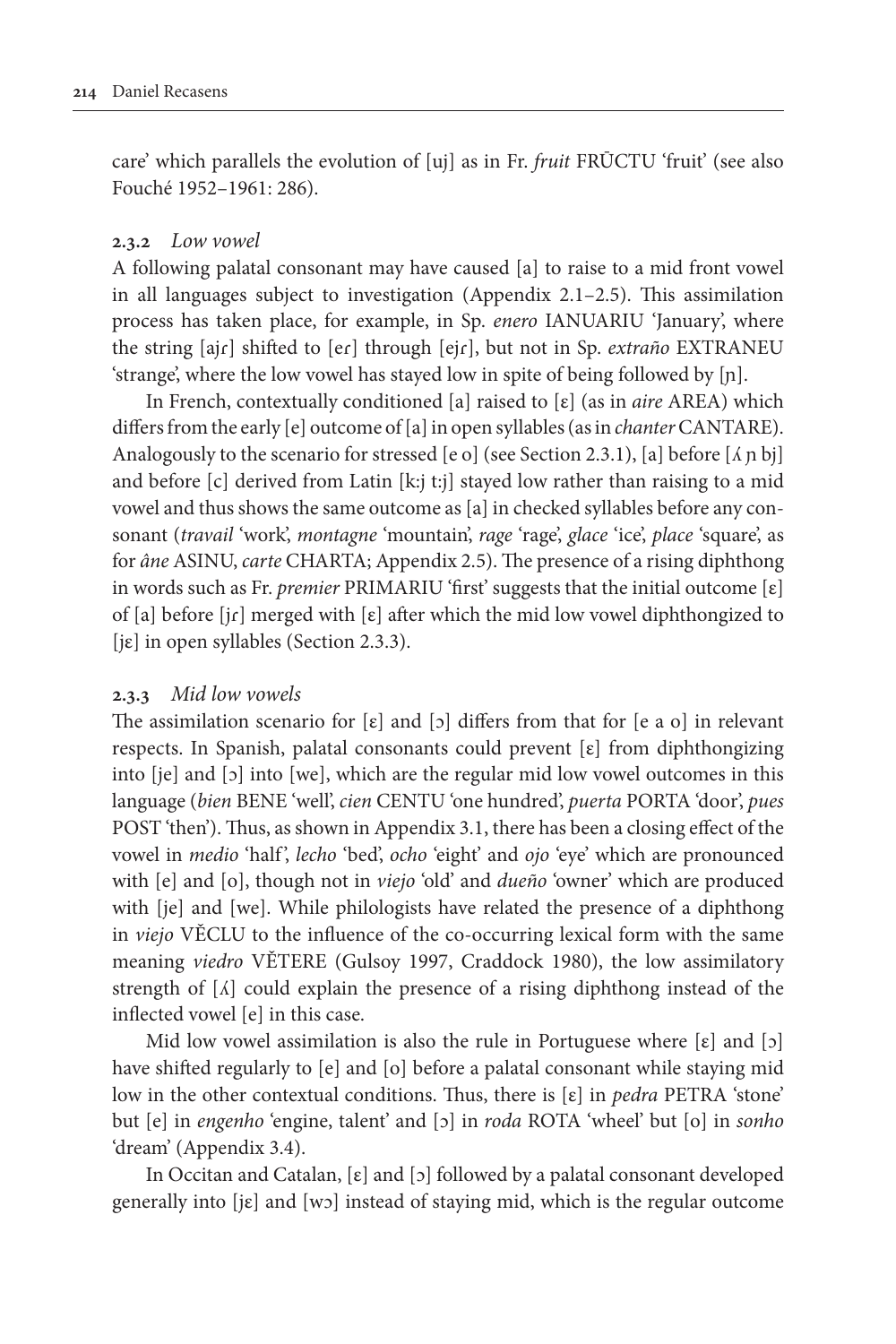in both languages ([ɛ]: Occ. *mel* MEL 'honey', [e]:Cat. *temps* TEMPU 'time'; [ɔ]: Occ. *roda* ROTA 'wheel', Cat. *cor* CHOR 'heart'). It has been hypothesized that [ɛ ɔ] diphthongization before a palatal consonant in Early Romance was not contextually conditioned but occurred spontaneously, as for stressed vowels in open syllables [\(Sánchez Miret 1998\)](#page-36-4). This proposal finds some support in the fact that glide insertion in VC sequences should take place next to the triggering consonant and thus at vowel offset rather than at vowel onset, as for example in the case of the phonetic variant [pɛa̯l] of /pɛl/ 'hair' in dialectal Catalan. It does not seem to explain other facts however: when applying before [jC], mid low vowel diphthongization occurred in a checked syllable and cannot be easily attributed to a lengthening process since vowels followed by a palatal consonant do not happen to be particularly long; in Occitan, Romansh, and Northern Italian dialects, the diphthongization process  $[\varepsilon] > [\varepsilon]$  wo] took place before a palatal consonant exclusively.

Those rising diphthongs underwent later changes: in Catalan, [jɛ] and [wɔ] became systematically [i] and [u], respectively (Cat. *sis* SEX 'six', *ull* OC(U)LU 'eye'; Appendix 3.2); in Occitan, [jɛ] stayed and occasionally became [i], while [wɔ] stayed or fronted to [wɛ] (Occ. *mielhs*, *milh* MELIUS 'better', *fuolha*, *fuelha* FOLIA 'leaf'; Appendix 3.3). It should be stated that the raising of  $[\varepsilon]$  to  $[i]$  and of  $[\circ]$  to [u] must have been triggered simultaneously by the following and preceding closing consonants, namely, two flanking palatals in the case of  $[\varepsilon]$  and a following palatal and preceding [w] in the case of [ɔ] (Cat. *pit* < \**p*[jej]*t*, *fulla* < \**f*[woʎ]*a*).

Also in French, [ɛ ɔ] followed by a palatal consonant diphthongized into [jɛ] and [wɔ], after which vowel raising took place (Appendix 3.5): [jɛ] > [i] (*six* SEX); [wɔ] > [u] > [y] (*cuir* CORIU 'leather'). However, this raising process did not operate on [ɛ] before  $[\lambda \, \text{n} \, \text{c} \, \text{b}]$  and to some extent before  $[\text{i} \, \text{c}]$ , nor on  $[\text{c}]$  before [ $\Lambda$ ]. In these contextual conditions, after diphthongizing, [ $\epsilon$ ] and [ $\sigma$ ] evolved the same as they did in open syllables: [ɛ] stayed as [jɛ] (*vieil* 'old' VECLU, Old French *engiegne* INGENIAT 'to design', *pièce* PETTIA, *liège* LEVIU, as in *pierre* PETRA 'stone', *fièvre* FEBRE 'fever'), while [ɔ] turned into [œ] through the evolution [ɔ] > [wɔ] > [we] > [œ] (*feuille* FOLIA 'leaf ', as in *coeur* CHOR 'heart', *neuf* NOVU 'new'). The presence of a diphthong for  $[\varepsilon]$  before  $[\Lambda \cap \varepsilon$  bj] and for  $[\infty]$  before  $[\Lambda]$ must have been conditioned by the following palatal consonant since, if the two mid low vowels had been treated as if they had been in a checked syllable (as for [e a o]; see [Sections 2.3.1](#page-11-2)–[2.3.2\)](#page-13-1), they would have remained mid low as for *herbe* HERBA 'grass', *sept* SEPTE 'seven' and *porte* PORTA 'door'. The vowel [ɔ] could also remain [ɔ] before a palatal consonant occasionally (*poche* POPIA).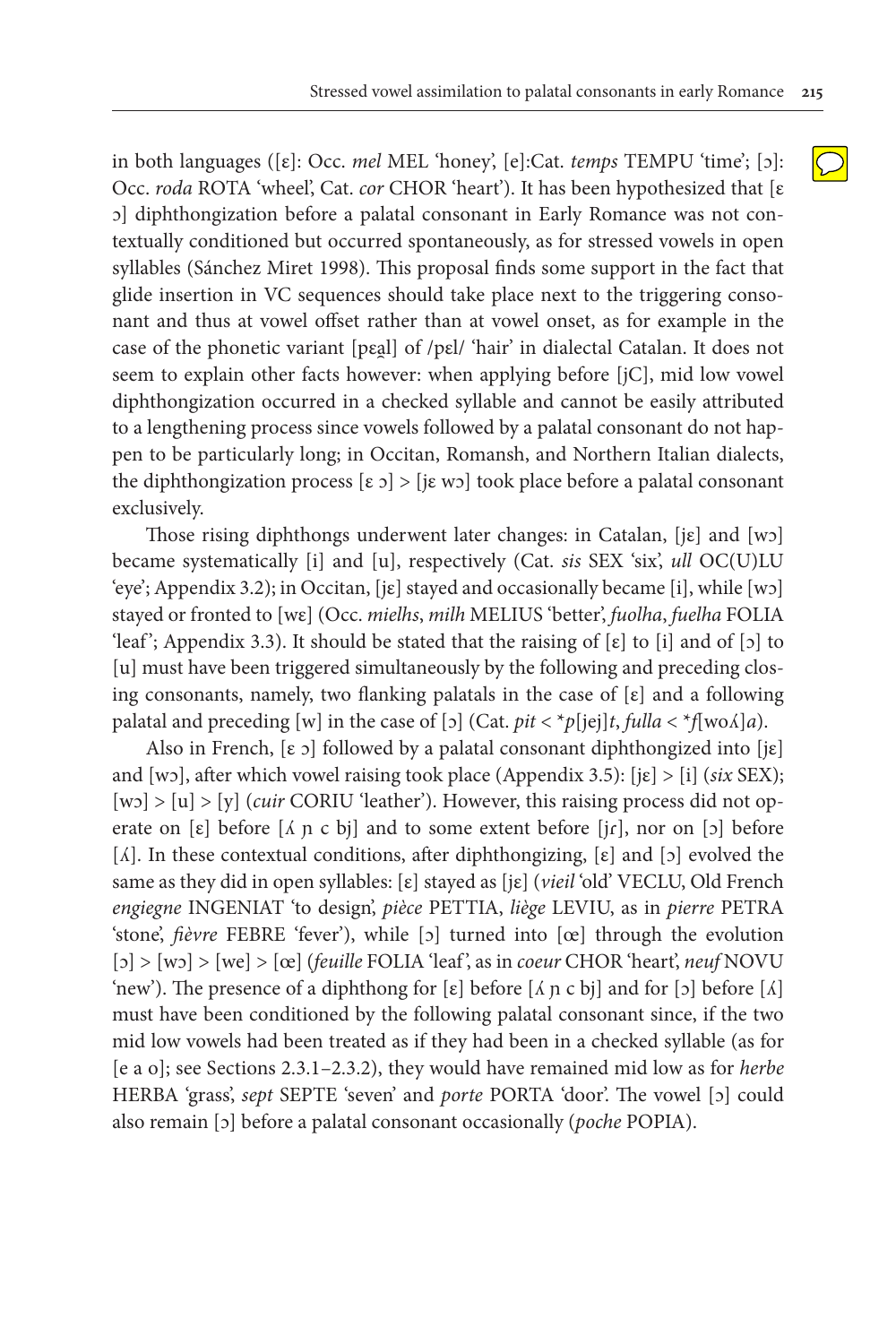#### <span id="page-15-0"></span>**2.4** Testing hypotheses

The main goal of the present investigation is to explore the extent to which the vowel assimilation patterns associated with a following palatal consonant just described in [Section 2.3](#page-11-0) have a phonetic basis. The assumption underlying this working hypothesis is that the chances that vowel assimilation applies ought to increase with the prominence of the C-to-V coarticulatory effects in tongue dorsum raising and F2 frequency leading towards a higher vowel realization. Regarding [ɛ ɔ], the relationship between assimilation and coarticulation will be tested essentially for Spanish and Portuguese since, as pointed out in [Section 2.3.3](#page-13-0), mid low vowels underwent diphthongization before a palatal consonant in the remaining languages.

A first research topic is to ascertain whether the frequency of occurrence of vowel assimilations is conditioned not only by the phonetic characteristics of the consonant but also by those of the target vowel. In particular, if vowel raising is favored by the articulatory and acoustic proximity between the vowel and the following palatal consonant, the prediction is that the process should be most prone to operate on [e] and to a lesser extent on  $[\varepsilon]$  than on low and back rounded vowels since only front vowels are articulated with a dorsopalatal constriction. To the extent that tongue dorsum fronting and raising towards the hard palate is directly related to the F2 frequency ([Fant 1960](#page-33-12)), listeners could mistake the original mid front vowel for its higher cognate, namely, [e] (which has an F2 frequency of about 1800 Hz) for [i] (F2 = 2000 Hz) and [ɛ] (F2 = 1600 Hz) for [e] (F2 = 1800 Hz). On the contrary, vowel assimilation is expected to affect mostly [a] and the mid back rounded vowels [ $\circ$  o] (and perhaps [ $\epsilon$ ] as well) if favored by an increase in tongue body displacement during the vowel and thus, in vowel-to-consonant articulatory distance. This should be so since, differently from palatal consonants, [a] is produced at the lower pharynx with the tongue root and exhibits a low predorsum position, [ɔ o] are articulated at the upper pharynx with the tongue postdorsum and show a lowered predorsum and lip rounding, and front  $[\varepsilon]$  is also articulated with considerable tongue-to-palate distance. The raising of  $[a]$  to  $[\varepsilon]$  involves an increase in tongue dorsum height and in F2 (F2 is about 1200–1500 Hz for [a] and about 1600 Hz for  $[\varepsilon]$ ), while the changes  $[0] > [u]$  and  $[0] > [o]$  require some tongue postdorsum raising towards the velar region, some concomitant tongue predorsum lowering and an increase in lip rounding which result in F2 lowering (F2 is about 1200 Hz for [ɔ], 1000 Hz for [o], and 800 Hz for [u]).

Depending on the articulatory characteristics of the vowel and the following consonant or consonant sequence, the predictions presented in (i) and (ii) below may be made about the typology and prominence of the C-to-V coarticulatory effects, which ought to be in accordance with the vowel assimilation processes which have taken place historically in Romance.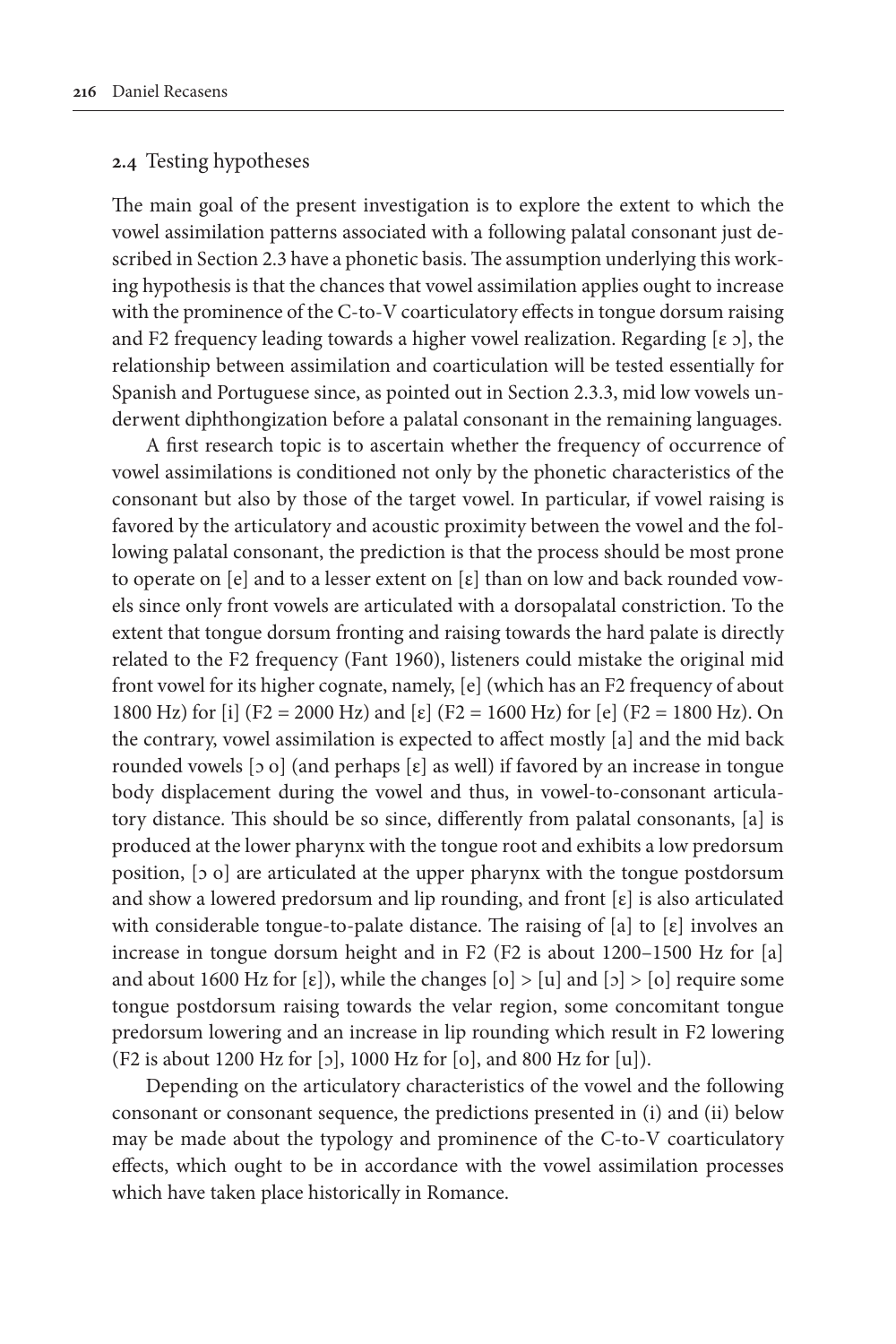- (i) An increase in dorsopalatal contact and F2 during [a] (and perhaps during  $[\varepsilon]$ ), and thus the chances that the low vowel becomes mid front, ought to take place as dorsopalatal contact for the following single palatal consonant increases in the progression  $[i] > [c_j] > [n] > [A_j]$  [\(Section 2.1](#page-6-1)). Regarding the contextual [jC] consonant sequences (which should be most prone to affect the vowel since [j] belongs to the same syllable; see also [Pensado 1984](#page-35-13): 510), it deserves to be seen whether an increase in F2 during the vowel occurs with greater temporal independence between the two consonantal gestures and thus with the degree of [j] anticipation (and therefore in the progression  $[i] > [j\epsilon] > [j\epsilon]$  in sequences with a dentoalveolar C2), or else with a larger dorsopalatal contact size for C2 (in the reverse progression [jt] > [js jz] > [jɾ]). Two special contextual cases deserve special attention: [ʃ] may often be realized as [j[] and therefore may behave as a [jC] sequence rather than as a simple palatal consonant (see [Section 2.2](#page-8-0) ); regarding the sequence [bj], the fact that [j] is postposed to the labial consonant could render dorsal anticipation for [j] less likely than in the [jC] sequences.
- (ii) Regarding [o] (and perhaps [ɔ]), the chances that the vowel is heard as /u/ ought to be highest before simple palatal consonants involving considerable dorsopalatal contact and thus causing presumably the postdorsal constriction for the vowel to approach the velar zone as the tongue dorsum is raised towards the hard palate; see (i) for consonant-dependent differences in dorsopalatal contact size. It should also be kept in mind in this respect that an increase in dorsopalatal contact at the back palate for [o] before palatal consonants should yield a higher though not more retracted [ɯ]-like realization exhibiting a higher F2 frequency than the vowel in isolation or in a neutral consonantal context [\(Fant 1960](#page-33-12)). It is hypothesized that, in the absence of a high back or central unrounded vowel phoneme in the language, this realization of /o/ could be heard as close to /u/ by listeners, which would account for why [o] has shifted to [u], for example, in Sp. *puño* PŬGNU. Regarding contextual [jC] sequences, the chances that [o] becomes [ɯ]-like could also increase with dorsopalatal contact size for C2 and thus whenever the vowel was followed by [jt] rather than when it occurred before other [jC] sequences; see also (i).
- (iii)As for [e], an increase in tongue-to-palate contact for the consonant should cause F2 for the vowel to increase and thus to approach the F2 frequency of the vowel [i].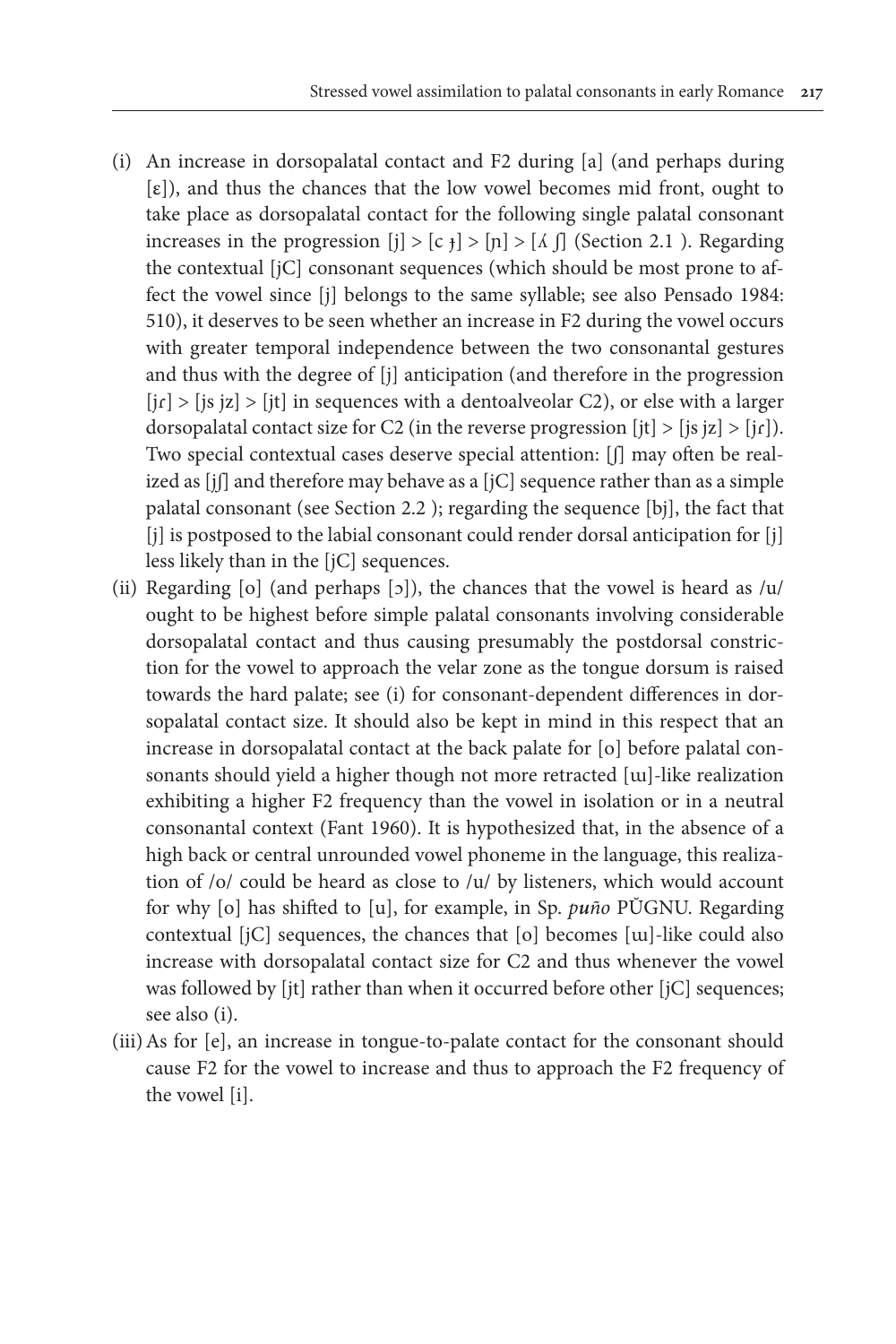#### **2.5** Methodology

Two different analyses have been carried out in order to determine the phonetic causes of stressed vowel assimilation to a following palatal consonant in Early Romance.

First, the frequency of occurrence of assimilation cases was computed for [e  $\varepsilon$ a  $\infty$  o] as a function of the single palatals  $\lceil \Lambda \ln c + j \rceil$  and the sequences  $\lceil i \rceil$  is jz bj] using the database for Spanish, Catalan, Occitan, French, and Portuguese provided in the Appendix. Assimilation percentages for  $\left[\int\right]$  and  $[b]$  include those for  $[s^j]$ and [jb], respectively. Three values were assigned to each vowel-consonant combination: 1 to VC combinations showing vowel assimilation in essentially all words; 0 to VC combinations showing no vowel assimilation cases; 0.5 whenever vowel assimilation takes place in at least 25% of the words taken into consideration. The prediction is that vowel shifts ought to be more frequent for some specific VC combinations than for others in ways that are consistent with the hypotheses described in [Section 2.4](#page-15-0) .

A word needs to be said about the criteria that was applied for building up the database presented in the Appendix. The number of words per vowel, consonant and language is by no means exhaustive but we believe truly representative of the lexical items which have been affected by the assimilatory process. Thus, the database includes common, frequently used words in the language which, as argued in [Section 1.1](#page-2-0) , indicate that the assimilatory process applied quite extensively in the palatal consonant context condition. Regarding the size of the database, the numbers within parentheses in the bottom tables of [Figures 2](#page-19-1) and [3](#page-20-0) show that the vowel assimilation counts for two factor combinations ("vowel" x "language", "vowel" x "consonant") may be quite high except in a few cases apparently due to lexical restrictions. Thus, excluding [jz] and [bj], there are less than ten observations in only five out of 30 VC combinations. It should also be noticed that several VC combinations have been assigned a relatively high number of cases in order to account for the fact that they happen to trigger or fail to trigger assimilation fairly often in a particular language (this is so for  $[e] + [\Lambda \eta]$  and  $[o] + [\eta]$  in Occitan, for  $[e] + [\Lambda]$  in French and Portuguese, and for  $[a] + [\Lambda]$  in Catalan).

In order to achieve a better understanding of the relationship between vowel assimilation and coarticulation, acoustic data on C-to-V coarticulatory effects were also recorded and analyzed. F2 values for [e ɛ a ɔ o] were collected in nonsense [VCə] and [VCCə] words with the consonants  $[\Lambda \, \eta \, \eta]$  and the consonant sequences [jt jr jz bj]. All nonsense words were read seven times in the carrier sentence '*sap*\_\_*poc*' 'he/she knows\_\_ a little' by a native speaker of Eastern Catalan of 62 years of age. Spectral data for a single speaker may seem not to be representative enough of the entire speakers' population. The fact is however that this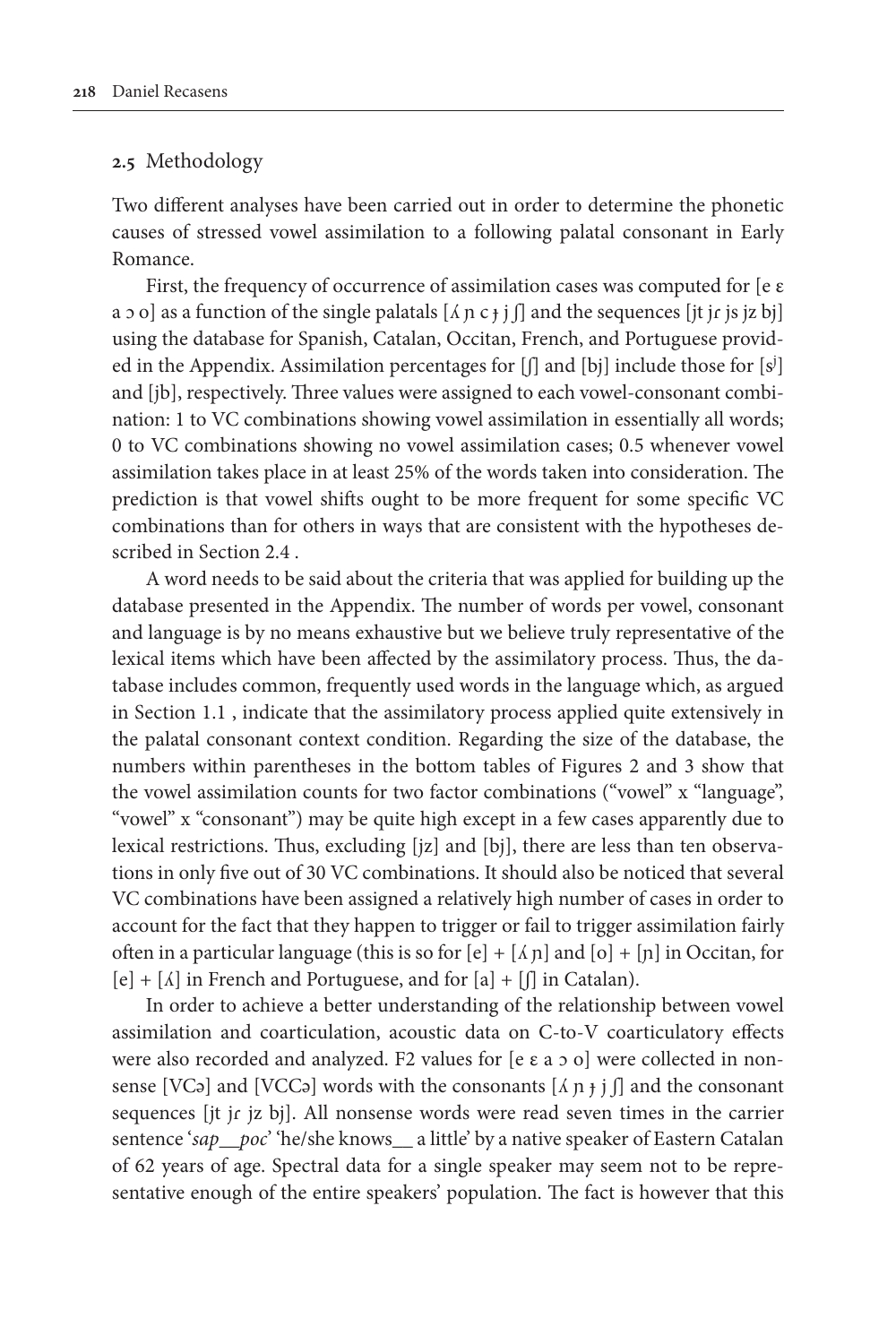speaker's F2 trajectories and vowel frequency values for VC sequences with palatal consonants are highly consistent across vowel conditions and with the principles of the acoustic theory of speech production, and thus ought to be in close agreement with those for other subjects.

The vowels [e  $\varepsilon$  a  $\infty$  o] and the consonants  $\lceil \Lambda \ln j \rceil$  occur in the Eastern Catalan dialect. The voiced palatal stop [ɟ] was produced by imitation of Majorcan Catalan where  $[c]$  and  $[i]$  are systematic allophones of the phonemes /k/ and /g/, respectively. Acoustic recordings were made with a Shure SM48 microphone and a PreSonus Audio Box 22VSL external sound card connected to a portable computer. The acoustic waveform was acquired at 22,050 Hz using the MultiSpeech program of Kay Pentax and downsampled to 11,025 Hz for spectrographic and spectral analysis. Vowel onset was identified at the onset of the vowel formants, and vowel offset at the boundary between the offset of vowel formant structure and the onset of the frication noise for [J] or the stop closure for [ $\delta$ ], and at an intensity and  $\bigcirc$ spectral discontinuity whenever the vowel was followed by the sonorants  $[\Lambda]$  n j]. LPC F2 trajectories were obtained during the entire vowel portion for all recorded sequences using a 25 ms full-Hamming window and 14 coefficients, and overlaid for cross-token averaging taking the vowel midpoint as reference.

### **2.6** Results

### <span id="page-18-0"></span>**2.6.1** *Vowel assimilation*

<span id="page-18-1"></span>**2.6.1.1** *Vowel-dependent differences.* [Figure 2](#page-19-1) plots cross-consonantal assimilation percentages for each vowel and language and across languages (top graph in the figure), and the corresponding number of assimilation cases over the total number of observations (bottom table).

According to the figure, cross-language inflection percentages decrease with the target vowel in the progression  $[\varepsilon]$  (97.9%, 92 cases over a total of 94 counts), [b]  $(94.4\%, 101/107) > [a]$   $(54.9\%, 78/142) > [o]$   $(38.9\%, 54/139) > [e]$   $(16.2\%,$ 18/111). These percentages reveal that too much articulatory and acoustic proximity between the vowel and the following palatal consonant (as in the case of [e]) disfavors vowel assimilation, while a considerable articulatory and acoustic distance between the vowel and the consonant may favor it. Whether implemented through a rising diphthong or a high vowel [\(Section 2.3.3\)](#page-13-0), quality changes affecting  $[\epsilon]$  and [ɔ] take place 90%–100% of the time in Catalan, French, and Occitan; in Spanish and Portuguese, where vowel diphthongization has not occurred,  $[\varepsilon 5]$  raise to  $[\varepsilon 0]$ before a palatal consonant as a general rule. There are some relevant language-dependent differences in frequency of assimilation mostly regarding low [a] (Occitan shows almost no low vowel raising instances) and [o] (in this case vowel raising percentages are lower for Occitan and French than for the three other languages).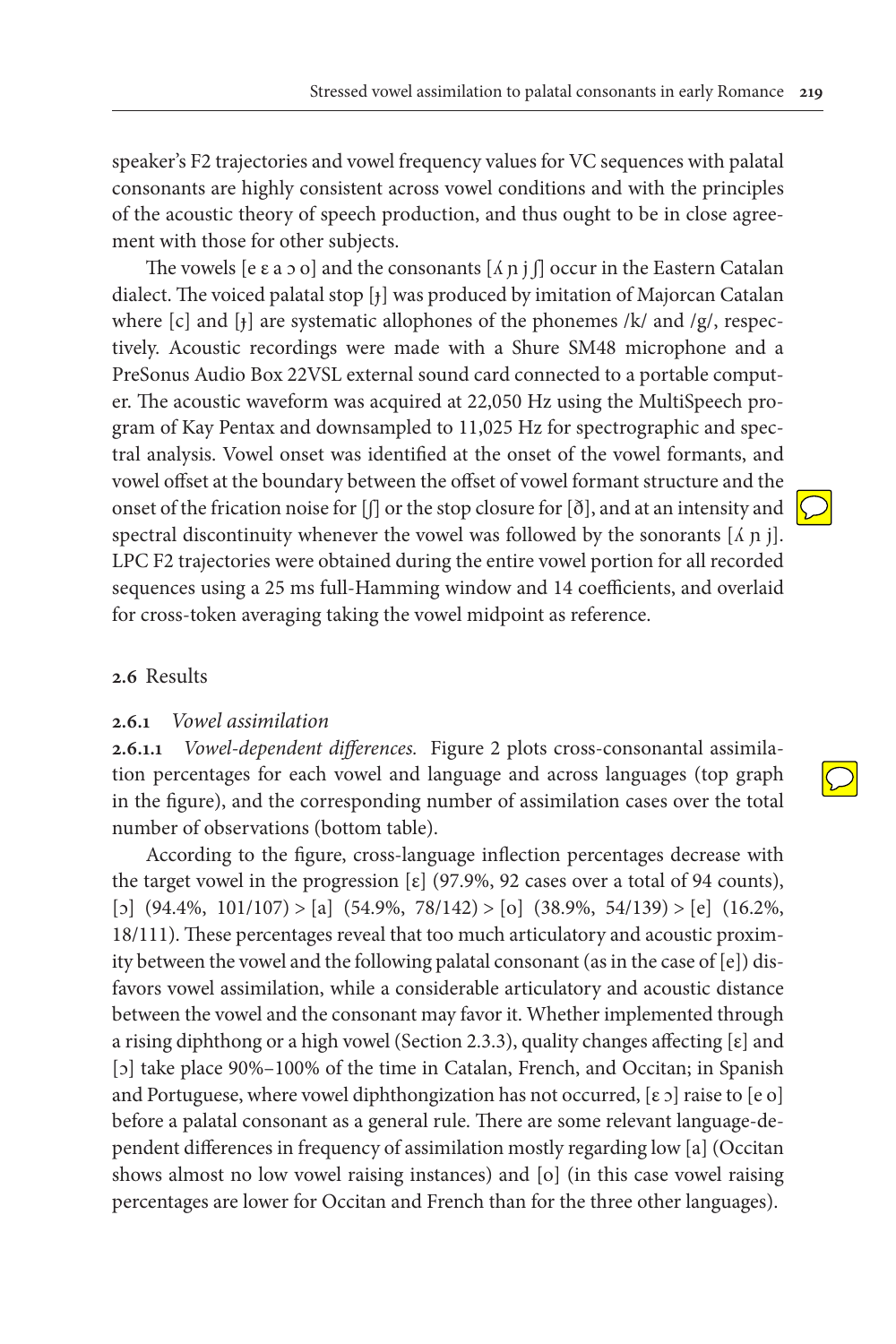

<span id="page-19-1"></span>**Figure 2.** (Top) Frequency of occurrence of inflection cases plotted for each vowel and language and across languages. (Bottom) Number of assimilation cases and partial totals

<span id="page-19-0"></span>**2.6.1.2** *Consonant-dependent effects.* Cross-language percentages allow investigating the frequency of occurrence of vowel assimilations as a function of each target vowel/triggering consonant combination. [Figure 3](#page-20-0) displays assimilation percentages (top graph) and number of cases over the total number of observations (bottom table) for those simple consonants and consonant sequences which occur most frequently in the database, namely,  $[\Lambda \, n \, f \, j \, t \, j \, r \, j \, z \, b \, j]$ . Among the consonants and consonant sequences not shown, [j] and [js] may trigger vowel raising only when preceded by [a] and stressed vowels are highly reluctant to assimilate to following [c].

Assimilation percentages for [a] displayed in the middle of the top graph reveal that the raising process takes place to a larger extent when the vowel is followed by a [jC] sequence (also [j]; see above) than when it occurs before other simple palatal consonants and [bj]. According to [Section 2](#page-6-0) of the Appendix, the individual languages show this same general trend as well as other more specific assimilatory patterns: all [jC] sequences trigger generally low vowel assimilation in Spanish, Catalan, and French, while this is so for three out of five [jC] sequences in Portuguese and only for [jɾ] in Occitan; [bj] triggers no assimilation while the reversed sequence [jb] does in Spanish but not in Portuguese; in all five languages, [a] fails to raise to a mid vowel when followed by  $[\Lambda \, \text{p } c]$ , and is more prone to be inflected by [ʃ] (systematically in French and partially in Spanish, Catalan, and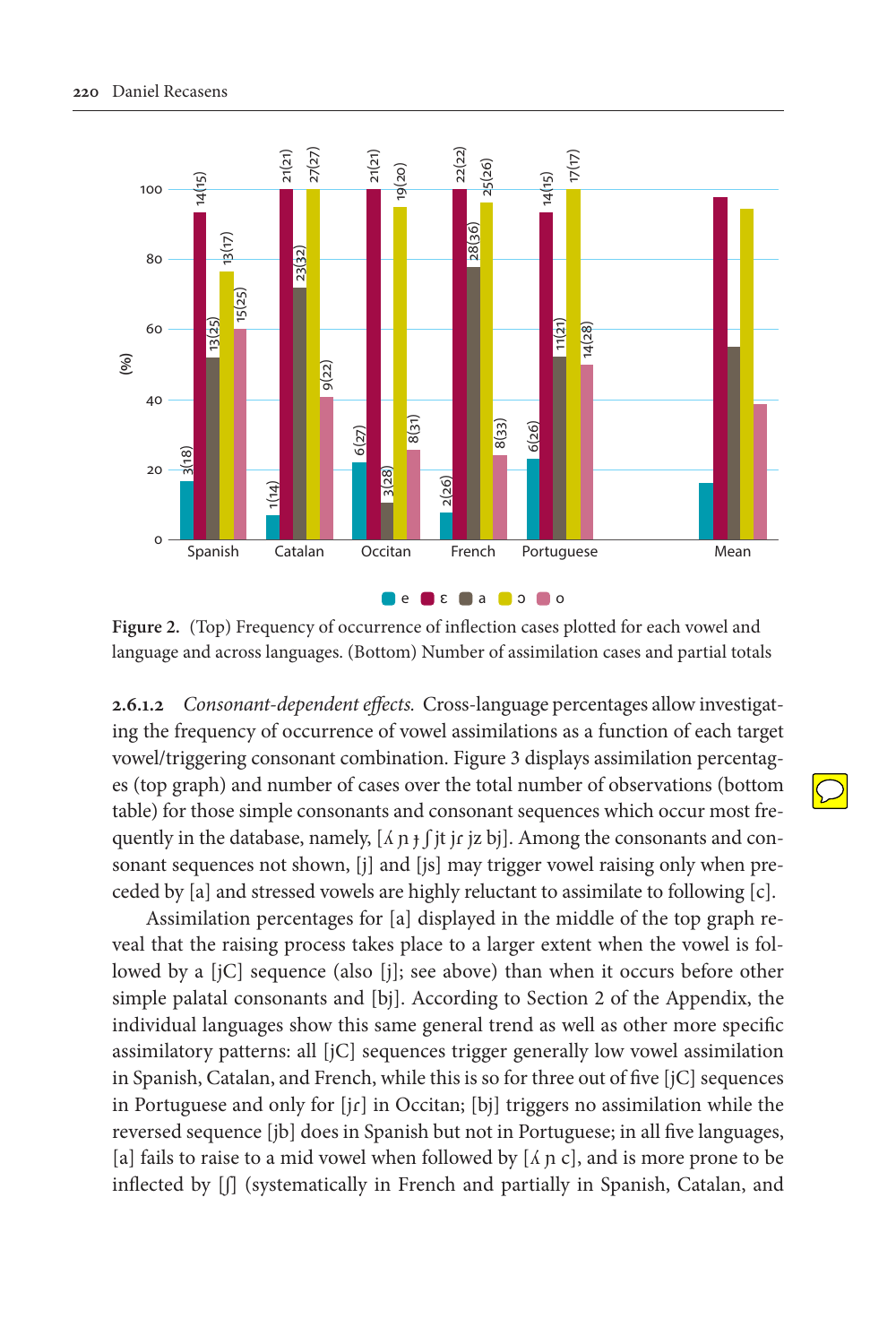



<span id="page-20-0"></span>**Figure 3.** (Top) Frequency of occurrence of vowel inflection cases plotted for each vowel and contextual consonant condition across languages. (Bottom) Number of assimilation cases and partial totals

Portuguese, but not in Occitan) than by [H] (generally in French and partially in Spanish, but not in the other three languages).

As shown in [Section 1](#page-0-0) of the Appendix, the vowel [e], which has been reluctant to undergo quality changes, may assimilate to [ʎ] (partially in Occitan, Portuguese, and French), [ɲ] (partially in Catalan, Occitan, and Portuguese) and [bj] (only in Portuguese and partially in Spanish), though not to [ɟ ʃ] or to [jC] sequences with a dentoalveolar C2. The vowel [o], on the other hand, shows more asimilations before [jt] (all the time in Spanish, Catalan, and Portuguese and less often in Occitan and French), [ɲ] (partially in Spanish, Catalan, Occitan, and Portuguese, but not in French) and [J] (partially in all languages) than before [J] (essentially in Spanish and less so in French, but not in Catalan, Occitan, and Portuguese), [bj] (only in Spanish and partially in Portuguese) and [ʎ jɾ jz] (there are essentially no assimilation cases before these consonantal segments in any of the languages under analysis). There are no data for [ec] and [oc] in the Appendix. later change into a high vowel in the case of [ɛ] before [c] in Catalan and Occitan **(%)**

Regarding [ɛ ɔ], which underwent quality changes more than 90% of the time, raising to [e o] in Spanish and Portuguese may have failed to apply in the case of the segmental sequences [ɛʎ ɛc] (Portuguese, Spanish) and [ɔɲ ɔjɾ] (Spanish) (Appendix 3). Moreover, there may have been no vowel diphthongization and a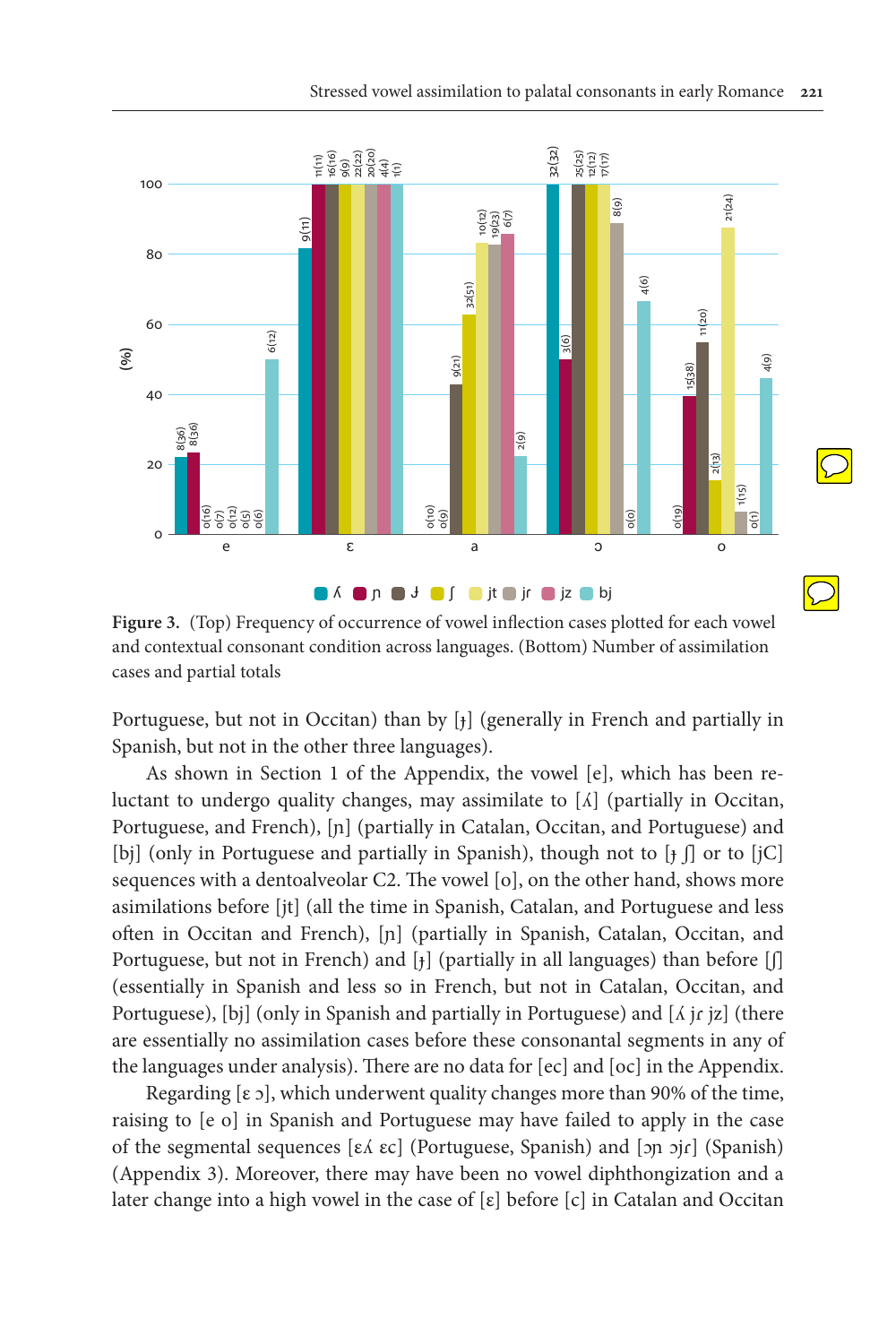and of [ɔ] before [bj] in Occitan and French, as revealed by the words for PETTIA (Cat., Occ.), NOVIU (Occ.) and POPIA, LAUBIA (Fr.) in Sections 3.2, 3.3, and 3.5 of the Appendix. Vowel inflection has also failed to occur in the words for NERVIU and FORTIA not listed in the Appendix presumably since [bj] and [c] do not appear immediately after the target vowel in any of them: Sp. *fuerza*; Cat., Occ. *n*[ɛ]*rvi*, *f*[ɔ]*rça*; Port. *n*[e]*rvo*, *f*[ɔ]*rça* (there has been vowel assimilation in Sp. *n*[e] *rvio* however, which should have yielded \**niervo* otherwise).

**2.6.1.3** *Summary.* Data presented in this section show that the chances that stressed mid and low vowels assimilate to a following palatal consonant may have been favored by an increase in the articulatory and acoustic distance between the target vowel and the triggering consonant. Therefore, [a o] as well as  $[\epsilon]$  are more prone to change quality than [e].

In most cases vowels have been found to differ among themselves regarding the degree to which assimilation occurs and the typology of the consonant-dependent assimilatory effects in ways which are largely consistent with our initial predictions made in [Section 2.4.](#page-15-0)

- (i) As for [a], assimilation is especially favored by tongue dorsum anticipation for [j] in [jC] sequences and also by [ʃ], which may develop an on-glide. Assimilation may also take place before single palatals involving considerable dorsopalatal contact and thus before [j] and, less so, before [ɟ] (which may have been realized as [j] in some of the languages under analysis when vowel inflection applied; see [Section 2.2](#page-8-0) ) rather than before  $[\Lambda]$  which show no low vowel assimilations. This scenario is in agreement with the initial prediction that [a] should be inflected by [j] anticipation in [jC] sequences and by an increase in dorsopalatal contact for simple palatals.
- (ii) Regarding [o] and also in agreement with our initial hypothesis, vowel inflection has been mainly conditioned by an increase in dorsopalatal contact in the following single palatal consonant and thus, its frequency of occurrence happens to vary in the progression  $[n]$  >  $[$  $]$  >  $[$  $\Lambda$ ]. A similar effect may account for why raising takes place before [jt] rather than before [jɾ jz].

In other cases, however, our predictions are not clearly supported by the data. Thus, the finding that [e] raising may operate before the single palatals  $[\Lambda]$  p] but not before  $\left[\begin{array}{c} \uparrow \end{array}\right]$  or before  $\left[\begin{array}{c} \downarrow \end{array}\right]$  sequences with a dentoalveolar C2 is not in agreement with the prediction that the mid high front vowel should raise preferably before palatals exhibiting considerable tongue contact at the palatal zone. Another special scenario is that of VC sequences with the voiceless palatal stop [c] and the sequence [bj], which we will return to in [Section 4:](#page-27-0) in spite of being produced with large amounts of dorsopalatal contact, [c] does not trigger vowel assimilation; on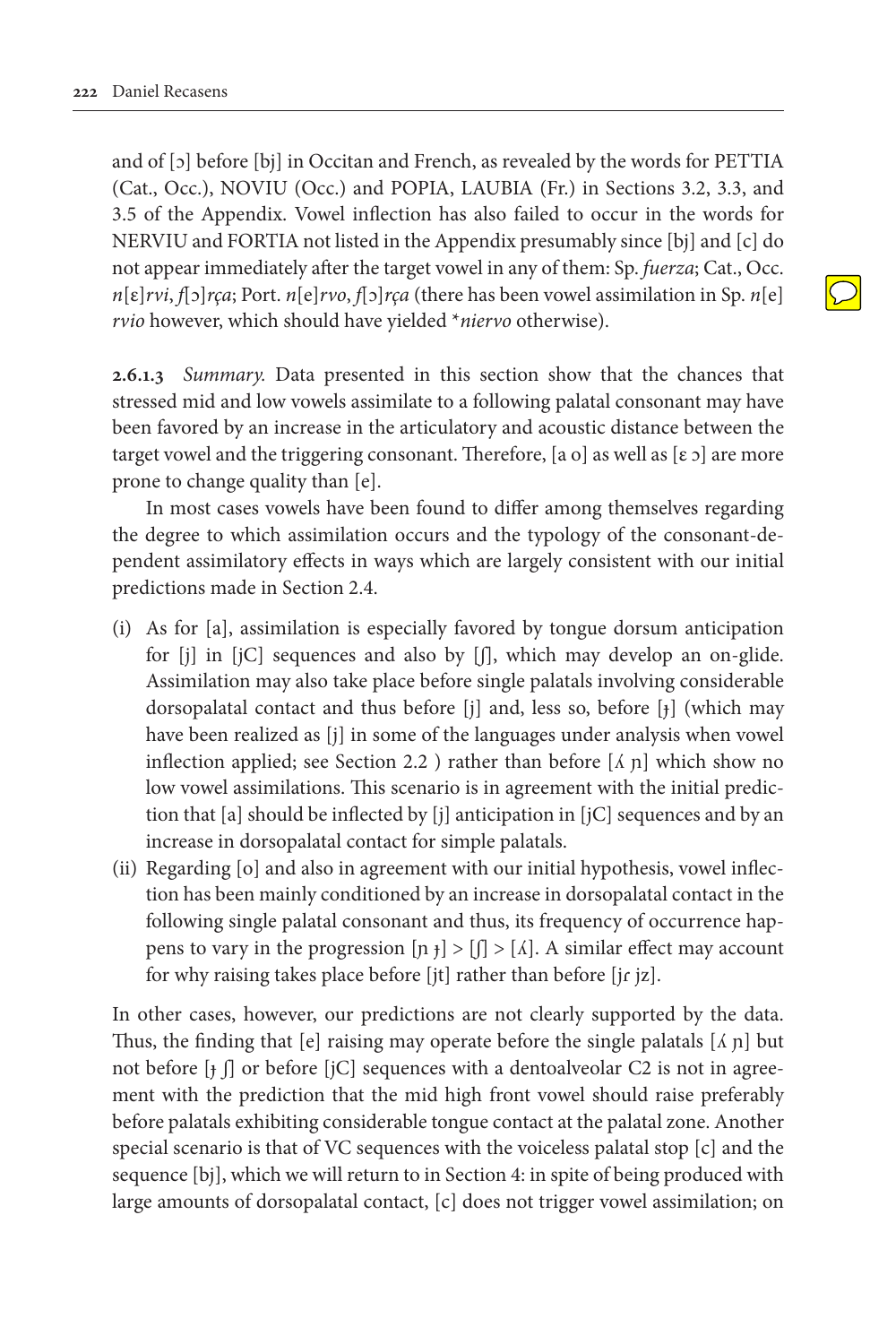the other hand, vowel assimilation before [bj] occurs essentially in Spanish and Portuguese only.

#### **2.6.2** *Acoustic data*

The goal of this section is to gain some understanding about the relationship between the major vowel raising patterns described in [Section 2.6.1](#page-18-0) and the typology and prominence of the phonetic coarticulatory effects exerted by palatal consonants on vowels. As pointed out in [Section 2.4](#page-15-0) , this relationship ought to hold mostly for F2 since this formant frequency is known to increase with tongue dorsum raising for low and front vowels in the progression  $[a] > [e] > [e] > [i]$ , and to decrease with tongue postdorsum height at constriction location and with lip rounding for back rounded vowels in the progression  $[\circ] > [\circ] > [\mathfrak{u}]$ .

The F2 frequency values for all vowels displayed in [Figures 4](#page-23-0)[–8](#page-25-0) show similar consonant-dependent differences. For all vowels, F2 is higher before consonant sequences than before simple palatals which is in line with [j] occurring syllable finally in the former contextual condition. Moreover, among consonant sequences, F2 is consistently higher for [jɾ] than for [jt jz bj] and often lower for [jt] than for [jz] and/or [bj]. It is thus the case that, to a large extent, F2 increases as the degree of gestural independence between C1 and C2 increases and dorsopalatal contact for C2 decreases. Among simple palatals, on the other hand, the vowel F2 is consistently higher next to contextual consonants showing greater dorsopalatal contact ([ $\uparrow$  n j]) than to those exhibiting less contact ([ $\land$  []).

These F2 coarticulatory effects are partly in agreement with the vowel assimilatory patterns described in [Section 2.3](#page-11-0) .

(i) Regarding [a], a higher F2 before consonant sequences with [j] than before single consonants is in line with vowel assimilation occurring mostly before [jC] sequences with a dental or alveolar C2. Also as expected, a higher vowel F2 before [jr] than before other [jC] sequences accords with the raising process applying only in the former contextual condition in Occitan [\(Section 2.6.1.2](#page-19-0)).<sup>4</sup> Regarding simple palatals, F2 turned out to be higher and vowel raising especially prone to occur before consonants showing considerable dorsopalatal contact such as [H] and [j]. The apparent contradiction between a relatively high frequency of assimilations and a low F2 and moderate dorsopalatal contact for [a] before [f] can be accounted for assuming that the palatal fricative may develop an onglide. The sequence [bj] requires a special explanation since it does not trigger [a] raising while causing the vowel to exhibit a relatively high F2 (see [Section 4\)](#page-27-0).

<span id="page-22-0"></span>**<sup>4.</sup>** There are indications that [a] raising occurred earlier before [jɾ] than before other single consonants and [jC] sequences in Old Catalan, and thus in the case of *era* than in that of *prendré*, *més*, *freixe*, or *fet* (see Appendix 2.2; [Rasico 1982](#page-35-14)).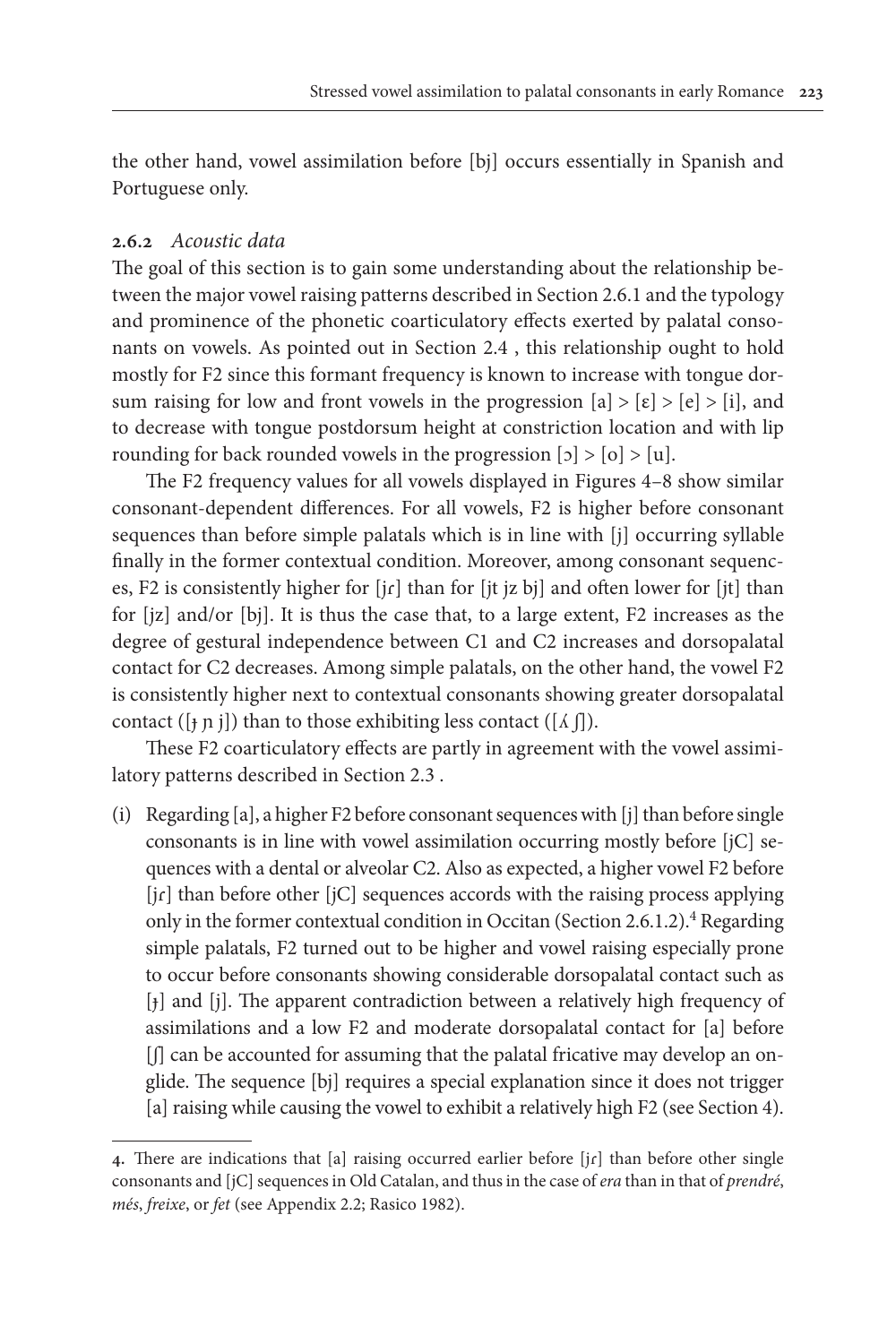- (ii) Let us now turn to the front vowels [e  $\varepsilon$ ]. In comparison to the other vowels, [e] shows a smaller F2 frequency distance between consonant sequences and single palatals, and thus less C-to-V coarticulation. Less context-dependent F2 frequency dispersion for this than other vowels (see [Figure 5\)](#page-24-0) is consistent with [e] being highly reluctant to undergo assimilatory raising. The consonantal coarticulatory effects could account perhaps for why  $\lceil \Delta \rceil$  or  $\lceil n \rceil$ , which cause both  $[e \varepsilon]$  to exhibit a relatively low F2, may disfavor the raising of  $[\varepsilon]$ but not for why they may favor the raising of [e] [\(Section 2.6.1.2](#page-19-0) and Appendix 1 and 3). The sequence [bj], which may trigger [e] raising, causes the vowel to exhibit a relatively high F2.
- (iii)Regarding back rounded vowels, the coarticulatory data appear to be largely in agreement with [o] raising taking place before single palatals rather than before consonant sequences given that the vowel F2 frequency is lower in the former contextual condition than in the latter. However, contrary to the relation between C-to-V coarticulatory effects and the vowel assimilation data referred to in [Section 2.6.1.2](#page-19-0), F2 during [o] and to a large extent [ɔ] does not seem to be particularly low (and thus more [u]-like) before consonant sequences and single consonants involving more dorsopalatal contact than before those showing less contact and thus lower before [jt] vs [jɾ jz bj] and before  $[n]$  vs. [ $\Lambda$ ]. A possible interpretation of these data along the lines suggested in [Section 2.4](#page-15-0) will be provided in [Section 4](#page-27-0).



<span id="page-23-0"></span>**Figure 4.** F2 trajectories from onset to offset of [a] as a function of the following palatal consonant or [jC] sequence. The line up point (not shown) has been inserted at the vowel midpoint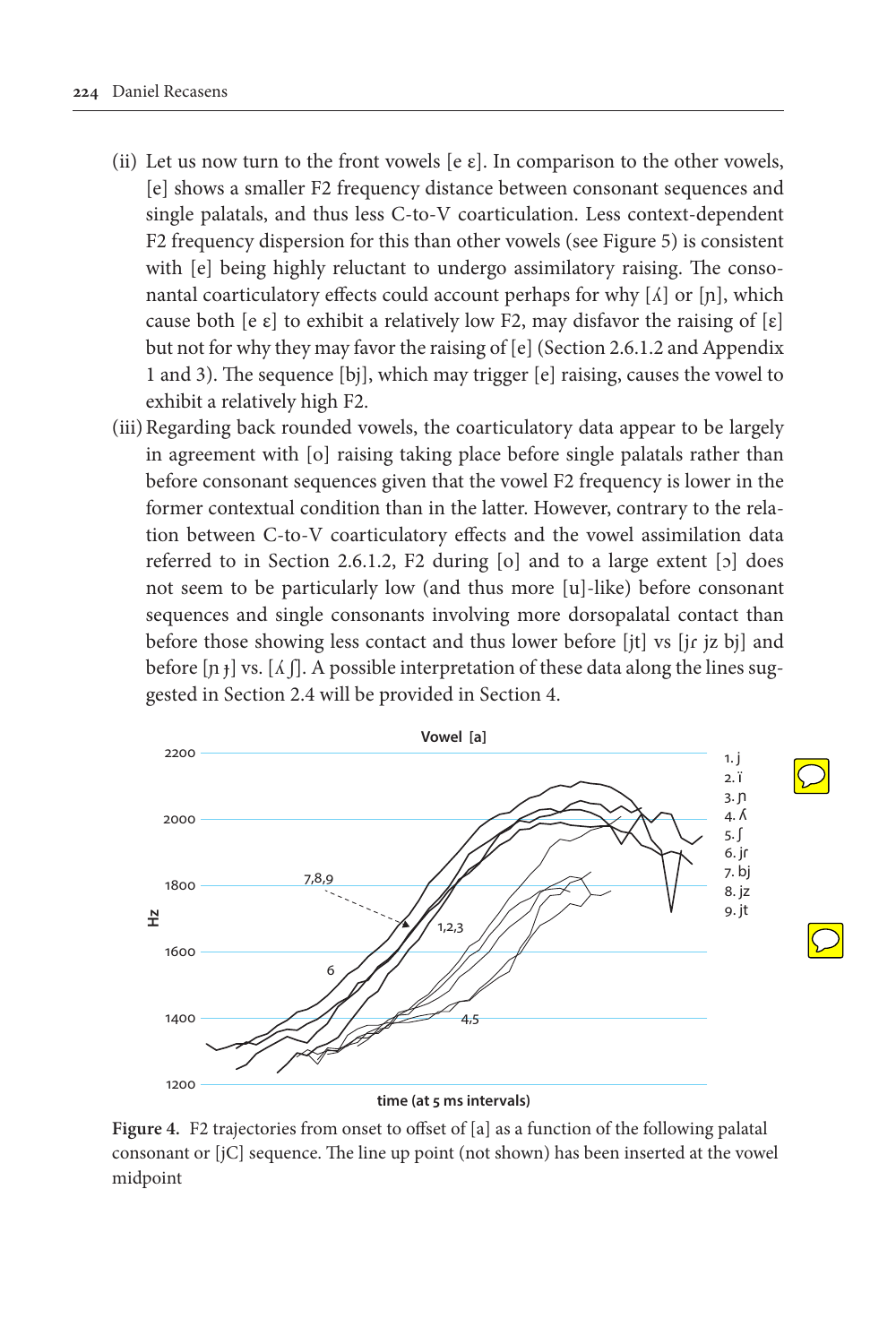

**time (at 5 ms intervals)**

<span id="page-24-0"></span>**Figure 5.** F2 trajectories from onset to offset of [e] as a function of the following palatal consonant or [jC] sequence. The line up point (not shown) has been inserted at the vowel midpoint



Figure 6. F2 trajectories from onset to offset of [ɛ] as a function of the following palatal consonant or [jC] sequence. The line up point (not shown) has been inserted at the vowel midpoint.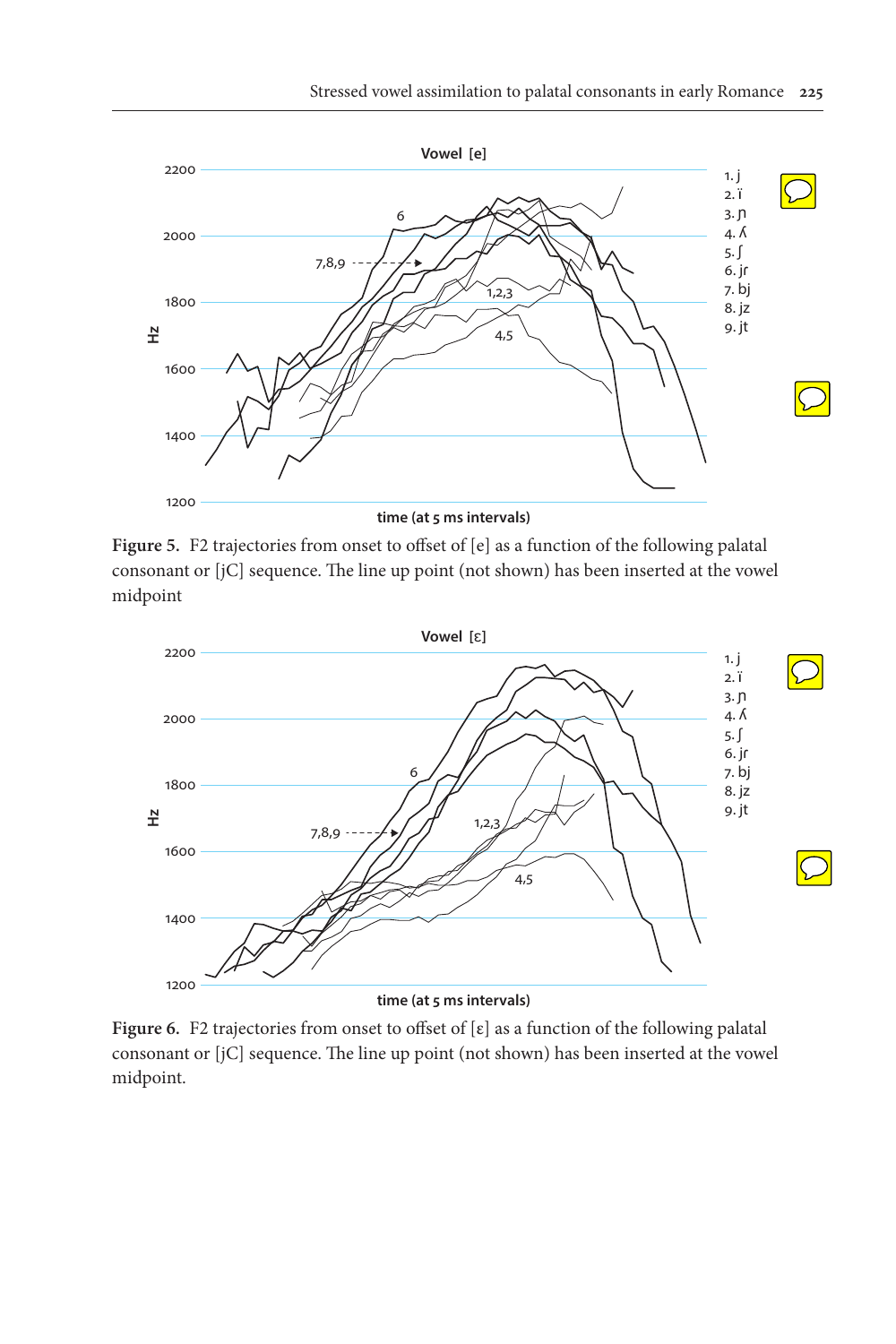

<span id="page-25-1"></span>Figure 7. F2 trajectories from onset to offset of [o] as a function of the following palatal consonant or [jC] sequence. The line up point (not shown) has been inserted at the vowel midpoint



<span id="page-25-0"></span>**Figure 8.** F2 trajectories from onset to offset of [ɔ] as a function of the following palatal consonant or [jC] sequence. The line up point (not shown) has been inserted at the vowel midpoint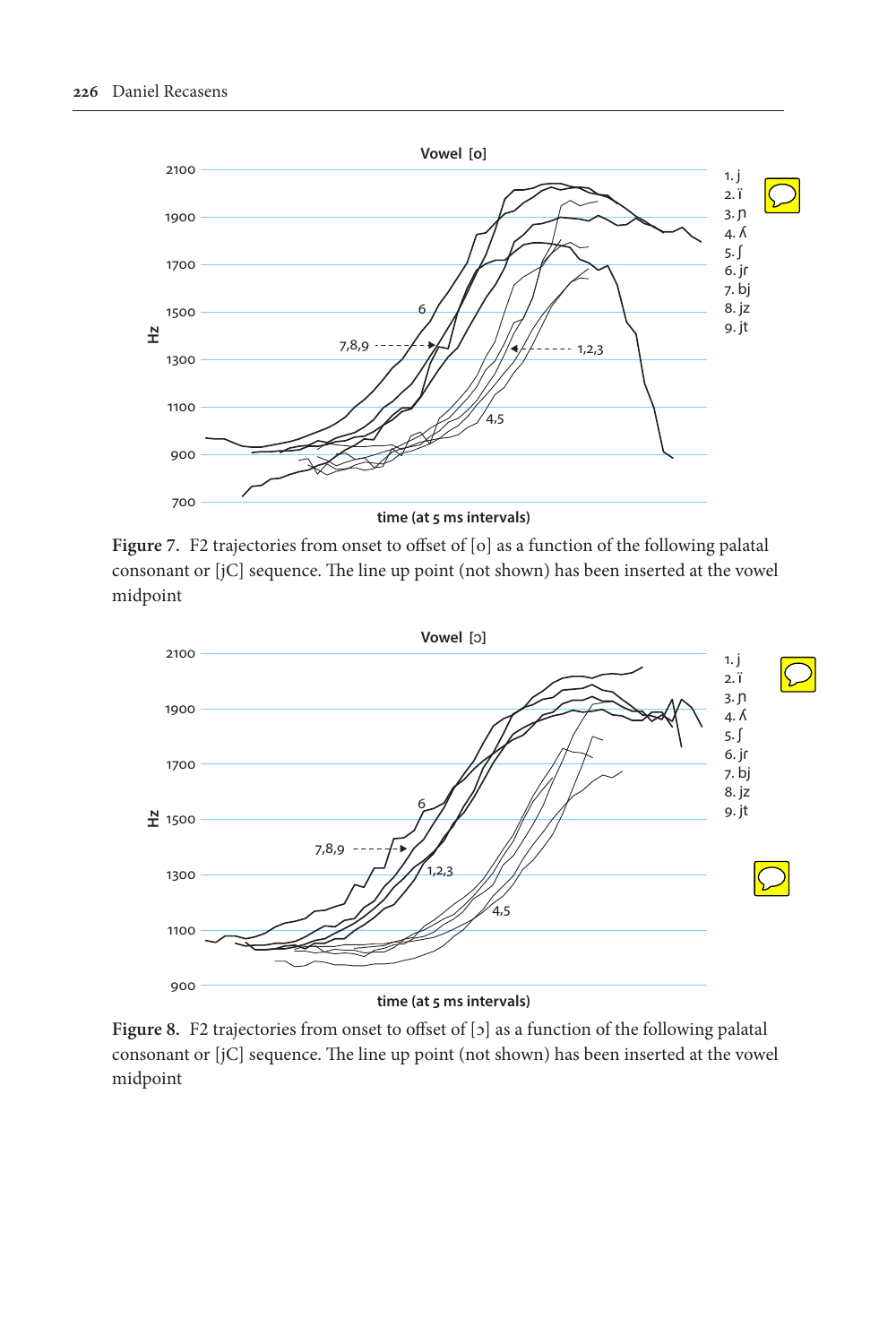### <span id="page-26-0"></span>**3. Italian and Romansh**

Mid and low vowel assimilation before single palatal consonants may also occur in Italian and Romansh, albeit to a lesser extent than in the languages reviewed in [Section 2.](#page-6-0) Italian shows no [a] raising cases before the contextual consonants of interest (*faggio* FAGEU 'beech', *fascio* FASCE 'sheaf ', *rabbia* RABIE 'rage')[.5](#page-26-1) Regarding mid high vowels,  $[e]$  may have shifted to  $[i]$  before  $[A]$  but not before [ɟ ʃ] (*consiglio* CONSILIU 'advice', *ferrigno* FERRINEU 'ferrous', but *legno* LIGNU 'wood', *re* REGE 'king', *pesce* PISCE 'fish'), while the change [o] > [u] may have taken place before [ɲ bj] but not before [ʎ ɟ ʃ] (*pugno* PUGNU 'fist', *dubbio* DUBIU 'doubt', but *ginocchio* GENUCULU 'knee', *vergogna* VERECUNDIA 'shame', *angoscia* ANGUSTIA 'anguish', 17th c. *stoggio* STUDIU 'affectation')[.6](#page-26-2) On the other hand, the mid low vowels  $[\varepsilon]$  and  $[\circ]$  may have raised to  $[\varepsilon]$  and  $[\circ]$  only before  $[\eta]$ ; thus, there is [e] in *convegno* CONVENIO 'convention' and [o] in *sogno* SOMNIU 'dream', but [ɛ] in *meglio* MELIOR 'better', *peggio* PEIOR 'worse', and *esce* EXIT 'he/she leaves', and [ɔ] in *foglia* FOLIA 'leaf ', *oggi* HODIE 'today', and *coscia* COXA 'thigh'. These data support the notion that single palatals may affect mid high vowels but not [a], and that [n] may exert a stronger coarticulatory influence than  $\lbrack \Lambda \rbrack$ on mid vowels in line with differences in dorsopalatal contact involved during the production of these consonants [\(Section 2.1](#page-6-1) ).

Northern Italian dialects differ from Tuscan Italian and parallel other Romance languages in that they may show  $[a]$  raising to  $[\varepsilon]$  before consonant sequences with C1 = [j] (Piedmontese, Lombard, Emilian *era* AREA 'area', Lombard [lɛtʃ] LACTE 'milk', Ligurian *ègua* ACQUA 'water'). Moreover, in contrast with the scenario for Early Romance described in [Section 2.6.1.2](#page-19-0), low vowel raising has also operated before simple palatals perhaps since, as suggested by the shifting of [a] to  $[\varepsilon]$  in open syllables in the same dialectal area,  $[a]$  could have been especially anterior and thus [ɛ]-like at the time that the assimilatory process occurred (*mè* MAGIS 'more', Lombard [ʃkɛɲ] SCAMNU 'stool' and [brɛtʃ] BRACCHIU 'arm'; [Rohlfs 1966:](#page-36-5) 35–36, 39–42). Also in contrast with Tuscan Italian and analogously to Catalan, Occitan, and French, [ɛ ɔ] have diphthongized before a palatal consonant in Northern Italian dialects: [ɛ] yielded [je] (Ligurian, Venitian [ˈvjedʒa] VECLA 'old, fem.', Lombard *sies* SEX 'six', Venitian *pieto* PECTU 'chest', Ligurian *viegne* VENIT 'he/she comes' and *piezo* 'peggio' 'worse'), while [ɔ] yielded [ø] through the development  $[\triangleright] > [w\triangleright] > [w\cdot \mathtt{e}] > [\emptyset]$  (Lombard  $[\emptyset \Lambda]$  OC(U)LU 'eye',

<span id="page-26-2"></span>**<sup>6.</sup>** It is assumed that [kj] in *ginocchio* GENUCULU derived from the original cluster [kl] through the evolution  $[k] > [k\Lambda] > [k\eta]$ . See also Section 2.2.1.



<span id="page-26-1"></span>**<sup>5.</sup>** Vowel inflection cannot be analyzed before the outcome [jt] of Latin [kt] in Tuscan Italian since this stop cluster underwent regressive assimilation into [tt] in this dialect (*latte* LACTE).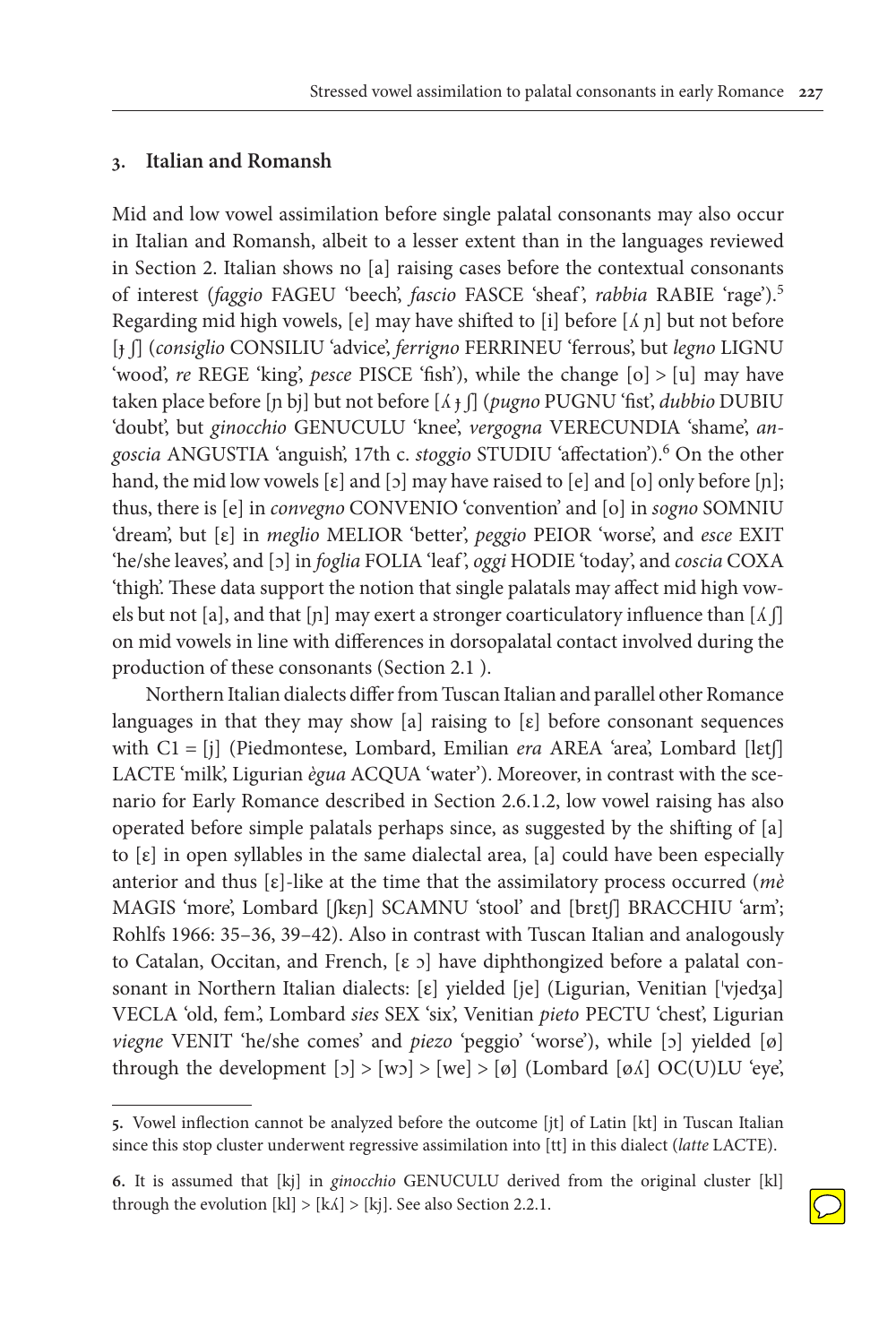['tøsi]TOXICU 'poisonous', and [søn] SOMNIU 'dream', Ligurian, Piedmontese ['trøja] TROIA 'sow', Piedmontese [nøt[] NOCTE 'night'). The fact that this diphthongization process has not operated on  $[\varepsilon]$  and  $[\infty]$  in other segmental context conditions in some of the Northern Italian dialects of interest suggests that mid low vowel diphthongization was indeed triggered by the following palatal consonant and therefore did not occur spontaneously.

In Romansh dialects, i.e. Surselvan, Sutselvan, Surmeiran, and Engadinian [\(Caduff 1952,](#page-33-13) [Lutta 1923,](#page-34-14) [Pult 1897,](#page-35-15) [Luzi 1904](#page-34-15)), [ɛ ɔ] also diphthongized into [je wɔ] before a single palatal consonant or a [jC] sequence. At a later date and as exemplified for several consonant environments as follows, [je] could shift to [i] or simplify into [e], and [wɔ] could raise to [uj] or else front to [ø] or [e] through the intermediate diphthong [we]: [ʎ] ([viʎ], [veʎ] VECLU 'old'; [ˈf(w)eʎa], [ˈføʎa] FOLIA 'leaf '); [ɲ] ([inˈdʒiɲ] INGENIU 'complete', [baˈzeɲts], [baˈziɲts], [bzøɲ] \*BISONIU); [ɟ] (*pir* PEIOR 'worse', *m(i)ets* MEDIU 'half '; [ˈpwedza] PODIU 'platform', [møts]MODIU 'a dry measure'); [ʃ] (*s(e)is* SEX 'six'; [ˈkujʃa], [ˈkweʃa] COXA 'thigh'); [jɾ] (*e/antir* INTEGRU 'complete'; [c]*er*, [c]*ir* CORIU 'leather'); [jt] ([litʃ], [lec] LECTU 'bed'; [nwets] NOCTE 'night'). There are reasons to believe that vowel diphthongization has also been triggered by contextual palatal consonants in Romansh, namely, the fact that [ɔ] has not diphthongized in open or closed syllables (Surselvan *roda*, *mort*, and similarly Sutselvan, Surmeiran, and Engadinian), and that  $[\varepsilon]$  breaking into ['ia ja] has applied only before opening consonants such as the alveolar lateral and the alveolar rhotic (Surmeiran [ˈtia̯l] CAELU 'heaven', ['ɛarva] HERBA 'grass').

#### <span id="page-27-0"></span>**4. Discussion and conclusions**

This study provides some support for the view that vowel assimilation as a function of palatal consonants is positively associated with the prominence of the coarticulatory effects in tongue dorsum height and in F2 frequency exerted by the consonant on the vowel. Low [a], mid high back [o], and even mid low [ $\varepsilon$   $\sigma$ ] have been found to undergo assimilation more often than mid front [e] apparently because they exhibit more articulatory/acoustic space for the implementation of the consonant-induced tongue dorsum raising gesture. The latter vowel shows few assimilation cases presumably since it allows F2 coarticulatory effects of little salience as a function of the following palatal consonant.

The present data interpretation differs in important respects from Menéndez Pidal's account of vowel inflection by palatal consonants in Old Spanish ([Menéndez](#page-35-3)  [Pidal 1968](#page-35-3): 49). I believe that Menéndez Pidal was right in attributing the small number of [e] assimilations to the articulatory affinity between this vowel and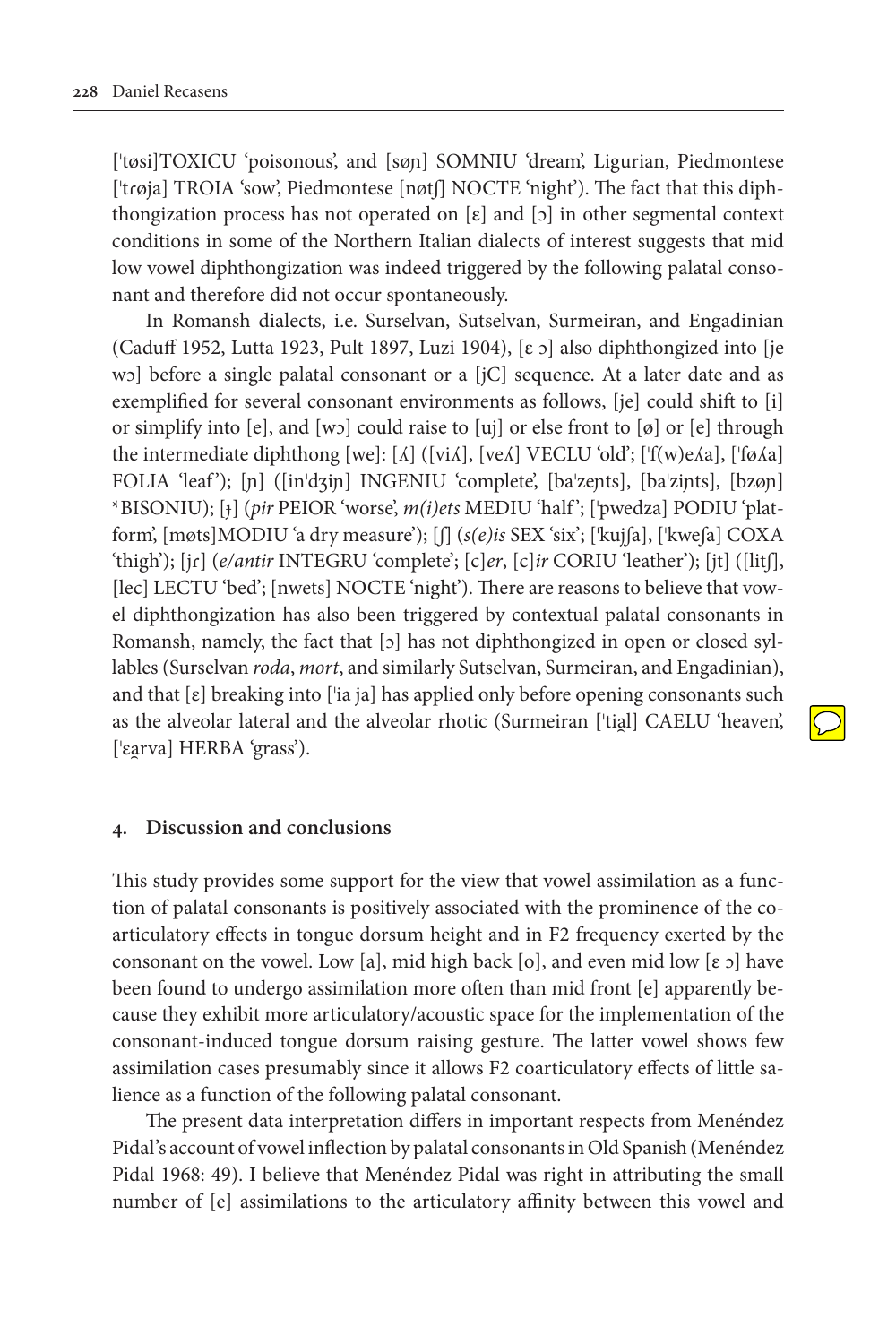palatal consonants. However, I do not think that vowel raising occurred more often in the case of [a] than of [o] because the articulatory configuration for the low vowel happens to be more distant from that of the consonant (see [Pensado 1985](#page-35-16)  for a similar view), and that these vowel-dependent differences in frequency of assimilation should be indicative of the fact that vowel inflection occurred later for [a] than for [o]. As shown in [Sections 2.4](#page-15-0) and [2.6.1.1,](#page-18-1) the acoustic distance between [a] and [o] and palatal consonants is even larger for [o] than for [a], regressive assimilation took place about 40–50% of the time for both [a] and [o] in Early Romance, and the assimilatory patterns for the two vowels appear to conform to articulatory factors to a large extent. Indeed, assimilatory trends and coarticulatory effects appear to be mostly favored by gestural independence between C1 and C2 in consonant sequences with [j] in the case of [a], and by single palatals in the case of [o]. The presence of a higher F2 for consonant sequences with [j] than for single palatals during the two vowels is in agreement with vowel raising occurring most often before the former in the case of [a] and before the latter in the case of [o].

It should be pointed out however that the raising action of [o] is not as straightforward as that of the low vowel since, while single palatal consonants cause [o] to exhibit a lower F2 and thus to acquire a more [u]-like quality than [jC] sequences, this formant frequency is still too high to approach the appropriate F2 frequency for [u] (i.e., according to [Figure 7](#page-25-1), F2 for [o] before single palatals is about 1100 Hz while F2 for [u] is about 800 Hz). As suggested in [Section 2.4](#page-15-0) , in order to account for this complication it may be hypothesized that the change /o/ > [u] may be implemented through an intermediate high central [ɯ]-like realization which may be categorized as /u/ by listeners of languages where this vowel has no phonemic status. It may be that the F2 frequency of this centralized or central vowel needs to be low enough to be identified as /u/, which may explain why the change /o/ > [u] occurred before consonants triggering some but not too much F2 raising and thus before single palatals produced with considerable dorsopalatal contact rather than before [jC] sequences (F2 for [ɯ] may range between 1100 Hz and 1700 Hz according to data from the literature; [Kiliç & Öğüt 2004\)](#page-34-16).

Other relevant aspects regarding vowel assimilation appear also to be in line with the C-to-V coarticulation patterns both in the case of simple palatals (i) and of consonant sequences (ii).

(i) Regarding simple palatals, an important prediction was that vowel raising should be more prone to occur before consonants showing more vs. less dorsopalatal contact and triggering a higher vs. lower vowel F2, and thus that it ought to vary with the following consonant in the progression  $[j]$  >  $[c]$  $_{\rm H}$  > [n] > [ $\Lambda$  []. Assuming that [[] may take an on-glide and thus may act as a

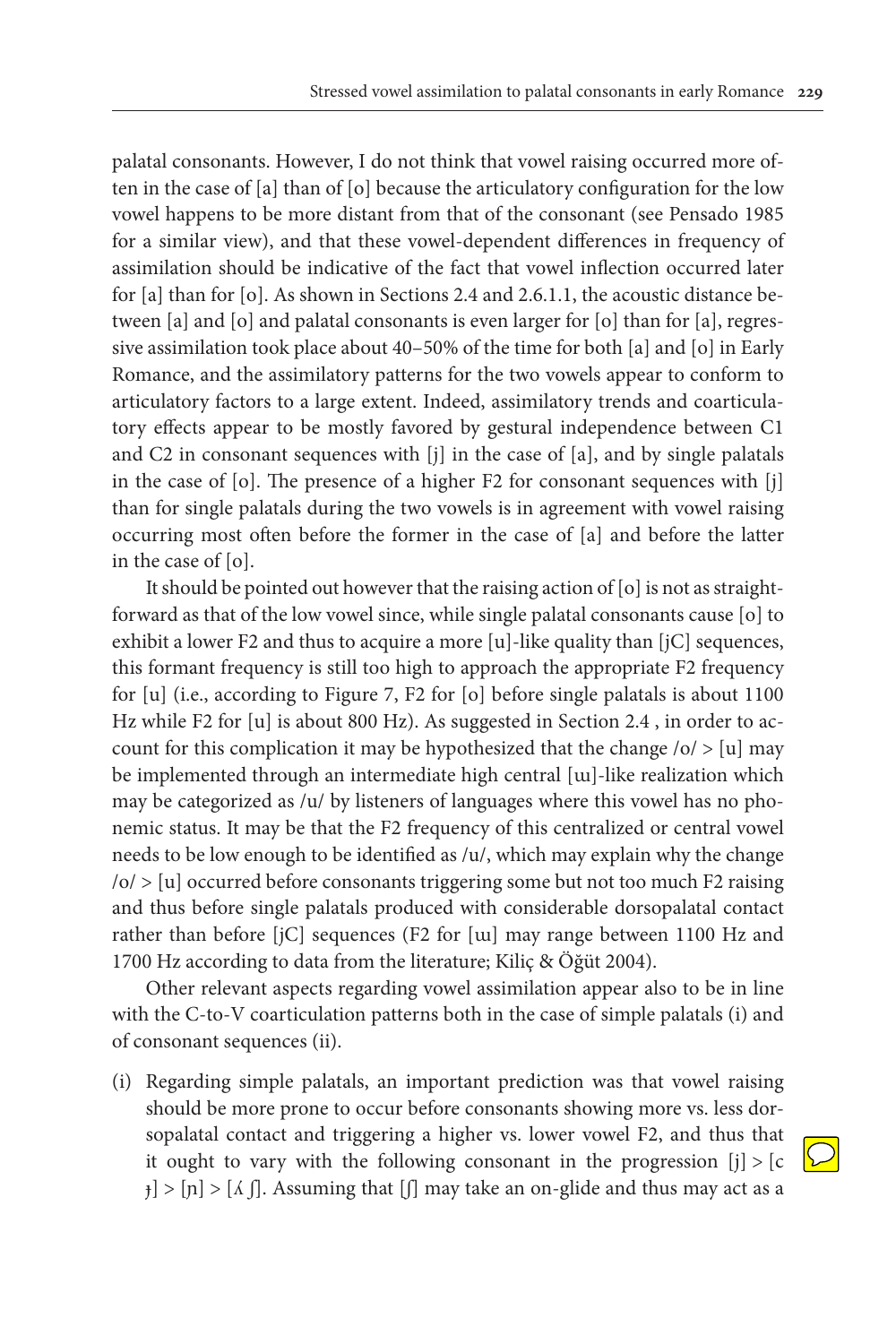sequence rather than as a single consonant, the above scale could be reformulated as  $[i] > [c +] > [n] > [\Lambda].$ 

 Several vowel assimilation cases in Early Romance appear to be consistent with this hierarchy scale: in all or most languages under analysis, [a] raising has taken place more or less often depending on the following palatal consonant in the progression  $[i] > [1] > [1]$   $[\kappa]$  and  $[\infty]$  raising may have failed to apply essentially before  $\lceil \Lambda \rceil$  and  $\lceil n \rceil$ , respectively, in languages where these vowels did not diphthongize before a palatal consonant; in French, [ʎ] and/ or [n] failed to trigger the raising of [jɛ wɔ] derived from [ɛ ɔ] to a high vowel [\(Section 2.3.3\)](#page-13-0). The Tuscan Italian data are only in partial agreement with this articulatory account in that the sound changes  $[\varepsilon \, \sigma] > [\varepsilon \, \sigma]$  and  $[\sigma] > [\mu]$  have operated before [n] but not before  $[\Lambda \uparrow \Pi]$ , and that [e] has shifted to [i] before  $[\Lambda \, \text{n}]$  but not before  $[\frac{\text{f}}{\text{f}}]$  (Section 3).

 The reluctance on the part of [c] to induce changes in the preceding low or mid vowel may be related to the fact that, whether realized as a palatal stop or as [ts], the consonant was too anterior in Early Romance to cause the preceding vowel to raise. This articulatory characteristic could account for why, when occurring in this consonant environment, mid and low vowels did not shift to a high and mid vowel, respectively (Fr. *pièce*, *nièce* 'niece', *face* FACIE 'face', *place* PLATEA 'square', *paresse* PIGRITIA 'laziness', Sp*. amenaza* MINACIA 'menace', *maleza* MALITIA 'weeds'), and also why [ɛ ɔ] diphthongized instead of becoming [e o] in Spanish (*fuerza* FORTIA 'force', *pieza* PETTIA 'piece').

 Other vowel assimilation trends for VC sequences with simple palatals do not clearly agree with the F2 coarticulation data and thus with our initial prediction. Thus, while [o] raising was found to vary with the consonant in the progression  $[n]$  >  $[$  $]$  >  $[$  $\Lambda$  $]$ , no clear F2-dependent differences were found to occur as a function of these consonants or else this vowel formant frequency was lower, not higher before  $\lceil \Delta \rceil$  than before  $\lceil n_f \rceil$  (see in any case a possible account of this presumable inconsistency above in this same section). It also remains unclear why [e] has been prone to raise to [i] before [ʎ] (also before [n]) and thus a consonant which does not exhibit much dorsopalatal contact and thus also an especially high F2 frequency.

(ii) As for consonant sequences, there could also be a positive relationship between assimilation and coarticulation in the fact that [a] inflection is most prone to occur before [jɾ] (gestural independence between C1 and C2 is particularly high in the case of this consonant sequence), while [o] inflection takes place most often before [jt] (in comparison to the other consonant sequences, [jt] involves more dorsopalatal contact and less gestural independence between C1 and C2). The F2 data reported in this study are consistent with the former trend ([jɾ] triggers a higher vowel F2 than other [jC] sequences) and to some

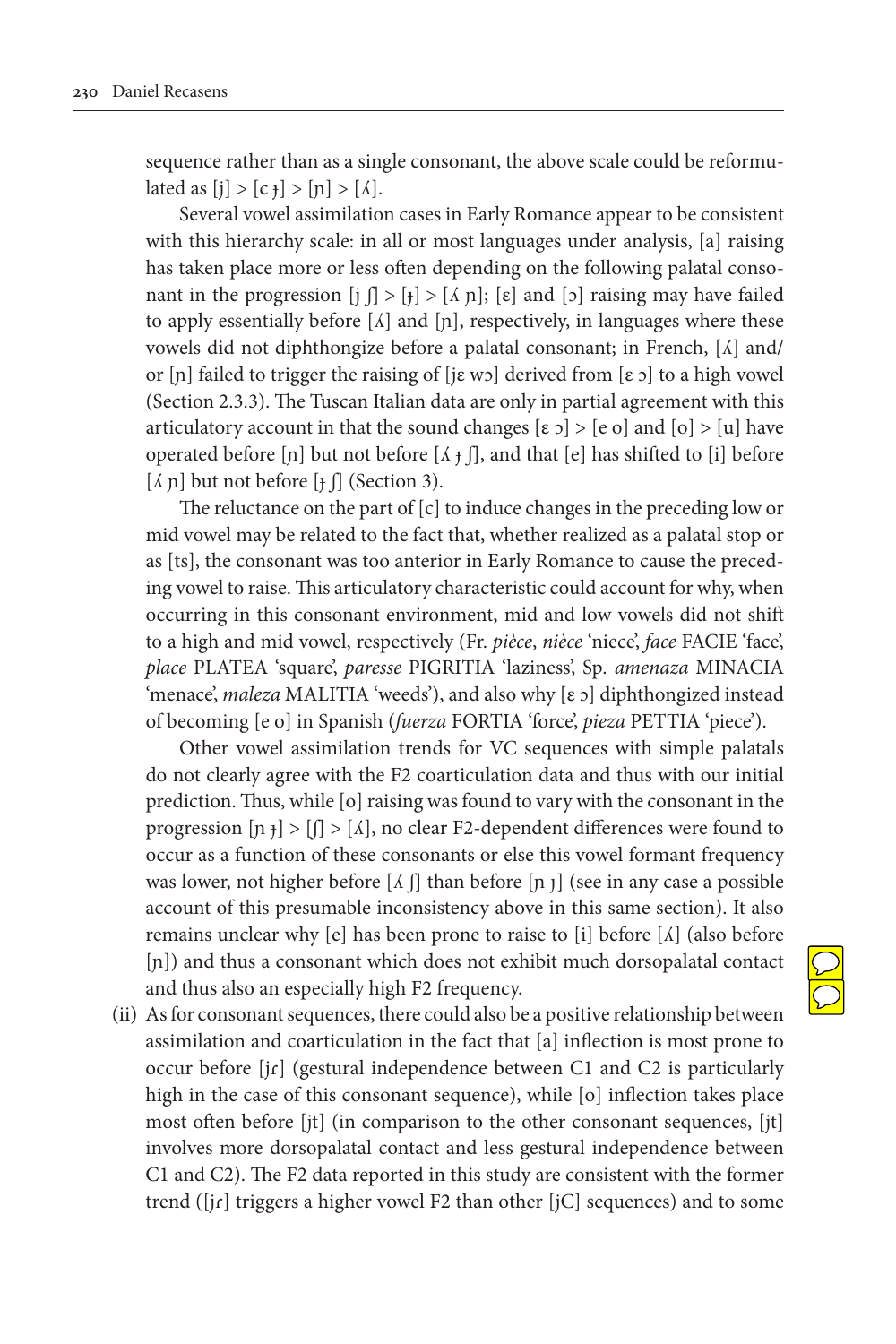extent with the latter mostly so if we assume that [t] could be more or less palatalized when occurring after [j] ([jt] may trigger a lower vowel F2 than other [jC] sequences).

 However, the behavior of [bj] needs to be accounted for. This consonant sequence has been reluctant to trigger the raising of [a] in Early Romance with the exception of Spanish, where the low vowel was followed by the metathesized variant [jb]. As for mid vowels, [bj] may have prevented [ɔ] from undergoing diphthongization and [e o] from raising in Catalan, Occitan, and French, but not [e] and [o] from raising in Spanish and Portuguese and [o] in Tuscan Italian, respectively. A possible articulation-based account of this assimilatory behavior is that vowel assimilation was more prone to apply in languages where [bj] maintained the glide (Spanish, Portuguese, Tuscan Italian) than in those where it was resolved early into  $[(d)z]$  whose production does not involve much dorsopalatal contact and is essentially the phonetic realization that we find today (in French and to some extent in Occitan and Catalan).<sup>7</sup> These data also suggest that [bj] may have been realized as  $[(d)z]$ rather as [+] at the time that the vowel changes of interest occurred in the three latter languages.

The articulation-based approach taken in the present study complements previous accounts proposed in the literature based on chronological, etymological, analogical, or phonological factors. Thus, as argued earlier in this section, the fact that vowel raising applied to a greater or lesser extent in Early Romance does not seem to depend necessarily on whether the palatal consonant was preceded by an onglide for a longer or shorter period of time among other things because there is no reason to suppose that a [j]-like segment was ever preposed to consonantal realizations such as  $[\Lambda \text{ p } c \text{ } t]$ . Also, vowel raising failed to operate before  $[\Lambda \text{ p}]$  in French not necessarily because the vowel was situated in a closed syllable (see [Section 1.2](#page-3-0) ), but since these consonants, mostly [ $\Lambda$ ], did not have enough coarticulatory strength to trigger the change. Indeed, in this language, assimilation also took place before [jC] in a considerable number of instances where the target vowel occurred in a checked syllable; moreover, the two consonants [ʎ] and [ɲ] failed to induce the raising of [a] in all Romance languages subject to investigation and not only in French, as well as the raising of  $[\varepsilon 5]$  or of their diphthongal outcomes [jɛ wɔ] in a good number of cases (Fr. *vieil* VECLU 'old', Old French *engiegne* INGENIAT 'he/she designs', *orgueil* \*URGOLI 'pride', though Old Fr. *pigne* PECTINE 'comb'). An articulatory account of all these phenomena is in line with

<span id="page-30-0"></span>**<sup>7.</sup>** A distinction needs to be made between words like RABIA and RUBEU where the phonetic outcomes in Romance derive from [bj], and the words for 'rain' which go back to PLUVIA in Spanish and Portuguese but presumably to \*PLOIA in Catalan, Occitan, and French.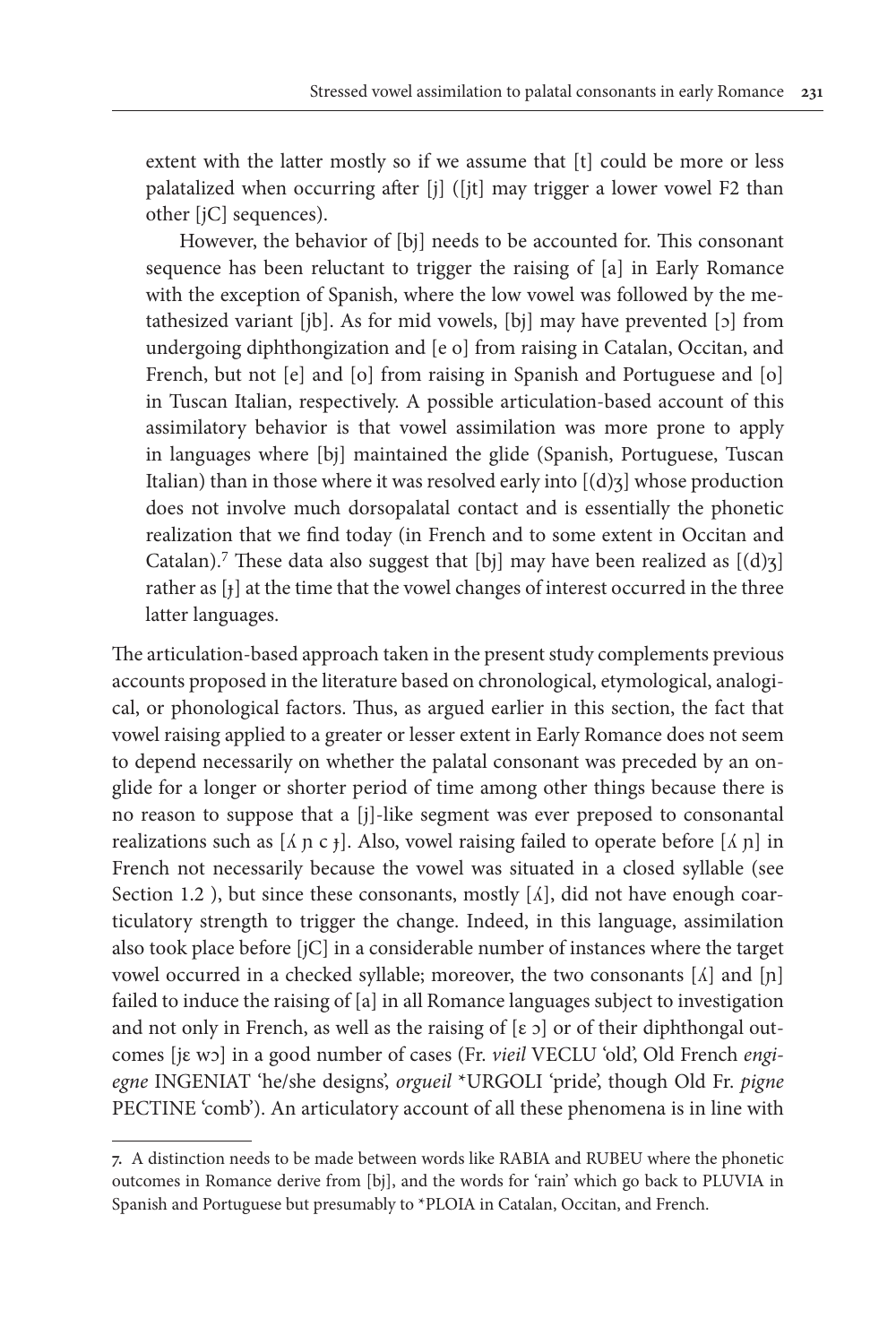production data showing that [ʎ] is more anterior and involves less dorsopalatal contact than  $[n + j]$  but also that  $[n]$  may exhibit a more anterior closure and less tongue dorsum contact than  $[i]$ . It has also been argued that the reason why vowel assimilation failed to occur before [c] derived from [k:j t:j] and before [bj] may not be related to syllable structure either, namely, to the fact that the vowel was checked by a geminate stop in the former case and by a syllable-final labial stop in the latter. Assuming that all those sequences were realized as anterior palatal stops or as affricates at the time that inflection took place, the process in question may have failed to occur because the contextual consonants in question were too anterior and did not have enough dorsopalatal contact.

The findings reported in this paper are relevant to the theoretical aspects about sound change referred to in [Section 1.1.](#page-2-0) A major conclusion is that, as shown in other studies, the analysis of phonetic detail is crucial for achieving a proper understanding of the causes of sound change or at least for formulating appropriate hypotheses for their identification and subsequent evaluation. Along these lines the implementation of a good number of vowel assimilation processes described in the present paper appears to depend on the size of the C-to-V coarticulatory effects such that the larger the effect, the higher the chances that the assimilatory process will take place. This regularity may also account for why to a large extent the probability that vowels of different qualities undergo assimilation tends to increase with the articulatory and acoustic distance that these vowels show with respect to the contextual palatal consonant. Another illustrative case is that of [a] assimilation, which applies most frequently before [jC] sequences (mostly [jɾ]) and least often before  $[\Lambda \; \eta]$ , in line with context-dependent differences in F2 frequency and tongue dorsum raising during the vowel.

As pointed out in the Introduction, hypocorrection may explain why prominent anticipatory effects such as those exerted by palatal consonant on preceding low and mid vowels may be categorized as a higher vowel by listeners. In Early Romance, this assimilatory change took place at a time in which palatal consonants were being formed and becoming fully integrated in the phonological system of the language. Following current approaches to the study of sound change there may have been an element of surprise involved in this assimilatory change and the prominence of the acoustic cues for the palatal consonants in question may have also contributed to its implementation [\(Hume & Mailhot 2013;](#page-34-5) [Section 1.1](#page-2-0) ). This possibility could also account for why the vowel shifts of interest operated on commonly used words but did not extend to other contextual conditions in other words of the language.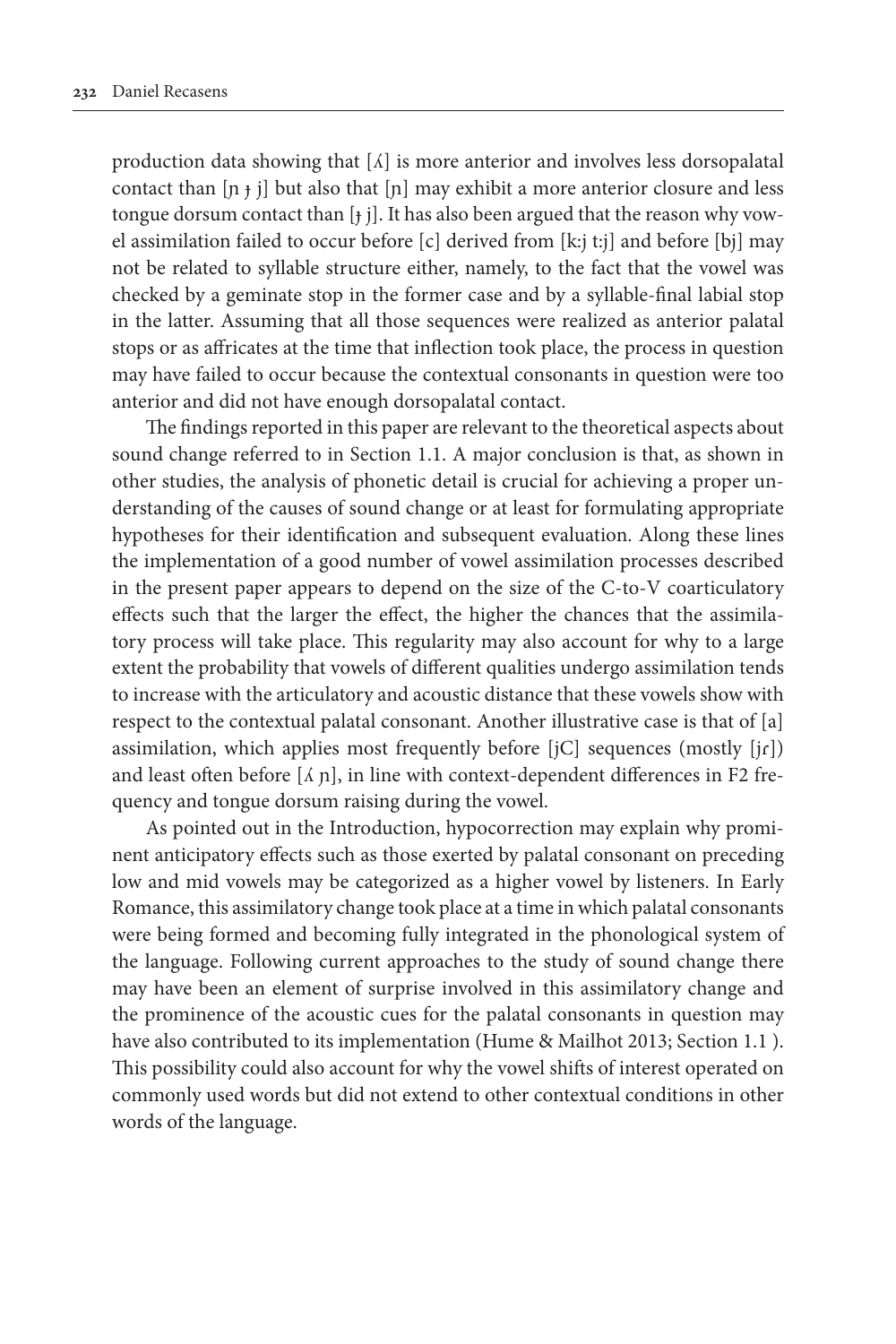### **5. Summary**

This study has adduced some evidence in support of the relation between anticipatory coarticulation and vowel raising/fronting assimilation and diphthongization in VC sequences with palatal consonants and [j] + dentoalveolar consonant sequences in Early Romance. To a large extent descriptive data on the assimilatory phenomena of interest appear to be in agreement with differences in F2 height during the vowel and in closure fronting, dorsopalatal contact, and gestural independence among the contextual consonantal segments subject to analysis. Several findings are consistent with the initial hypothesis that the chances that vowel assimilation applies are directly conditioned by the nature and size of the related C-to-V coarticulatory effects. For example, as expected, [a] raising turns out to occur most frequently before [j] + dentoalveolar sequences and before palatals involving maximal dorsal contact, while [o] raising is most prone to take place in the latter contextual condition. Additional explanations have been proposed in order to account for the coarticulatory and assimilatory behavior of specific VC sequences such as those with [c] and [bj].

The phonetic account of vowel assimilation reported in the present investigation supports the notion that phonetic detail should contribute to improve our knowledge about the strategies used by listeners for the phonemic categorization of segmental coarticulatory effects, and complements other explanatory proposals for vowel inflection by palatal consonants in Early Romance based on syllabification, chronological, and etymological factors.

Further work should involve the statistical quantification of more extensive lexical and acoustic databases than those used in the present study and a more thorough investigation of whether the frequency load of the different palatal consonants across the lexicon may have had any relevant effect on regressive vowel assimilation in the Romance languages.

#### **Acknowledgments**

This research has been funded by projects FFI2013–40579-P from the Spanish Ministry of Economy and Competitiveness, by ICREA (Catalan Institution for Research and Advanced Studies), and by the research group 2014SGR61 from the Catalan government. I would like to thank two anonymous reviewers, Yves Charles Morin, and Fernando Sánchez Miret for insightful remarks on a preliminary version of the manuscript.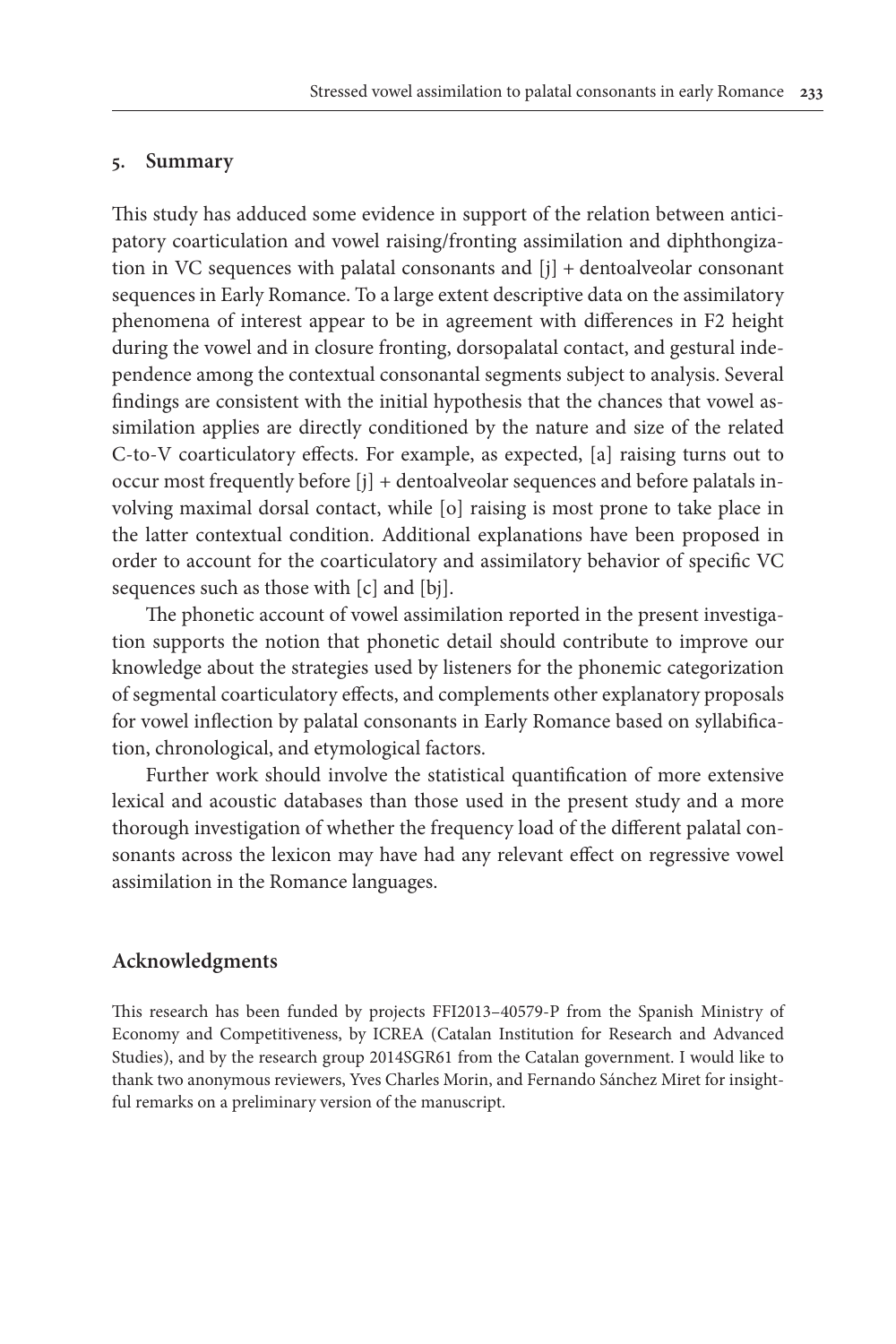### **References**

- <span id="page-33-6"></span>Alarcos Llorach, Emilio. 1965. Efectos de la yod sobre la vocal tónica en español. *Actes du X Congrès International de Linguistique et Philologie Romanes* ed. by Georges Straka, 3, 945– 950. Paris: Klincksieck.
- <span id="page-33-16"></span>Alibèrt, Loís. 1966. *Gramatica occitana segon los parlars lengadocians*. Montpellier: Institut d'Estudis Occitans.
- <span id="page-33-17"></span>Anglade, Joseph. 1921. *Grammaire de l'ancien provençal ou ancienne langue d'oc. Phonétique & morphologie*. Paris: Klincksieck.
- <span id="page-33-15"></span>Badia, Antonio María. 1951. *Gramática histórica catalana*. Barcelona: Noguer.
- <span id="page-33-10"></span>Baglioni, Daniele. 2014. Il nesso GN dal latino alle lingue romanze: questioni aperte e prospettive di ricerca. *Latin vulgaire – Latin tardif X. Actes du Xe colloque international sur le latin vulgaire et tardif*, ed. by Piera Molinelli, Pierluigi Cuzzolin, & Chiara Fedriani, 3–24. Bergamo: Bergamo University Press/Sestante Edizioni.
- <span id="page-33-7"></span>Barbato, Marcello. 2013. La métaphonie romane occidentale. *Revue de linguistique romane* 77.321–341.
- <span id="page-33-3"></span>Beddor, Patrice Speeter. 2009. A Coarticulatory Path to Sound Change. *Language* 85.785–821. doi: [10.1353/lan.0.0165](https://doi.org/10.1353/lan.0.0165)
- <span id="page-33-1"></span>Beddor, Patrice Speeter, James D. Harnsberger & Stephanie Lindemann. 2002. Language-Specific Patterns of Vowel-to-Vowel Coarticulation: Acoustic Structures and their Perceptual Correlates. *Journal of Phonetics* 30.591–627. doi: [10.1006/jpho.2002.0177](https://doi.org/10.1006/jpho.2002.0177)
- <span id="page-33-2"></span>Beddor, Patrice Speeter, Anthony Brasher & Chandan Narayan. 2007. Applying Perceptual Methods to the Study of Phonetic Variation and Sound Change. *Experimental Approaches to Phonology* ed. by Maria Josep Solé, Patrice Speeter Beddor & Manjari Ohala, 127–143. Oxford: Oxford University Press.
- <span id="page-33-0"></span>Blevins, Juliette. 2004. *Evolutionary Phonology: The Emergence of Sound Patterns*. Cambridge: Cambridge University Press. doi: [10.1017/CBO9780511486357](https://doi.org/10.1017/CBO9780511486357)
- <span id="page-33-4"></span>Blevins, Juliette & Andrew Wedel. 2009. Inhibited Sound Change: An Evolutionary Approach to Lexical Competition. *Diachronica* 26.143–183. doi: [10.1075/dia.26.2.01ble](https://doi.org/10.1075/dia.26.2.01ble)
- <span id="page-33-9"></span>Browman, Catherine & Louis Goldstein. 1990. Tiers in Articulatory Phonology, with Some Implications for Casual Speech. In John Kingston & Mary Beckman, eds., 341–376. doi: [10.1017/CBO9780511627736.019](https://doi.org/10.1017/CBO9780511627736.019)
- <span id="page-33-5"></span>Bybee, Joan. 2001. *Phonology and Language Use*. Cambridge: Cambridge University Press. doi: [10.1017/CBO9780511612886](https://doi.org/10.1017/CBO9780511612886)
- <span id="page-33-13"></span>Caduff, Leonard. 1952. *Essai sur la phonétique du parler rhetoroman de la Vallée de Tavetsch*. Bern: Francke.
- <span id="page-33-14"></span>Corominas, Joan & José Antonio Pascual. 1980–1991. *Diccionario crítico etimológico castellano e hispánico*, 6 Vols. Madrid: Gredos.
- Coromines, Joan. 1980–1991. *Diccionari etimològic i complementari de la llengua catalana*, 10 Vols. Barcelona: Curial.
- <span id="page-33-11"></span>Craddock, Jerry R. 1980. The Contextual Varieties of Yod: An Attempt at Systematization. *Festschrift for Jacob Ornstein: Studies in General Linguistics and Sociolinguistics* ed. by Edward L. Bransitt & Richard V. Teschner, 61–68. Rowley: Newbury House.
- <span id="page-33-12"></span>Fant, Gunnar. 1960. *Acoustic Theory of Speech Production*. The Hague: Mouton.
- <span id="page-33-8"></span>Fouché, Pierre. 1952–1961. *Phonétique historique du français*, 3 Vols. Paris: Klincksieck.

 $\bigcirc$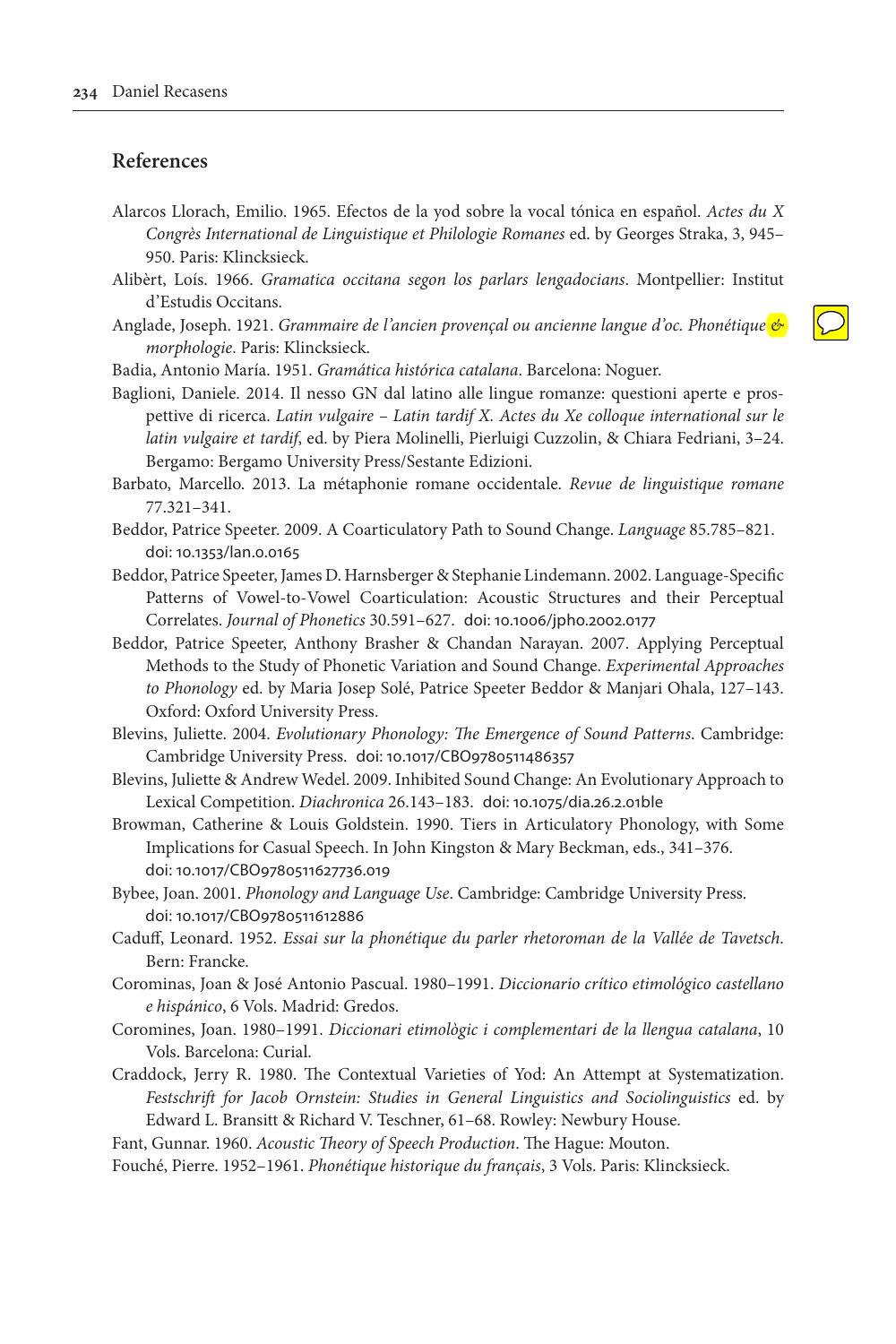- <span id="page-34-6"></span>Garrett, Andrew. 2015. Sound Change. *The Routledge Handbook of Historical Linguistics* ed. by Claire Bowern & Bethwyn Evans, 227–248. London: Routledge.
- <span id="page-34-0"></span>Garrett, Andrew & Keith Johnson. 2013. Phonetic Bias in Sound Change. In Alan C. Yu, ed., 51–97. doi: [10.1093/acprof:oso/9780199573745.003.0003](https://doi.org/10.1093/acprof:oso/9780199573745.003.0003)
- <span id="page-34-4"></span>Grosvald, Michael & David Corina. 2012. The Production and Perception of Sub-Phonemic Vowel Contrasts and the Role of the Listener in Sound Change. *The Initiation of Sound Change: Perception, Production, and Social Factors* ed. by Maria Josep Solé & Daniel Recasens, 77–102. Amsterdam: John Benjamins. doi: [10.1075/cilt.323.08gro](https://doi.org/10.1075/cilt.323.08gro)
- <span id="page-34-13"></span>Gulsoy, Joseph. 1997. Castellano viejo, portugués velho, catalán vell: el tratamiento de E+ C'L / T'L, e historia de VETUS, -ERIS. *La corónica* 1.67–86.
- <span id="page-34-2"></span>Harrington, Jonathan, Felicitas Kleber & Ulrich Reubold. 2008. Compensation for Coarticulation, /u/ Fronting, and Sound Change in Standard Southern British: An Acoustic and Perceptual Study. *Journal of the Acoustical Society of America* 123.2825–2835. doi: [10.1121/1.2897042](https://doi.org/10.1121/1.2897042)
- <span id="page-34-5"></span>Hume, Elizabeth & Frédéric Mailhot. 2013. The Role of Entropy and Surprisal in Phonologization and Language Change. In Alan C. Yu, ed., 29–50.

doi: [10.1093/acprof:oso/9780199573745.003.0002](https://doi.org/10.1093/acprof:oso/9780199573745.003.0002)

- <span id="page-34-11"></span>Kavitskaya, Darya, Khalil Iskarous, Aude Noiray, & Michael Proctor. 2009. Trills and Palatalization: Consequences for Sound Change. *Proceedings of the 17th Formal Approaches to Slavic Linguistics* ed. by Jodi Reich, Maria Babyonyshev, & Darya Kavitskaya, 97–110. Ann Arbor: Michigan Slavic Publications.
- <span id="page-34-16"></span>Kiliç, Mehmet A., & Fatih Öğüt. 2004. A High Unrounded Vowel in Turkish: Is it a Central or Back Vowel. *Speech Communication* 43.143–154. doi: [10.1016/j.specom.2004.03.001](https://doi.org/10.1016/j.specom.2004.03.001)
- Kingston, John & Mary E. Beckman. 1990. *Papers in Laboratory Phonology I: Between the Grammar and the Physics of Speech*. Cambridge: Cambridge University Press. doi: [10.1017/CBO9780511627736](https://doi.org/10.1017/CBO9780511627736)
- <span id="page-34-3"></span>Kleber, Felicitas, Jonathan Harrington & Ulrich Reubold. 2011. The Relationship Between the Perception and Production of Coarticulation During a Sound Change in Progress. *Language and Speech* 55.383–405. doi: [10.1177/0023830911422194](https://doi.org/10.1177/0023830911422194)
- <span id="page-34-12"></span>Krepinsky, Max. 1962. *La inflexión de las vocales en español*. Madrid: Anejos de la Revista de Filología Española.
- <span id="page-34-1"></span>Labov, William. 1994. *Principles of Linguistic Change*, Vol. 1 (Internal factors). Malden, MA: Blackwell.
- <span id="page-34-7"></span>La Chaussée, François de. 1982. *Initiation à la phonétique historique du français*. Paris: Klincksieck.
- <span id="page-34-10"></span>Ladefoged, Peter & Ian Maddieson. 1996. *The Sounds of the World's Languages*. Oxford: Blackwell.
- <span id="page-34-9"></span>Lausberg, Heinreich. 1970. *Lingüística románica*. Madrid: Gredos. Translation of Lausberg, Heinreich. 1962. Romanische Sprachwissenschaft. Berlin: Walter de Gruyter.
- <span id="page-34-17"></span>Levy, Emil. 1909. *Petit dictionnaire provençal-français*. Heidelberg: Carl Winter.
- <span id="page-34-8"></span>Loporcaro, Michele. 2011. Syllable, Segment and Prosody. *The Cambridge History of the Romance Languages, Vol. 1 (Structures)* ed. by Martin Maiden, John Charles Smith, & Adam Ledgeway, 50–108. Cambridge: Cambridge University Press.
- <span id="page-34-14"></span>Lutta, Conrad Martin. 1923. *Der Dialekt von Bergün und seine Stellung innerhalb der rätoromanischen Mundarten Graubünden* (Beihefte zur Zeitschrift für romanische Philologie 71).
- <span id="page-34-15"></span>Luzi, Johann. 1904. Der sutselvischen Dialekte. *Romanische Forschungen* 16.757–846.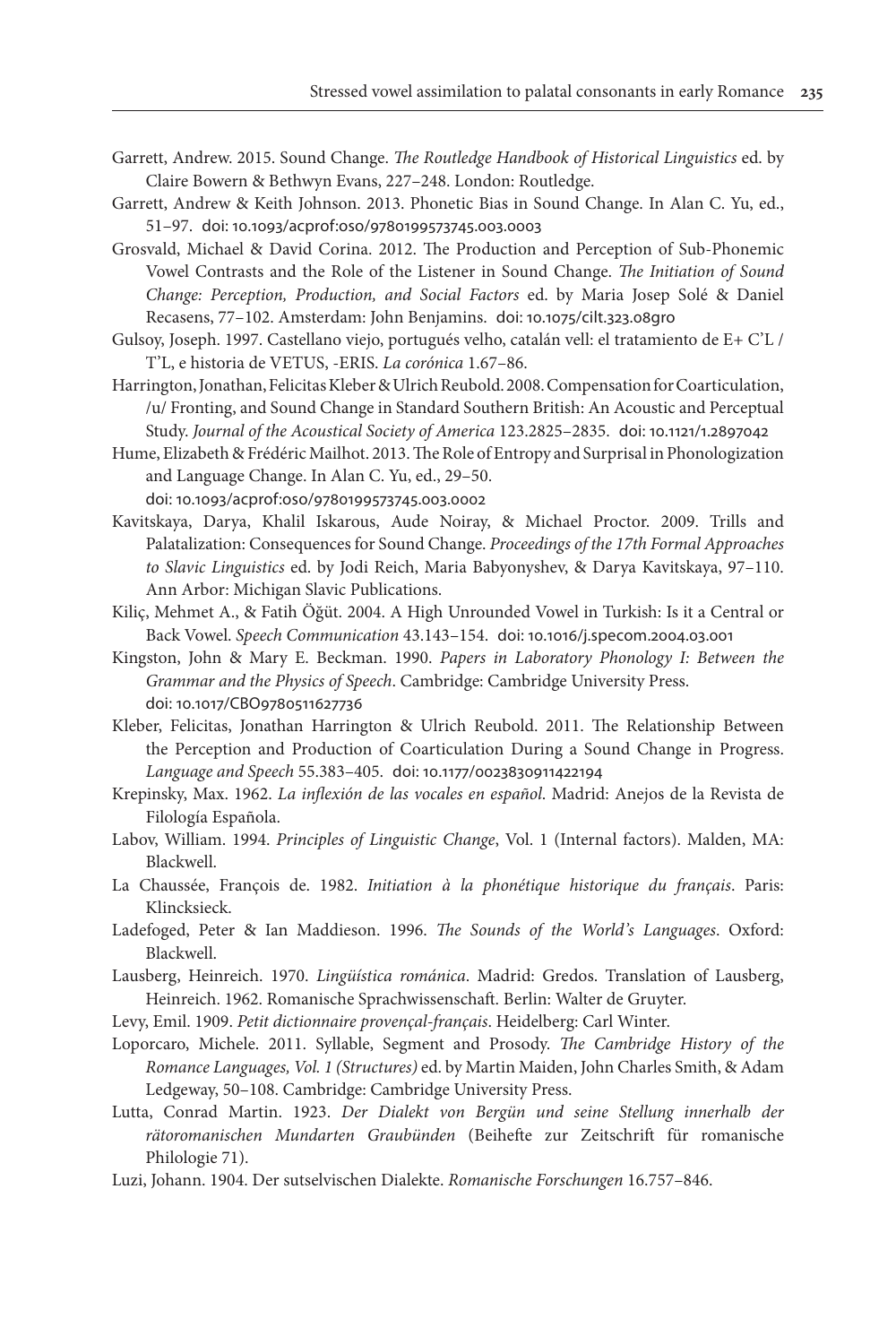- <span id="page-35-5"></span>Maddieson, Ian. 1985. Phonetic Cues to Syllabification. *Phonetic Linguistics* ed. by Victoria Fromkin, 203–221. New York: Academic Press.
- <span id="page-35-17"></span>Mateus, Maria Helena & Ernesto d'Andrade. 2000. *The Phonology of Portuguese*. Oxford: Oxford University Press.
- <span id="page-35-3"></span>Menéndez Pidal, Ramon. 1968. *Manual de gramática histórica de la lengua española*. 13th ed. Madrid: Espasa Calpe.
- <span id="page-35-18"></span>Meyer-Lübke, Wilhelm. 1911. *Romanisches Etymologisches Wörterbuch*. Heidelberg: Carl Winter.
- <span id="page-35-12"></span>Morin, Yves-Charles. 2009. Histoire des systèmes phonique et graphique du français. *Romanische Sprachgeschichte / Histoire linguistique de la Romania* ed. by Gerhard Ernst, Martin-Dietrich Gleßgen, Christian Schmitt & Wolfgang Schweickard, 3.2907–2926. Berlin: Mouton de Gruyter.
- <span id="page-35-8"></span>Niedermann, Max. 1953. *Phonétique historique du latin*. Paris: Klicksieck.
- <span id="page-35-0"></span>Ohala, John J. 1981. The Listener as a Source of Sound Change. *Papers from the Parasession on Language Behavior* ed. by Carrie S. Masek, Roberta A. Hendrick & Mary Frances Miller, 178–203. Chicago: Chicago Linguistic Society.
- <span id="page-35-1"></span>Ohala, John J. 1990. *The Phonetics and Phonology of Aspects of Assimilation*. In John Kingston & Mary E. Beckman, 258–275.
- <span id="page-35-2"></span>Ohala, John J. 1993. The Phonetics of Sound Change. *Historical Linguistics: Problems and Perspectives* ed. by Charles Jones, 237–278. London: Longman.
- <span id="page-35-6"></span>Ohala, John J. & Haruko Kawasaki-Fukumori. 1997. Alternations to the Sonority Hierarchy for Explaining Segmental Sequential Constraints. *Language and Its Ecology: Essays in Memory of Einar Haugen* ed. by Stig Eliasson & Ernst Hakon Jahr, 343–366. Berlin: Mouton de Gruyter.
- <span id="page-35-4"></span>Ohala, John J. & Maria Josep Solé. 2010. Turbulence and Phonology. *Turbulent Sounds. An Interdisciplinary Guide* ed. by Susanne Fuchs, Martine Toda & Marzena Zygis, 37–97. Berlin: Mouton de Gruyter. doi: [10.1515/9783110226584.37](https://doi.org/10.1515/9783110226584.37)
- <span id="page-35-13"></span>Pensado, Carmen. 1984. *Cronología relativa del castellano*. Salamanca: Ediciones Universidad de Salamanca.
- <span id="page-35-16"></span>Pensado, Carmen. 1985. El cierre de las vocales romances ante una palatal y su motivación articulatoria. *Symbolae Ludovico Mitxelena septuagenario oblatae* ed. by José L. Melena, 639–646. Vitoria Gasteiz: Universidad del País Vasco.
- <span id="page-35-11"></span>Pensado, Carmen. 1989. Los triptongos *iou*, *uei* en los dialectos hispánicos: ¿arcaísmos o contaminaciones recientes?. *Philologica: homenaje a Antonio Llorente* ed. by Julio Borrego Nieto, 2.351–366. Salamanca: Ediciones Universidad de Salamanca.
- <span id="page-35-19"></span>Pope, Mildred K. 1934. *From Latin to Modern French with Special Consideration of Anglo-Norman*. Manchester: Manchester University Press.
- <span id="page-35-15"></span>Pult, Gaspard. 1897. *Le parler de Sent (Basse-Engadine)*. Lausanne: F. Payot.
- <span id="page-35-14"></span>Rasico, Philip. 1982. *Estudis sobre la fonologia del català preliterari*. Barcelona: Curial Edicions Catalanes and Publicacions de l'Abadia de Montserrat.
- <span id="page-35-7"></span>Recasens, Daniel. 2013. On the Articulatory Classification of (Alveolo)Palatal Consonants. *Journal of the International Phonetic Association* 43.1–23. doi: [10.1017/S0025100312000199](https://doi.org/10.1017/S0025100312000199)
- <span id="page-35-10"></span>Recasens, Daniel. 2014. *Coarticulation and Sound Change in Romance*. Amsterdam: John Benjamins. doi: [10.1075/cilt.329](https://doi.org/10.1075/cilt.329)
- <span id="page-35-9"></span>Repetti, Loi & Edward F. Tuttle. 1987. The Evolution of Latin PL, BL, FL and CL, GL in Western Romance. *Studi Mediolatini e Volgari* 33.53–115.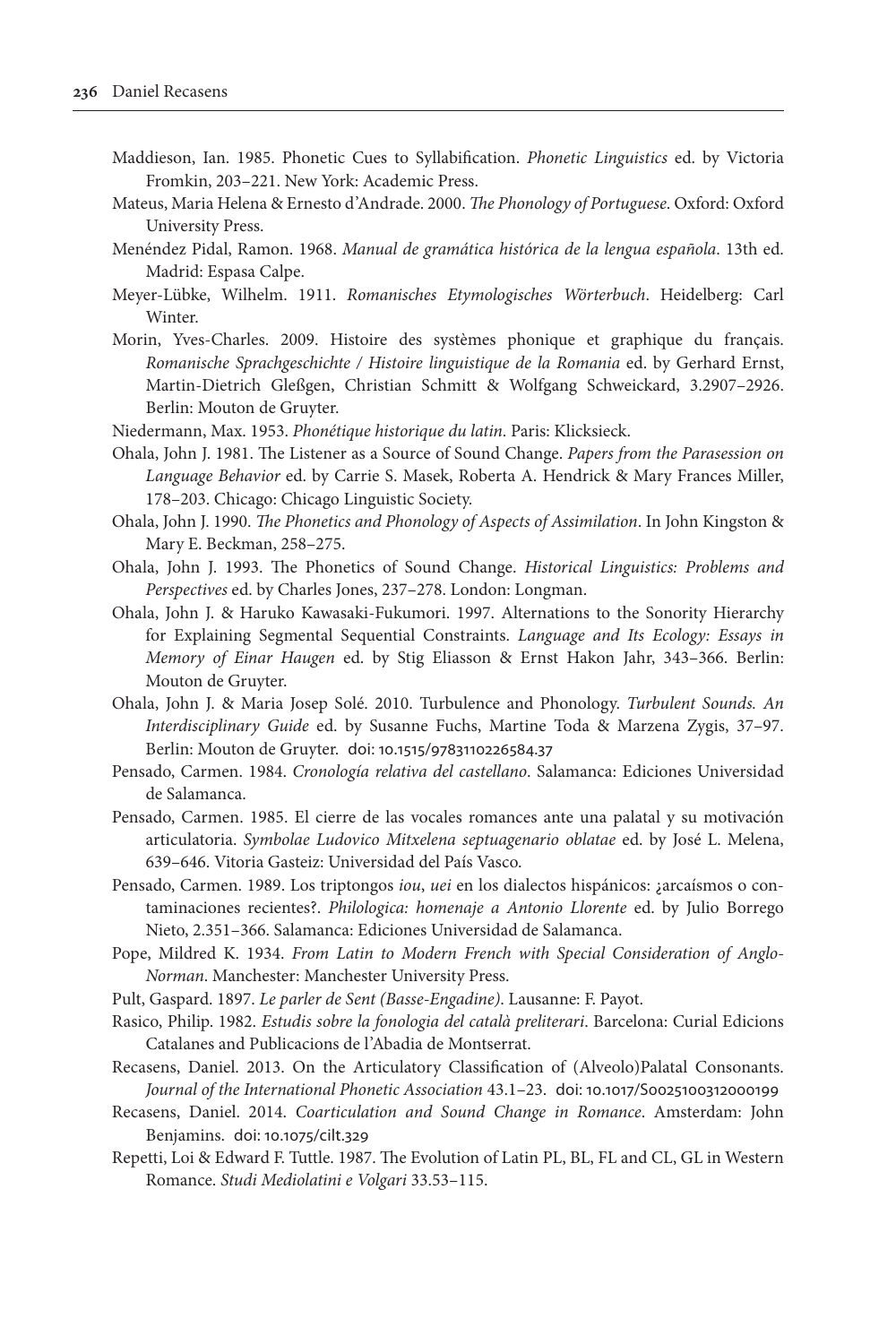- <span id="page-36-5"></span>Rohlfs, Gerhard. 1966. *Grammatica storica della lingua italiana e dei suoi dialetti*, Vol. 1 (Fonetica). Turin: Einaudi.
- <span id="page-36-4"></span>Sánchez Miret, Fernando. 1998. *La diptongación en las lenguas románicas*. Munich: Lincom Europa.
- <span id="page-36-0"></span>Stevens, Mary & Jonathan Harrington. 2014. The Individual and the Actuation of Sound Change. *Loquens* 1:1. doi: [10.3989/loquens.2014.003](https://doi.org/10.3989/loquens.2014.003)
- <span id="page-36-1"></span>Straka, Georges. 1965. Naissance et disparition des consonnes palatales dans l'évolution du latin au français. *Travaux de Linguistique et de Littérature, Centre de Philologie et de Littératures Romanes, Université de Strasbourg* 3.117–167.
- <span id="page-36-8"></span>Wartburg, Walther von. 1922–. *Französisches Etymologisches Wörterbuch*. Bonn, Leipzig (Schroeder), Tübingen (J.C.B. Mohr), Basel (R.G. Zbinden).
- <span id="page-36-7"></span>Williams, Edwin Bucher. 1962. *From Latin to Portuguese: Historical Phonology and Morphology of the Portuguese Language*. Philadelphia: University of Pennsylvania Press.
- <span id="page-36-2"></span>Wireback, Kenneth J. 2009. On Palatalization and the Origin of Yod in Western Romance. *Romance Quarterly* 56.55–67. doi: [10.3200/RQTR.56.1.55-67](https://doi.org/10.3200/RQTR.56.1.55-67)
- <span id="page-36-3"></span>Wireback, Kenneth J. 2010. A Reexamination of the Palatalization of Latin /kt/ in the Light of Phonetic Research. *Experimental Phonetics and Sound Change* ed. by Daniel Recasens, Fernando Sánchez Miret & Kenneth J. Wireback, 99–114. Munich: Lincom.
- Yu, Alan C., ed. 2013. *Origins of Sound Change. Approaches to Phonologization*. Oxford: Oxford University Press. doi: [10.1093/acprof:oso/9780199573745.001.0001](https://doi.org/10.1093/acprof:oso/9780199573745.001.0001)

#### **Appendix**

This Appendix includes lexical variants with a stressed mid or low vowel which has (ASS) or has not (NO ASS) assimilated to a following palatal consonant in Early Romance. The target stressed vowel is represented in boldface or in phonetic transcription. In the former event, the following grapheme-sound correspondences hold: (Spanish, Catalan, Occitan, Portuguese) *e* = [e], *e* =  $[\varepsilon]; \, o = [o], \, \underline{o} = [o]; \, u = [u]; \, ei, \, ey = [ei]; \, ai = [ai]; \, au = [aw]; \, oli = [oi]; \, ui, \, uy = [ui]; \, ie = [ie],$ *ie*, *iei* = [jɛ], [jɛj]; *ue* = [we], *ue*, *uei* = [wɛ], [wɛj], *uo*, *uoi* = [wɔ], [wɔj]; (French) *e*, *ai* = [ɛ], but [a] when *ai* is followed by  $[\Lambda]$ ;  $\underline{o} = [5]$ ;  $u = [y]$ ;  $oi = [wa]$ ,  $[w\tilde{\varepsilon}]$ ;  $ou = [u]$ ;  $ui = [ui]$ ;  $ui =$ [ɥi]; *ie* = [je], *ie* = [jɛ]; *ue*, *eu* = [œ].[8](#page-36-6) A considerable number of Occitan lexical forms with stressed [o] existed in Old Occitan prior to the spontaneous raising of this vowel to [u] and its later fronting to [y]. In Lisbon Portuguese, stressed [e] has shifted to [ə] before a palatal consonant [\(Mateus & d'Andrade 2000](#page-35-17)).

<span id="page-36-6"></span>**<sup>8.</sup>** Data presented in this Appendix have been taken from several sources: all languages ([Meyer](#page-35-18)  [Lübke 1911\)](#page-35-18); Spanish ([Menéndez Pidal 1968,](#page-35-3) [Corominas & Pascual 1980–1991\)](#page-33-14); Catalan [\(Badia](#page-33-15)  [1951](#page-33-15)[, Coromines 1980–1991\)](#page-33-14); Occitan [\(Alibèrt 1966](#page-33-16), [Anglade 1921,](#page-33-17) [Levy 1909](#page-34-17)); Portuguese ([Williams 1962](#page-36-7)); French ([Pope 1934](#page-35-19), [Fouché 1952–1961,](#page-33-8) [Wartburg 1922–](#page-36-8)).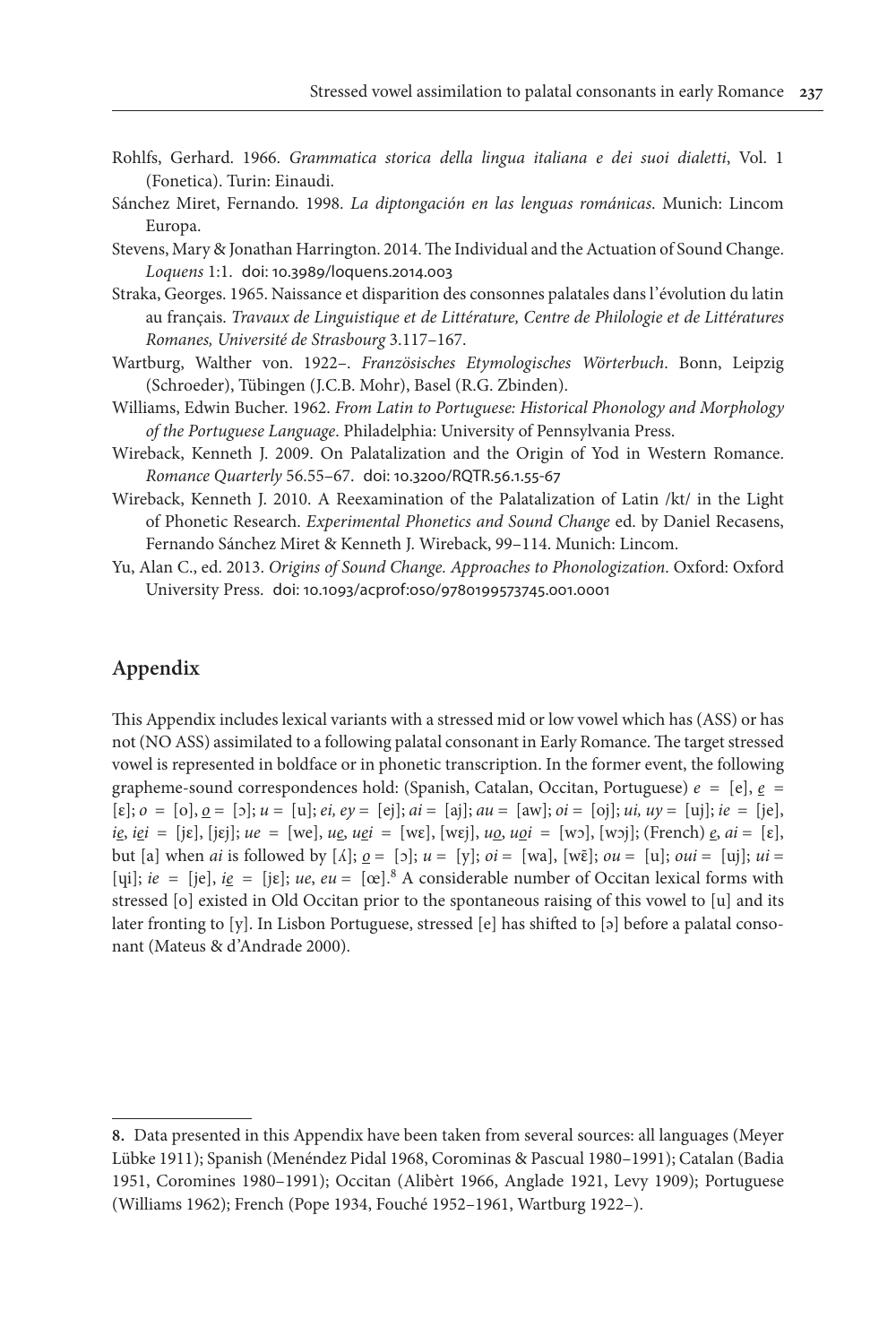*1. Mid high [e] (Ē, Ĭ) and [o] (Ō, Uˇ)*

# *1.1 Spanish*

| $[e]_{ASS}$                      | [bj]         | jibia SEPIA, limpio LIMPIDU, vendimia VINDEMIA                                                 |
|----------------------------------|--------------|------------------------------------------------------------------------------------------------|
| $[e]_{NO \text{ ASS}}$           | $[\Lambda]$  | ceja CILIA, consejo CONSILIU, abeja APICULA, reja REGULA                                       |
|                                  | [n]          | seña SIGNA, leña LIGNA                                                                         |
|                                  | $[+]$        | pereza PIGRITIA, vea VIDEAT, correa CORRIGIA                                                   |
|                                  | [jt]         | estrecho STRICTU, derecho DIRECTU, techo TECTU                                                 |
|                                  | [jr]         | feria FERIA                                                                                    |
|                                  | [jz]         | cerveza CERVESIA                                                                               |
|                                  | [bj]         | sepia SEPIA                                                                                    |
| $[o]$ <sub>ASS</sub>             | $[n]$        | puño PUGNU, cuño CUNEU, terruño TERRONEU, escaluña<br><b>ASCALONIA</b>                         |
|                                  | $[+]$        | huyo FUGIO, estuche STUDIU                                                                     |
|                                  | [ſ]          | empuja IMPULSAT                                                                                |
|                                  | $[{\rm it}]$ | lucha LUCTA, trucha TRUCTA, mucho MULTU, escucha<br>AUSCULTAT, buitre VULTURE, cuit/da COGITAT |
|                                  | [bj]         | rubio RUBEU, lluvia PLUVIA                                                                     |
| $\left[0\right]_{\text{NO ASS}}$ | $[\Lambda]$  | hinojos GENUCULOS, coscojo CUSCULIU, piojo PEDUCULU despoja<br>DESPOLIAT, moja MOLLIAT         |
|                                  | $[n]$        | escaloña ASCALONIA, otoño AUTUMNU; Old Sp. caloña<br><b>CALUMNIA</b>                           |
|                                  | $[+]$        | arroyo ARRUGIA, pozo PUTEU.                                                                    |

# *1.2 Catalan*

| $[e]$ <sub>ASS</sub>                         | [n]                     | tinya TĬNEA                                                  |
|----------------------------------------------|-------------------------|--------------------------------------------------------------|
| $[e]_{NO \text{ ASS}}$                       | $\lceil \Lambda \rceil$ | consell CONSILIU, cella CILIA                                |
|                                              | [n]                     | llenya LIGNA                                                 |
|                                              | $[+]$                   | rei REGE, malesa MALITIA, peresa PIGRITIA, corretja CORRIGIA |
|                                              | M                       | peix PISCE                                                   |
|                                              | $[$ jt]                 | dret DIRECTU, estret STRICTU                                 |
|                                              | [jz]                    | cervesa CERVESIA                                             |
|                                              | [b]                     | verema VINDEMIA, sépia SEPIA                                 |
| $\left[\text{o}\right]_{\text{ASS}}$         | [n]                     | cuny CUNEU, puny PUGNU, juny JUNGIT, muny *MUNGIT            |
|                                              | $[+]$                   | fujo FUGIO, rebuig REPUDIU                                   |
|                                              | [jt]                    | lluita LUCTA, truita TRUCTA, cuida COGITAT                   |
| $\left[\mathrm{o}\right]_\mathrm{NO \, ASS}$ | $[\Lambda]$             | coscoll CUSCULIU, poll PEDUCULU, genoll GENUCULU             |

 $\overline{\phantom{0}}$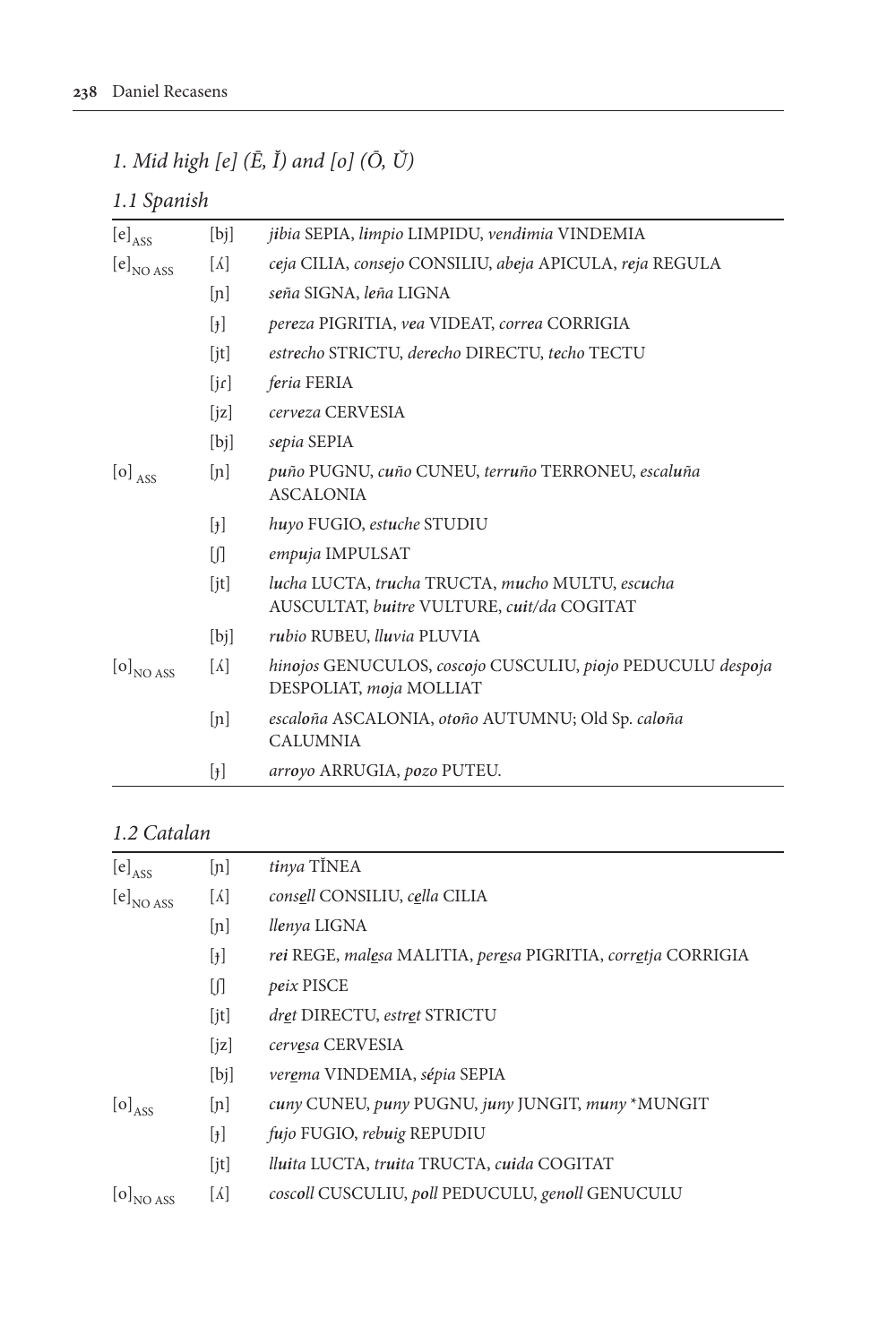| [n]   | vergonya VERECUNDIA, cigonya CICONIA, codony COTONEU |
|-------|------------------------------------------------------|
| $ + $ | $estqg$ STUDIU                                       |
| Ш     | boix BUXU, moix MUSTIU, angoixa ANGUSTIA             |
| [i]   | tisores TONSORIAS, voltor VULTURIU                   |
| [b]   | roig RUBEU                                           |

# *1.3 Occitan*

| $[e]$ <sub>ASS</sub>    | $[\Lambda]$             | meravilha MIRABILIA, cilha CILIA, rovilh RUBICULU, milh MILIU                                                                               |
|-------------------------|-------------------------|---------------------------------------------------------------------------------------------------------------------------------------------|
|                         | [n]                     | linh LIGNU, tinha TINEA                                                                                                                     |
| $[e]_{NO \text{ ASS}}$  | $\lceil \Lambda \rceil$ | celha CILIA, aurelha AURICULA, telh TILIU, melh MILIU, somelh<br>SOMNICULU, abelha APICULA, meravelha MIRABILIA, conselh<br><b>CONSILIU</b> |
|                         | [n]                     | tenha TINEA, lenh LIGNU, tenh TINCTU, denh DIGNU                                                                                            |
|                         | $[+]$                   | correja CORRIGIA, rei REGE                                                                                                                  |
|                         | $[{\rm j} s^{\rm j}]$   | creisser CRESCERE, peis PISCE                                                                                                               |
|                         | [it]                    | dreit, drech DIRECTU, estreit, estrech STRICTU                                                                                              |
|                         | [iz]                    | cervesa CERVESIA                                                                                                                            |
|                         | [b]                     | vendemia VINDEMIA, sepia, sepcha SEPIA                                                                                                      |
| $[o]$ <sub>ASS</sub>    | [n]                     | punh PUGNU, cunh CUNEU, junher IUNGERE                                                                                                      |
|                         | $[+]$                   | estug, estuit STUDIU, refug REFUGIU                                                                                                         |
|                         | [jt]                    | luta, lucha LUCTA, cuida, cuja COGITAT                                                                                                      |
|                         | [if]                    | $lu(i)$ ria LUTRA                                                                                                                           |
| $[o]$ <sub>NO ASS</sub> | $\lceil \Lambda \rceil$ | genolh GENUCULU, pesolh PEDUCULU, coscolha CUSCULIU                                                                                         |
|                         | [n]                     | ponh PUGNU, conh CUNEU, codonh COTONEU, jonher IUNGERE,<br>vergonha VERECUNDIA, cigonha CICONIA                                             |
|                         | $[+]$                   | estoch STUDIU, $m\underline{o}g$ , $m\underline{o}i(t)$ MODIU                                                                               |
|                         | $[{\rm j} s^{\rm j}]$   | angoissa ANGUSTIA, mois MUSTEU, bois BUXU                                                                                                   |
|                         | [it]                    | loita, locha LUCTA, troita, trocha TRUCTA                                                                                                   |
|                         | [if]                    | dormidor DORMITORIU, loira LUTRA, voltor VULTURIU, tosoiras<br><b>TONSORIAS</b>                                                             |
|                         | [b]                     | rogRUBEU.                                                                                                                                   |

# *1.4 Portuguese*

| $[e]_{\text{ASS}}$ | I Á L | milho MILIU, maravilha MIRABILIA           |
|--------------------|-------|--------------------------------------------|
|                    | $\ln$ | tinha TINEA                                |
|                    | [bi]  | siba SEPIA, vindima VINDEMIA, tíbio TEPIDU |

 $\boxed{\bigcirc}$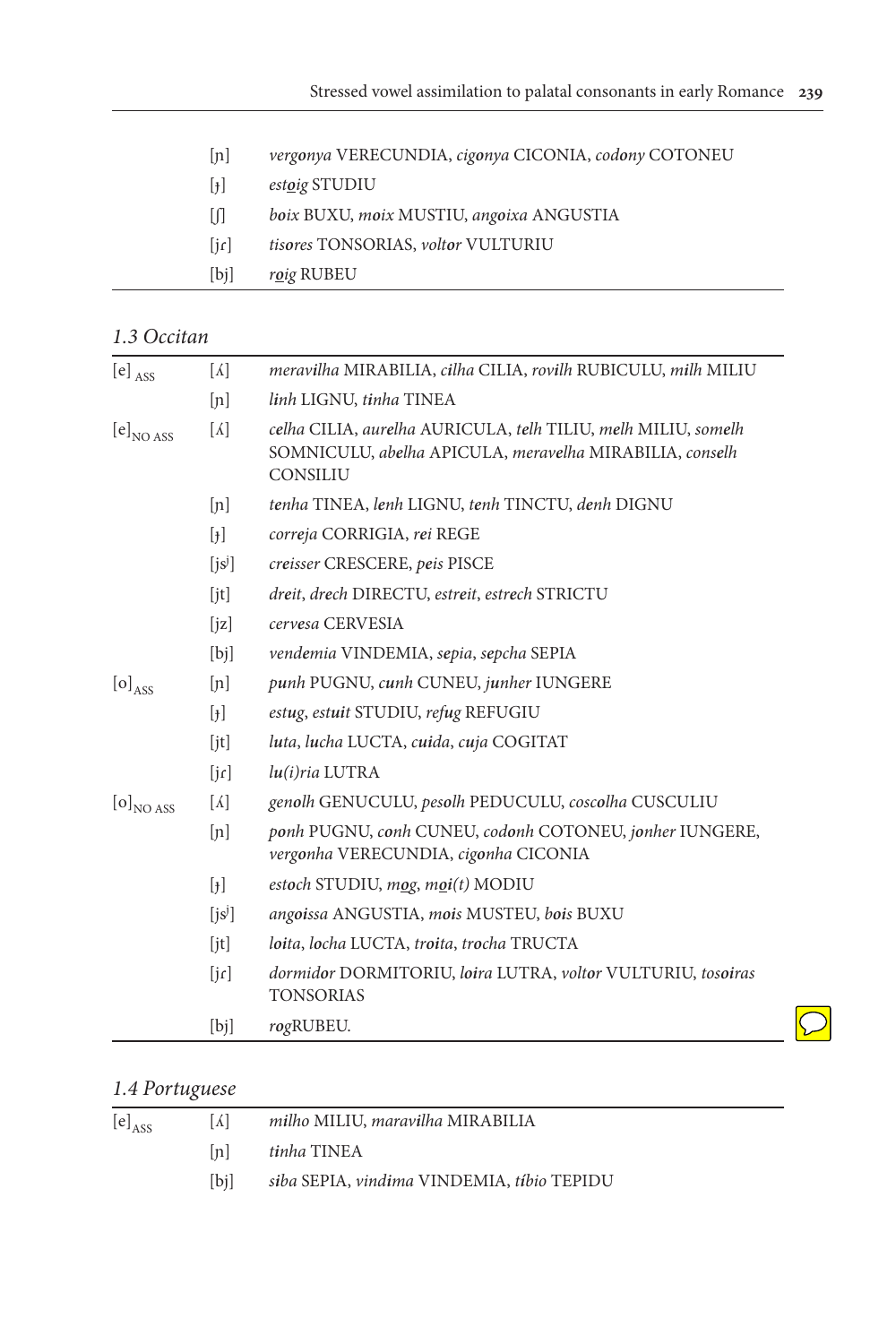| $[e]_{NO \text{ ASS}}$                  | $[\Lambda]$               | celha CILIA, conselho CONSILIU, telha TEGULA, abelha APICULA,<br>orelha AURICULA, artelho ARTICULU       |
|-----------------------------------------|---------------------------|----------------------------------------------------------------------------------------------------------|
|                                         | [n]                       | estamenha STAMINEA, empenhos from *IMPIGNARE, lenha LIGNA                                                |
|                                         | $[+]$                     | rei REGE, vejo VIDEO                                                                                     |
|                                         | m                         | peixe PISCE, cresce CRESCIT, mexo MISCEO                                                                 |
|                                         | $\left[\mathbf{3}\right]$ | cerveja CERVESIA                                                                                         |
|                                         | [jt]                      | estreito STRICTU, bento BENEDICTU                                                                        |
|                                         | $[$ jr]                   | feira FERIA, misterio MYSTERIU, mosteiro MONASTERIU                                                      |
| $[o]$ <sub>ASS</sub>                    | [n]                       | cunho CUNEU, testemunho TESTIMONIU, punho PUGNU, cara-<br>munha QUERIMONIA                               |
|                                         | $[+]$                     | <i>fujo</i> FUGIO                                                                                        |
|                                         | $[$ jt]                   | entrudo INTROITU, luta LUCTA, truta TRUCTA, escuto AUSCULTO,<br>muito MULTU, abutreVULTURE, cuido COGITO |
|                                         | [bj]                      | chuva PLUVIA, ruivo RUBEU                                                                                |
| $\left[\text{o}\right]_{\text{NO ASS}}$ | $[\Lambda]$               | piolho PEDUCULU, joelho < geolho GENUCULU, molha MOLLIAT                                                 |
|                                         | [n]                       | cegonya CICONIA, risonho *RISONEU, vergonha VERECUNDIA                                                   |
|                                         | $[+]$                     | estojo STUDIU                                                                                            |
|                                         | m                         | roxo RUSSEU, congoxa 'anguish'                                                                           |
|                                         | [if]                      | agoiro AUGURIU, salmoira SALE MURIA, tesoira TONSORIA                                                    |
|                                         | [bj]                      | coima CALUMNIA, goiva GUBIA.                                                                             |

| 1.5 French |  |
|------------|--|
|------------|--|

| $[e]$ <sub>ASS</sub>   | $[ \Lambda ]$           | <i>cil</i> CILIU, Old Fr. <i>til</i> TILIA                                                                                                            |
|------------------------|-------------------------|-------------------------------------------------------------------------------------------------------------------------------------------------------|
| $[e]_{NO \text{ ASS}}$ | $[\Lambda]$             | conseil CONSILIU, vermeil BERMICULU, merveille MIRABILIA,<br>veille VIGILAT, pareil PARICULU, sommeil SOMNICULU, oreille<br>AURICULA, abeille APICULA |
|                        | [n]                     | teigne TINEA, enseigne INSIGNIA, deigne DIGNAT                                                                                                        |
|                        | $[+]$                   | roi REGE, loi LEGE, ploie PLICAT, courroie CORRIGIA, paresse<br><b>PIGRITIA</b>                                                                       |
|                        | $[js^j]$                | croît CRESCIT                                                                                                                                         |
|                        | $[{\rm it}]$            | toit TECTU, etroît STRICTU, droit DIRECTU                                                                                                             |
|                        | $[j \rceil]$            | <i>foire</i> FERIA                                                                                                                                    |
|                        | [iz]                    | cervoise CERVESIA, armoise ARTEMISIA                                                                                                                  |
|                        | [b]                     | sèche SEPIA                                                                                                                                           |
| $[o]$ <sub>ASS</sub>   | $[+]$                   | fuis FUGIO, étui STUDIU, muid MODIU, puits PUTEU                                                                                                      |
|                        | $[$ is <sup>j</sup> $]$ | <i>buis</i> BUXU                                                                                                                                      |
|                        | $[$ jt]                 | <i>truite</i> TRUCTA, lutte LUCTA; Old Fr. cuide COGITAT                                                                                              |
|                        |                         |                                                                                                                                                       |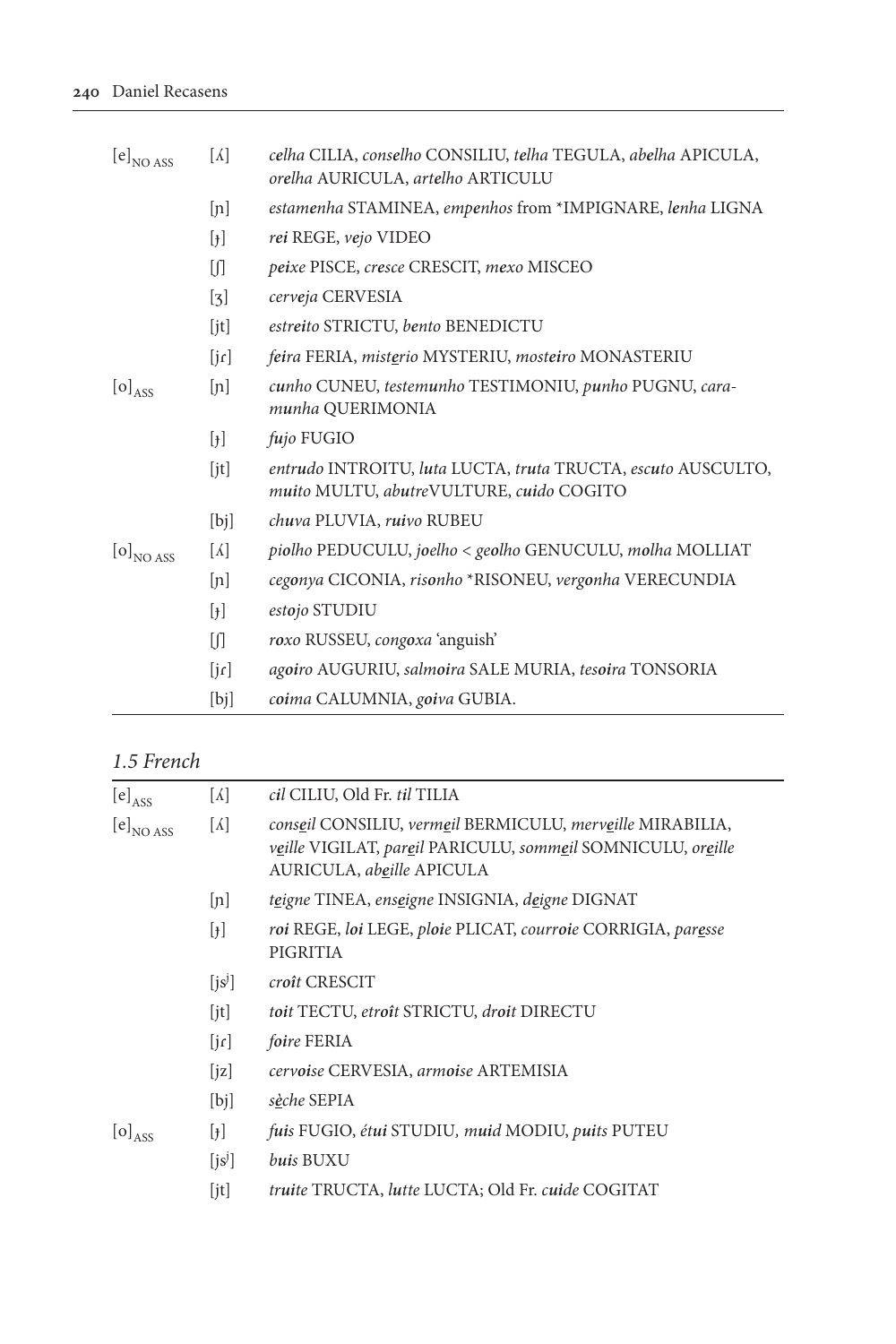| $\left[\text{o}\right]_{\text{NO ASS}}$ | $[\Lambda]$             | fenouil FENUCULU, grenouille *RANUCULA, genou GENUCULU,<br>pou PEDUCULU, couille COLEU                     |  |
|-----------------------------------------|-------------------------|------------------------------------------------------------------------------------------------------------|--|
|                                         | [n]                     | charogne *CARONIA, vergogne VERECUNDIA, besogne *BISUNNIA,<br>Gasc[2]gne VASCONIA, coin CUNEU, poing PUGNU |  |
|                                         | $[+]$                   | croix CRUCE, noix NUCE, voix VOCE                                                                          |  |
|                                         | $[$ is <sup>j</sup> $]$ | angoisse ANGUSTIA; Old Fr. conoist'connaît' COGNOSCIT, bois<br><b>BUXU</b>                                 |  |
|                                         | [it]                    | Old Fr. doit DUCTU                                                                                         |  |
|                                         | [if]                    | gloire GLORIA, histoire HISTORIA, rasoir RASORIU, dortoir<br>DORMITORIU; Old Fr. tesoire TONSORIA          |  |
|                                         | [jz]                    | noise NAUSEA                                                                                               |  |
|                                         | [b]                     | rouge RUBEU.                                                                                               |  |

# *2. Vowel [a]*

# *2.1 Spanish*

| $[a]_{ASS}$                      | $[+]$                   | -én -AGINE, mego MAGICU                           |
|----------------------------------|-------------------------|---------------------------------------------------|
|                                  | M                       | tejo TAXU, eje AXE, fresno FRAXINU, madeja MATAXA |
|                                  | $[j]$                   | canté CANTAVI, Old Sp. fer *FAIRE                 |
|                                  | $[$ jt]                 | leche LACTE, hecho FACTU                          |
|                                  | $[j \rceil]$            | enero IANUARIU                                    |
|                                  | [iz]                    | beso BASIU, queso CASEU                           |
|                                  | [b]                     | quepa CAPIAT, sepa SAPIAT                         |
| $\left[a\right]_{\text{NO ASS}}$ | $\lceil \Lambda \rceil$ | paja PALEA, ajo ALIU                              |
|                                  | [n]                     | extraño EXTRANEU, araña ARANEA                    |
|                                  | [c]                     | lacio FLACCIDU                                    |
|                                  | $[+]$                   | rayo RADIU, ensayo EXAGIU, haya FAGEA, mayo MAIU  |
|                                  | [ſ]                     | caja CAPSA, faja FASCIA, haz FASCE                |
|                                  | [b]                     | rabia RABIA.                                      |

# *2.2 Catalan*

| $[a]_{ASS}$ | [i]  | prendré PRENDERE + AYO, he AYO, sé *SAYO, Old Cat. canté<br><b>CANTAVI</b>                                                                                                    |
|-------------|------|-------------------------------------------------------------------------------------------------------------------------------------------------------------------------------|
|             | Ш    | freixe FRAXINU, teix TAXU, madeixa MATAXA, teixell TAXILLU,<br>eix AXE, seix SAXU, queix *CAPSEU, feix FASCE, péixer PASCERE,<br>néixer NASCERE, greix GRASSEU, xeixa *SASSIA |
|             | [it] | fet FACTU, llet LACTE, tret TRACTU, guaret VERACTU                                                                                                                            |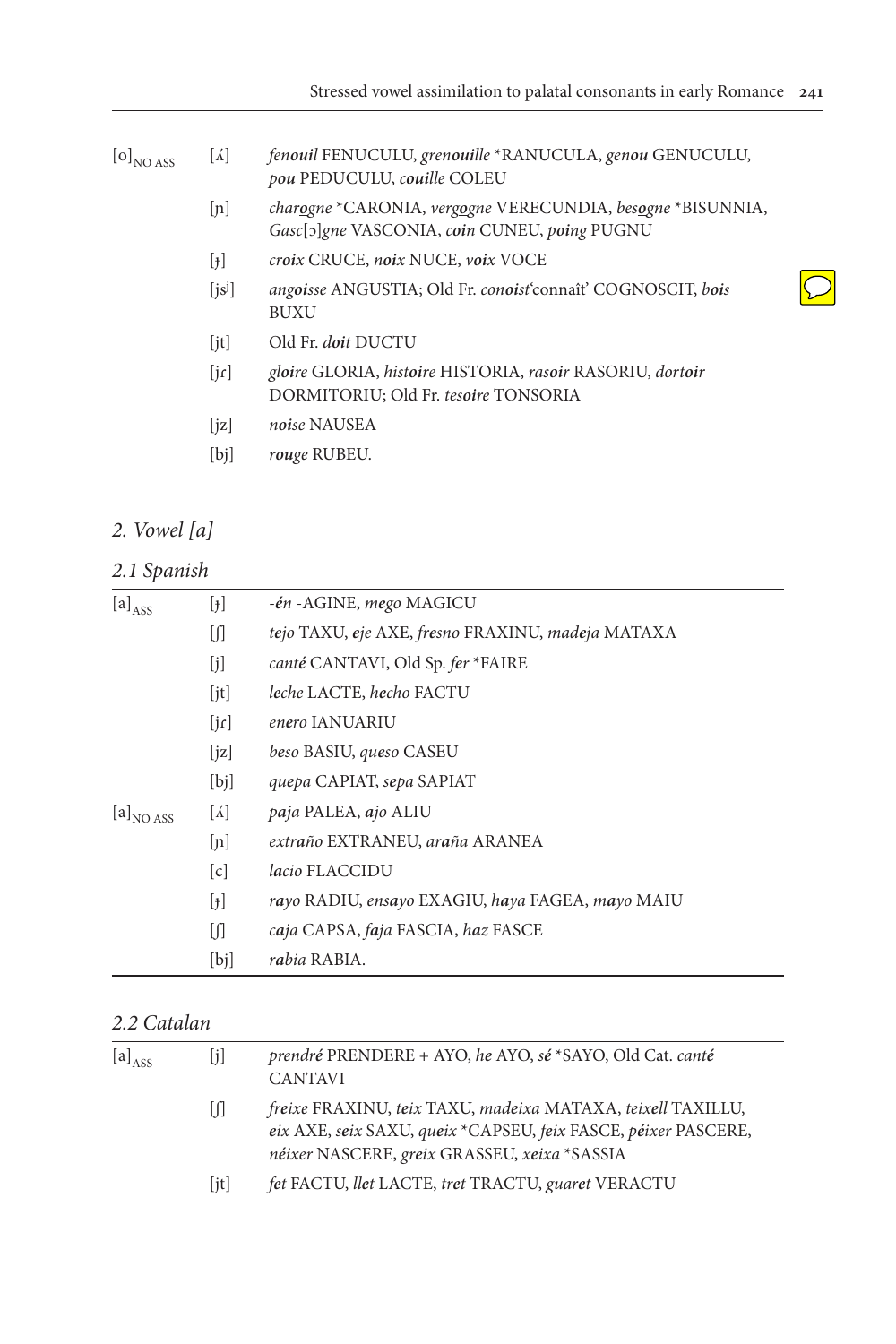|                                  | [if]        | carrera CARRARIA, era AREA, cat. ant. quer *CARIU, fer*FAIRE; Old<br>Cat. trer TRAHERE |
|----------------------------------|-------------|----------------------------------------------------------------------------------------|
|                                  | $[$ js]     | <i>més</i> MAGIS                                                                       |
|                                  | [jz]        | bes BASIU, cirera CERASIA                                                              |
| $\left[a\right]_{\text{NO ASS}}$ | $[\Lambda]$ | <i>palla</i> PALEA                                                                     |
|                                  | [n]         | bany *BANEU                                                                            |
|                                  | $[+]$       | faig FAGEU, assaig EXAGIU                                                              |
|                                  | m           | caixa *CA[ks]A < CAPSA, faixa FASCIA, graixa GRASSEA, aixa<br><b>ASCIA</b>             |
|                                  | [b]         | rabia RABIE.                                                                           |

## *2.3 Occitan*

| $[a]_{ASS}$                      | $[j \rceil]$            | carriera CARRARIA, primier PRIMARIU, eira, iera AREA                                                                                                        |
|----------------------------------|-------------------------|-------------------------------------------------------------------------------------------------------------------------------------------------------------|
| $\left[a\right]_{\text{NO ASS}}$ | $[\Lambda]$             | palha PALEA, alh ALIU                                                                                                                                       |
|                                  | [n]                     | estranh EXTRANEU, banh*BANEU, aranha ARANEA                                                                                                                 |
|                                  | $[+]$                   | rag, rai RADIU, asag, asai EXAGIU, fag FAGEU                                                                                                                |
|                                  | $[$ is <sup>j</sup> $]$ | naisser NASCERE, fraisse FRAXINU, tais TAXU, cais *CAPSEU,<br>graissa GRASSEA, madaicha, madaissa MATAXA, caissa *CA[ks]<br>A < CAPSA, ais AXE, aissa ASCIA |
|                                  | $[j]$                   | $ai$ *AYO, 1 fut ending -arai HABERE + AYO                                                                                                                  |
|                                  | [it]                    | lait, lach LACTE, fait, fach FACTU                                                                                                                          |
|                                  | [if]                    | aira AREA, glaira GLAREA, faire *FAIRE, traire TRAHERE                                                                                                      |
|                                  | $[$ js]                 | <i>mai(s)</i> MAGIS, cais QUASI                                                                                                                             |
|                                  | [jz]                    | <i>bais</i> BASIU                                                                                                                                           |
|                                  | [b]                     | rauja RABIA.                                                                                                                                                |

 $\overline{\bigcirc}$ 

# *2.4 Portuguese*

| $[a]_{ASS}$             | [j]               | amei AMAVI, hei *AYO                                                                    |
|-------------------------|-------------------|-----------------------------------------------------------------------------------------|
|                         | M                 | seixo SAXU, madeixa MATAXA, teixo TAXU, eixo AXE, feixe FASCE,<br><i>freixo</i> FRAXINU |
|                         | $[$ jt]           | <i>leite</i> LACTE, <i>preito</i> PLACITU                                               |
|                         | [if]              | <i>primeiro PRIMARIU, eira AREA</i>                                                     |
|                         | [jz]              | <i>beijo</i> BASIU                                                                      |
| $[a]$ <sub>NO ASS</sub> | $[\Lambda]$       | alho ALIU, palha PALEA                                                                  |
|                         | [n]               | aranha ARANEA, banho *BANEU                                                             |
|                         | $\lceil c \rceil$ | faco FACIO                                                                              |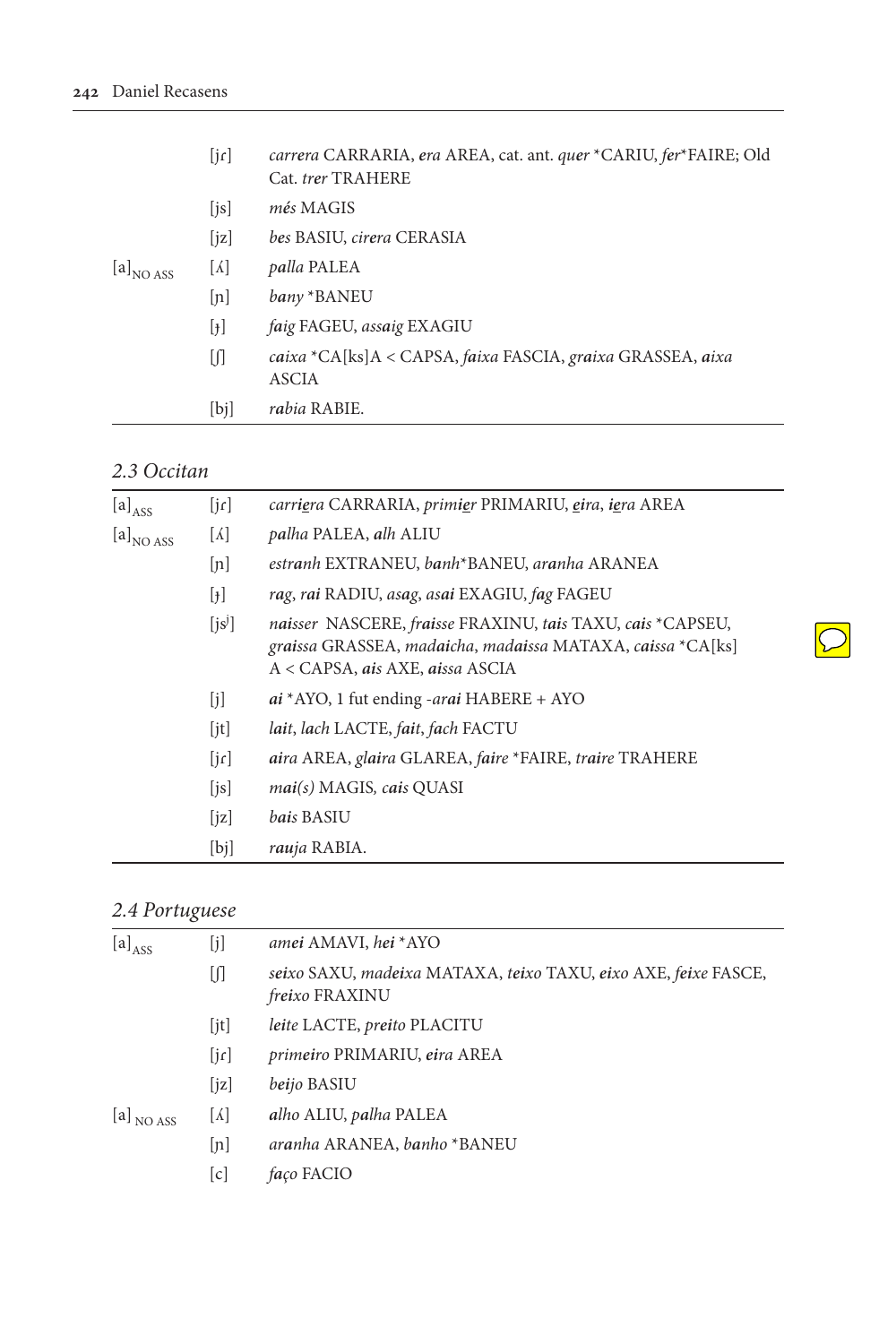- [ɟ] *raio* RADIU, *faia* FAGEA, *en*s*aio* EXAGIU
- [ʃ] *nasce* NASCIT, *caixa* \*CA[ks]A < CAPSA, *graxa* GRASSIA
- [js] *mais* MAGIS
- [bj] *gaiva* CAVEA, *raiva* RABIA, *saiba* SAPIAM.

### *2.5 French*

| $[a]_{ASS}$            | $[+]$                   | rai RADIU, sais *SAYO, mai MAIU, essai EXAGIU, plaie PLAGA, paie<br>PACAT, paix PACE                                                                                              |
|------------------------|-------------------------|-----------------------------------------------------------------------------------------------------------------------------------------------------------------------------------|
|                        | $[$ is <sup>j</sup> $]$ | frêne FRAXINU, caisse *CA[ks]A < CAPSA, graisse *GRASSEA,<br>faix FASCE, laisse LAXAT, faisse FASCIA, Old Fr. aisse ASCIA, naît<br>NASCET, paître PASCERE, Old Fr. maaisse MATAXA |
|                        | $[j]$                   | porterai-AYO, ai *AYO, chantai CANTAVI                                                                                                                                            |
|                        | [jt]                    | fait FACTU, lait LACTE                                                                                                                                                            |
|                        | [if]                    | aire AREA, glaire GLAREA, janvier IANUARIU, panier PANARIU,<br>premier PRIMARIU, traire TRAHERE, faire *FAIRE; Old Fr. vair<br>VARIU                                              |
|                        | $[$ is]                 | <i>mais</i> MAGIS                                                                                                                                                                 |
|                        | [iz]                    | <i>baise</i> BASIAT                                                                                                                                                               |
| $[a]_{NO \text{ ASS}}$ | $[\Lambda]$             | travail TRIPALIU, paille PALEA, ail ALIU                                                                                                                                          |
|                        | [n]                     | montagne MONTANEA                                                                                                                                                                 |
|                        | $\lceil c \rceil$       | menace MINACIA, glace GLACIA, place PLATEA                                                                                                                                        |
|                        | [b]                     | rage RABIA, cage CAVEA, sage SABIU, ache APIU.                                                                                                                                    |

# $3.$  *Mid low [* $\varepsilon$ ] ( $\check{E}$ ) *and [* $\iint$ ] ( $\check{O}$ )

# *3.1 Spanish*

| $\left[\epsilon\right]_{\rm ASS}$       | $[\Lambda]$       | espejo SPECULU                                     |
|-----------------------------------------|-------------------|----------------------------------------------------|
|                                         | [n]               | engeño INGENIU, vengo VENIO                        |
|                                         | $[+]$             | grey GREGE, medio MEDIU, sea SEDEAT, precio PRETIU |
|                                         | m                 | seis SEX                                           |
|                                         | [jt]              | lecho LECTU, pecho PECTU, provecho PROFECTU        |
|                                         | [if]              | entero INTEGRU, cadera CATHEDRA                    |
|                                         | [jz]              | cereza CERESIA                                     |
| $\left[\epsilon\right]_{\rm NO \, ASS}$ | $[\Lambda]$       | <i>viejo</i> VECLU                                 |
|                                         | $\lceil c \rceil$ | pieza PETTIA                                       |
| $[\mathfrak{I}]$ <sub>ASS</sub>         | $[\Lambda]$       | hoja FOLIA, ojo OCULU, joyo LOLIU, coge COLLIGIT   |
|                                         |                   |                                                    |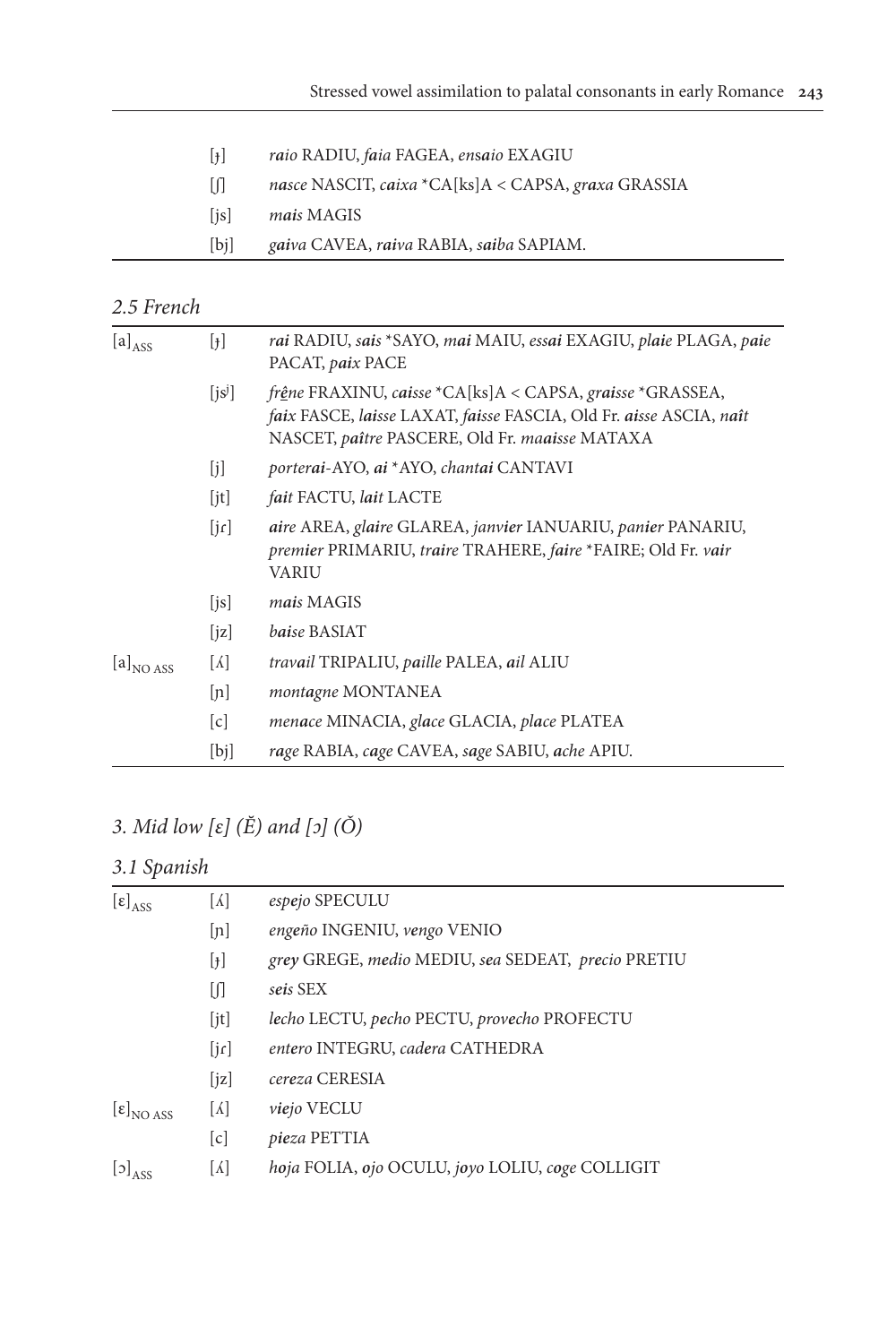|                                                                          | $ + $               | hoy HODIE, enojo IN ODIO, poyo PODIU      |
|--------------------------------------------------------------------------|---------------------|-------------------------------------------|
|                                                                          | Ш                   | cojo COXU                                 |
|                                                                          | $[$ it]             | ocho OCTO, noche NOCTE, bizcocho BISCOCTU |
|                                                                          | [b]                 | novio NOVIU, hoya FOVEA                   |
| $\left[\begin{smallmatrix} 5 \end{smallmatrix}\right]$ <sub>NO ASS</sub> | $\lfloor n \rfloor$ | dueño DOMINU, sueño SOMNIU, lueñe LONGE   |
|                                                                          | [i]                 | <i>cuero</i> CORIU.                       |

# *3.2 Catalan*

| $\left[\epsilon\right]_{\rm ASS}$        | $[\Lambda]$ | espill SPECULU, cat. ant. mills MELIUS                                                                                                            |  |
|------------------------------------------|-------------|---------------------------------------------------------------------------------------------------------------------------------------------------|--|
|                                          | [n]         | (en)giny GENIU, INGENIU                                                                                                                           |  |
|                                          | $[+]$       | mig MEDIU, desig *DESEDIU; Old Cat. llig LEGIT                                                                                                    |  |
|                                          | $[]$        | sis SEX, Old Cat.ix EXIT, tix TEXIT                                                                                                               |  |
|                                          | [jt]        | llit LECTU, pit PECTU, profit PROFECTU, vit VECTE, delit<br><b>DELECTU</b>                                                                        |  |
|                                          | [if]        | fira FERIA, monestir MONISTERIU, cadira CATHEDRA; Old Cat.<br>entir INTEGRU, fir FERIO, quir QUAEREO, mir MEREO                                   |  |
| $\left[\epsilon\right]_{\rm NO \, ASS}$  | [c]         | peça PETTIA                                                                                                                                       |  |
| $\left[\mathfrak{I}\right]_{\text{ASS}}$ | $[\Lambda]$ | vull *VOLEO, mulla MOLIAT, despulla DESPOLIAT, jull LOLIU,<br>ullOCULU, rull ROTULU, escull SCOPULU, fulla FOLIA, trull<br>TORCULU, cull COLLIGIT |  |
|                                          | [n]         | Catalunya CATALONIA                                                                                                                               |  |
|                                          | $[+]$       | enuig INODIO, puig PODIU, avui, truja TROIA, pluja *PLOIA;Old<br>Cat. (h)uy HODIE                                                                 |  |
|                                          | $[]$        | cuixa COXA, gruix *GROSSIU, puix POSTIUS; Old Cat. pruxme<br><b>PROXIMU</b>                                                                       |  |
|                                          | [jt]        | cuit COCTU, vuit, Old Cat.(h)uyt OCTO, buit VOCITU, nit < Old<br>Cat. nuit NOCTE                                                                  |  |
|                                          | $[j \, r]$  | muir MORIO, cuir(o) CORIU                                                                                                                         |  |
|                                          | [bj]        | nuvi NOVIU.                                                                                                                                       |  |

L

# *3.3 Occitan*

| $ \Lambda $           | mièlhs, milh MELIUS, vièlh VECLU, espelh, espil SPECULU                                                                      |
|-----------------------|------------------------------------------------------------------------------------------------------------------------------|
| $\lfloor n \rfloor$   | engenh, enginh INGENIU, genh, ginh GENIU                                                                                     |
| $ + $                 | pieg PEIOR, miei, miech MEDIU                                                                                                |
| $[$ is <sup>j</sup> ] | sieis SEX                                                                                                                    |
| [it]                  | ligit, ligch LECTU, pigit, pigch PECTU, delgit DELECTU, respigch<br>RESPECTU, profiech, profieit PROFECTU, viech, viet VECTE |
|                       |                                                                                                                              |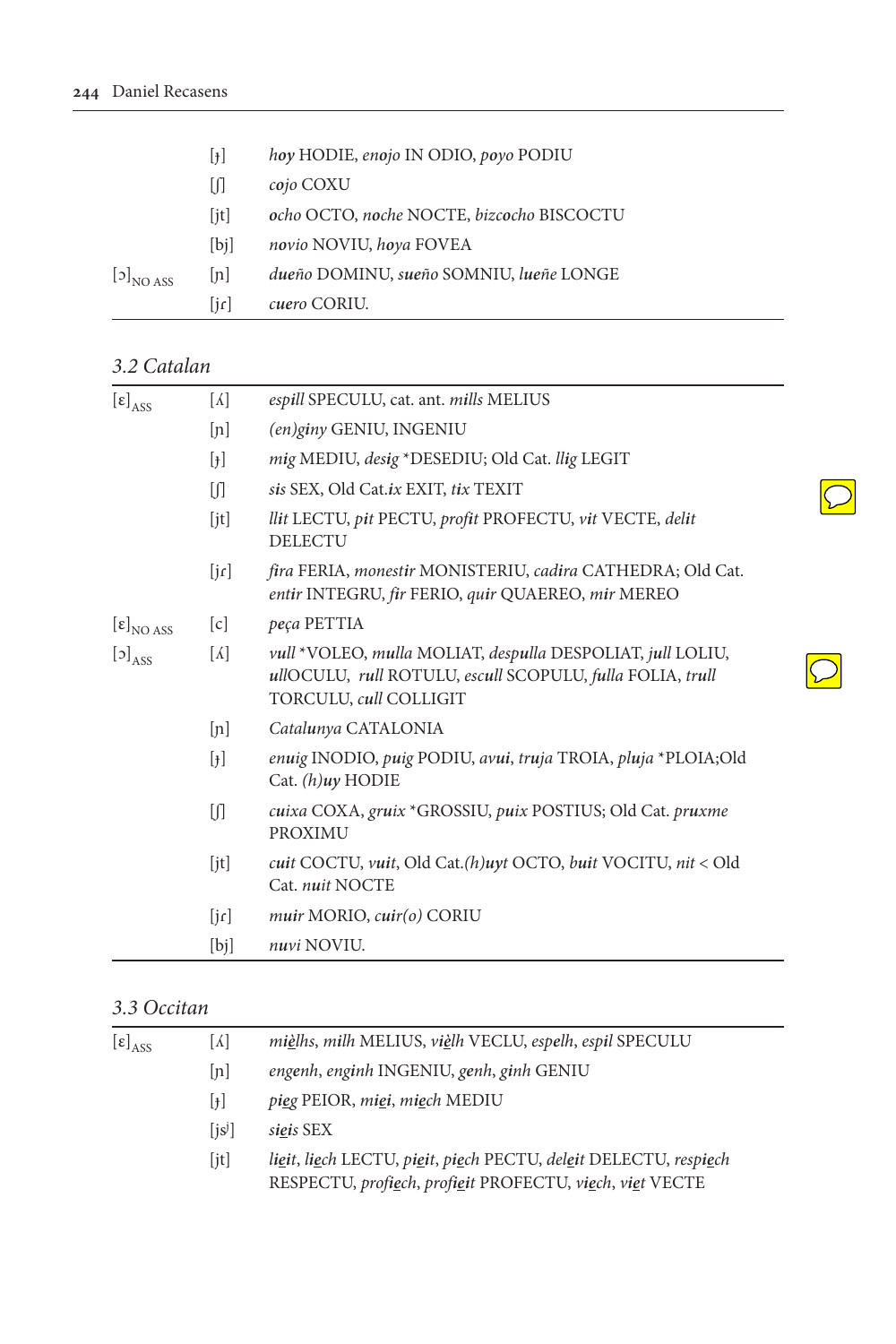$\boxed{\bigcirc}$ 

|                                                                          | $[j \in ]$              | mier MEREO, fier FERIO, fieira, fiera FERIA, mostier, monastier<br>MONASTERIU, cadiera CATHEDRA, entier INTEGRU                 |
|--------------------------------------------------------------------------|-------------------------|---------------------------------------------------------------------------------------------------------------------------------|
|                                                                          | [iz]                    | ceriesa, cereisa, cerisa CERASEA                                                                                                |
| $\left[\epsilon\right]_{\text{NO ASS}}$                                  | $\lceil c \rceil$       | peça PETTIA                                                                                                                     |
| $\left[\mathfrak{I}\right]_{\text{ASS}}$                                 | $[\Lambda]$             | <i>fuelha, fuolha FOLIA, uelh, uolh OCULU, cuelh COLLIGIT; truelh,</i><br>truolh TROCULU, juelh LOLIU, escuolh, escuelh SCOPULU |
|                                                                          | $[+]$                   | trueja, TROIA, uei, uoi HODIE, enueg IN ODIO, mueg, muog<br>MODIU, puo g, pueg PODIU, plueja *PLOIA                             |
|                                                                          | $[$ is <sup>j</sup> $]$ | cueissa, cuoissa COXA, puei(s), puoi POST                                                                                       |
|                                                                          | [it]                    | uech, ueit, uoch OCTO, nuech, nueit, nuoch NOCTE, vueid, vueg, vuog<br><b>VOCITU</b>                                            |
|                                                                          | [i]                     | muer MORIO, cuer, cuor CORIU                                                                                                    |
| $\left[\begin{smallmatrix} 5 \end{smallmatrix}\right]$ <sub>NO ASS</sub> | [b]                     | novi NOVIU.                                                                                                                     |

# *3.4 Portuguese*

| $\left[\epsilon\right]_{\rm ASS}$       | $[ \Lambda ]$             | espelho SPECULU                                                              |
|-----------------------------------------|---------------------------|------------------------------------------------------------------------------|
|                                         | [n]                       | engenho INGENIU, venho VENIO                                                 |
|                                         | $[+]$                     | seja SEDEAM, meio MEDIU                                                      |
|                                         | $[]$                      | seis SEX                                                                     |
|                                         | $\left[\mathbf{3}\right]$ | cereja CERESIA                                                               |
|                                         | $[{\rm it}]$              | despeito DESPECTU, leito LECTU, peito PECTU, proveito PROFECTU               |
|                                         | [if]                      | madeira MATERIA, cadeira CATHEDRA, inteiro INTEGRU                           |
| $\left[\epsilon\right]_{\text{NO ASS}}$ | $[\Lambda]$               | velho VECLU                                                                  |
|                                         | [c]                       | peça PETTIA                                                                  |
| $\left[\mathfrak{I}\right]_{\rm ASS}$   | $[\Lambda]$               | folha FOLIA, olho OCULU, rolha ROTULA, joio LOLIU, escolho<br><b>SCOPULU</b> |
|                                         | [n]                       | sonho SOMNIU, Sansonha SANXONIA                                              |
|                                         | $[+]$                     | hoje, poio PODIU, enojo IN ODIO                                              |
|                                         | m                         | coxo COXU, coxa COXA                                                         |
|                                         | $[$ jt]                   | noite NOCTE, oito OCTO, coito COCTU                                          |
|                                         | $[j \in ]$                | coiro CORIU, moiro MORIO                                                     |
|                                         | [b]                       | noivo NOVIU.                                                                 |